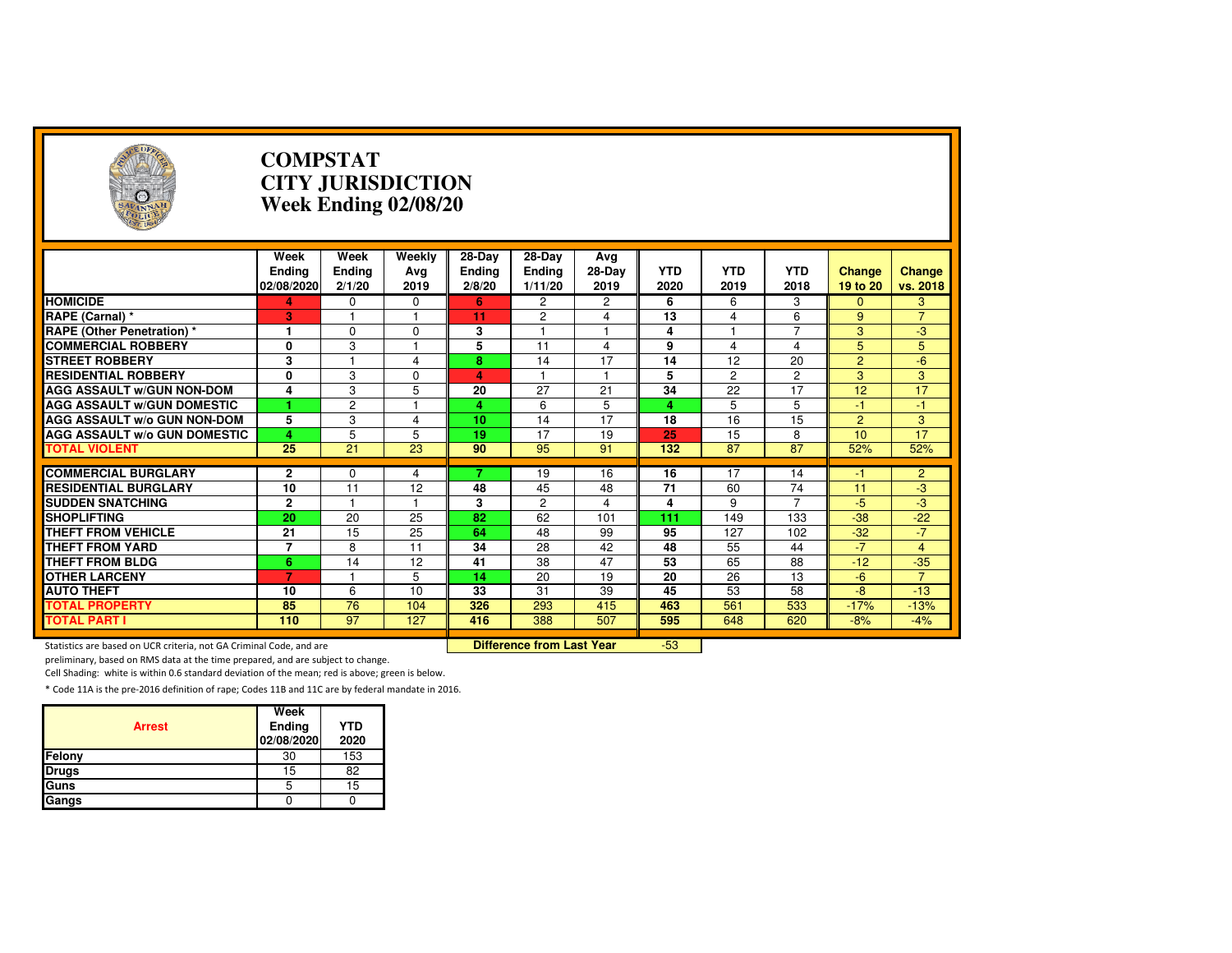

#### **COMPSTATNORTH PRECINCTWeek Ending 02/08/20**

#### **PRECINCT COMMANDER:**

**CAPT. CARY HILL**



|                                              | Week<br><b>Endina</b><br>02/08/2020 | Week<br><b>Ending</b><br>2/1/20 | Weekly<br>Avg<br>2019 | 28-Day<br>Ending<br>2/8/20 | 28-Day<br><b>Endina</b><br>1/11/20 | Avg<br>28-Day<br>2019   | <b>YTD</b><br>2020 | <b>YTD</b><br>2019 | <b>YTD</b><br>2018 | <b>Change</b><br>19 to 20 | <b>Change</b><br>vs. 2018 |
|----------------------------------------------|-------------------------------------|---------------------------------|-----------------------|----------------------------|------------------------------------|-------------------------|--------------------|--------------------|--------------------|---------------------------|---------------------------|
| <b>HOMICIDE</b>                              | 0                                   | $\Omega$                        | 0                     | 0                          |                                    | 0                       | 0                  |                    |                    | -1                        | -1                        |
| RAPE (Carnal) *                              | $\mathbf 0$                         | $\Omega$                        | $\Omega$              | 3                          | 2                                  |                         | 4                  |                    |                    | 3                         | 3                         |
| <b>RAPE</b> (Other Penetration) *            | $\bf{0}$                            | $\Omega$                        | $\Omega$              | $\bf{0}$                   | $\Omega$                           | $\Omega$                | 0                  | $\Omega$           |                    | $\Omega$                  | 47                        |
| <b>COMMERCIAL ROBBERY</b>                    | 0                                   | 0                               | 0                     | 0                          | $\Omega$                           | -1                      | 0                  |                    | $\Omega$           | 47                        | $\Omega$                  |
| <b>STREET ROBBERY</b>                        | $\mathbf 0$                         | 0                               |                       | 0                          | 5                                  | 5                       | 3                  | $\overline{c}$     | 11                 |                           | $-8$                      |
| <b>RESIDENTIAL ROBBERY</b>                   | $\mathbf 0$                         | $\Omega$                        | <sup>0</sup>          |                            | $\Omega$                           | 0                       |                    | $\Omega$           | $\Omega$           |                           |                           |
| <b>AGG ASSAULT W/GUN NON-DOM</b>             | 1                                   | 0                               |                       | 5                          | $\overline{7}$                     | 4                       | 8                  | $\overline{c}$     | 3                  | 6                         | 5                         |
| <b>AGG ASSAULT W/GUN DOMESTIC</b>            | $\bf{0}$                            | $\Omega$                        | $\Omega$              | 0                          | ٠                                  | $\overline{1}$          | $\bf{0}$           |                    |                    | $-1$                      | $-1$                      |
| <b>AGG ASSAULT w/o GUN NON-DOM</b>           | 3                                   | 1                               |                       | 5                          | 8                                  | 6                       | 8                  | $\overline{7}$     | 4                  |                           | $\overline{4}$            |
| <b>AGG ASSAULT W/o GUN DOMESTIC</b>          | $\mathbf{0}$                        | $\Omega$                        |                       | 4                          |                                    | 5                       | 5                  | 4                  | 2                  |                           | 3                         |
| <b>TOTAL VIOLENT</b>                         | 4                                   |                                 | 6                     | 18                         | 25                                 | 24                      | 29                 | 19                 | 24                 | 53%                       | 21%                       |
| <b>COMMERCIAL BURGLARY</b>                   |                                     |                                 |                       |                            | 7                                  |                         |                    | 7                  |                    | $-2$                      |                           |
| <b>RESIDENTIAL BURGLARY</b>                  | 0<br>$\mathbf{2}$                   | 0<br>$\overline{c}$             | $\mathcal{P}$         | 3<br>10                    | 11                                 | 4<br>$\overline{7}$     | 5<br>10            | 8                  | 9                  | $\overline{2}$            | 4<br>и                    |
| <b>SUDDEN SNATCHING</b>                      | 0                                   | 0                               | 0                     | $\bf{0}$                   | $\overline{c}$                     | $\overline{\mathbf{1}}$ | 1                  | 3                  | $\overline{2}$     | $-2$                      | -1                        |
| <b>SHOPLIFTING</b>                           | $\mathbf{2}$                        |                                 | 3                     | 6                          | 8                                  | 12                      | 9                  | 22                 | 23                 | $-13$                     | $-14$                     |
| <b>THEFT FROM VEHICLE</b>                    | 5                                   | $\overline{4}$                  | 6                     | 15                         | 15                                 | 24                      | $\overline{23}$    | 27                 | 17                 | $-4$                      | 6                         |
| <b>THEFT FROM YARD</b>                       |                                     |                                 | 3                     | 9                          | 4                                  | 11                      | 10                 | 17                 | 11                 | $-7$                      | $-1$                      |
| <b>THEFT FROM BLDG</b>                       | 3<br>1                              | $\overline{\mathbf{A}}$         | 3                     | 10                         | 14                                 | 11                      | 13                 | 13                 | 30                 | $\Omega$                  | $-17$                     |
|                                              |                                     | 0                               |                       | 3                          | 5                                  | 4                       | 4                  | 5                  | 3                  | $-1$                      | $\mathbf{1}$              |
| <b>OTHER LARCENY</b><br><b>AUTO THEFT</b>    | $\overline{2}$                      | $\overline{c}$                  | 2                     | 10                         | 10                                 | 8                       | 12                 | 6                  | 8                  | 6                         | $\overline{4}$            |
|                                              | 4<br>19                             | 14                              | 21                    | 66                         | 76                                 | 82                      | 87                 | 108                | 104                |                           |                           |
| <b>TOTAL PROPERTY</b><br><b>TOTAL PART I</b> | $\overline{23}$                     | $\overline{15}$                 | 26                    | 84                         | 101                                | 106                     | 116                | 127                | 128                | $-19%$<br>$-9%$           | $-16%$<br>$-9%$           |
|                                              |                                     |                                 |                       |                            |                                    |                         |                    |                    |                    |                           |                           |

Statistics are based on UCR criteria, not GA Criminal Code, and are **Difference from Last Year** 

-11

preliminary, based on RMS data at the time prepared, and are subject to change.

Cell Shading: white is within 0.6 standard deviation of the mean; red is above; green is below.

| <b>Arrests</b> | Week<br>Ending<br>02/08/2020 | <b>YTD</b><br>2020 |
|----------------|------------------------------|--------------------|
| Felony         |                              | 57                 |
| <b>Drugs</b>   |                              | 30                 |
| <b>Guns</b>    |                              | 5                  |
| Gangs          |                              |                    |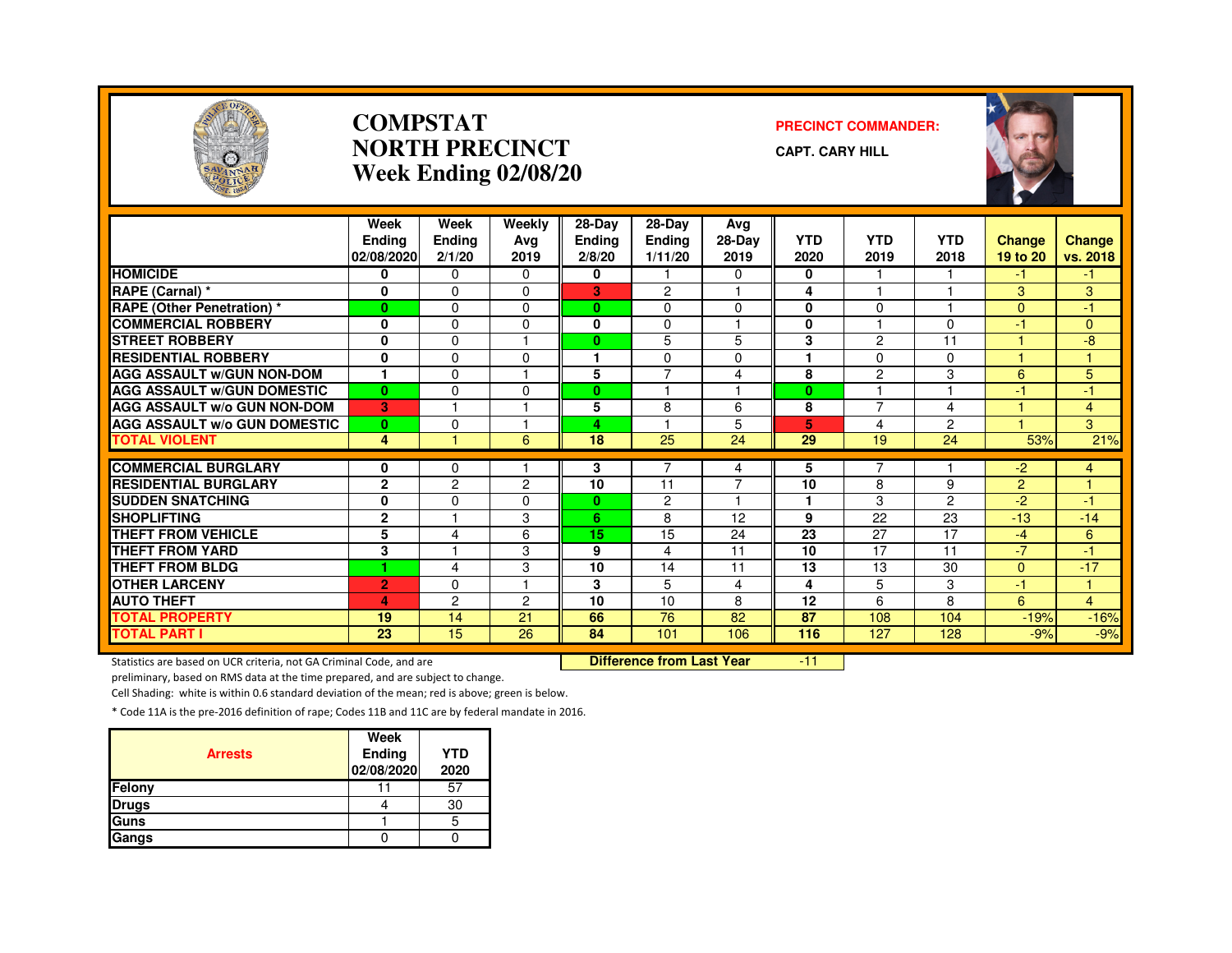

#### **COMPSTATCENTRAL PRECINCTWeek Ending 02/08/20**

#### **PRECINCT COMMANDER:**

**CAPT. TONYA REID**



|                                                                     | Week<br><b>Endina</b><br>02/08/2020 | Week<br><b>Ending</b><br>2/1/20 | Weekly<br>Avg<br>2019 | 28-Day<br>Ending<br>2/8/20 | 28-Day<br><b>Ending</b><br>1/11/20 | Avg<br>28-Day<br>2019 | <b>YTD</b><br>2020 | <b>YTD</b><br>2019 | <b>YTD</b><br>2018 | Change<br>19 to 20 | <b>Change</b><br>vs. 2018      |
|---------------------------------------------------------------------|-------------------------------------|---------------------------------|-----------------------|----------------------------|------------------------------------|-----------------------|--------------------|--------------------|--------------------|--------------------|--------------------------------|
| <b>HOMICIDE</b>                                                     | 3                                   | 0                               | 0                     | 5.                         |                                    | 0                     | 5.                 |                    | 0                  | 4                  | 5                              |
| RAPE (Carnal) *                                                     | $\overline{2}$                      |                                 | 0                     | 5                          | $\Omega$                           |                       | 6                  |                    |                    | 5                  | 5                              |
| <b>RAPE (Other Penetration) *</b>                                   | 0                                   | $\Omega$                        | $\Omega$              | н.                         | $\mathbf 0$                        | $\mathbf 0$           | 1                  |                    | 2                  | $\Omega$           | $-1$                           |
| <b>COMMERCIAL ROBBERY</b>                                           | 0                                   |                                 | 0                     | 1                          | 6                                  | $\overline{2}$        | $\mathbf{2}$       |                    | $\Omega$           |                    | $\overline{2}$                 |
| <b>STREET ROBBERY</b>                                               |                                     | $\Omega$                        |                       |                            | 7                                  | 5                     | $\mathbf{2}$       | 3                  | 6                  | $-1$               | $-4$                           |
| <b>RESIDENTIAL ROBBERY</b>                                          | 0                                   |                                 | 0                     | 1                          | $\mathbf 0$                        | 0                     | 1                  | $\Omega$           |                    |                    | $\mathbf{0}$                   |
| <b>AGG ASSAULT W/GUN NON-DOM</b>                                    | $\mathbf{2}$                        | $\Omega$                        | $\overline{2}$        | $\overline{7}$             | 9                                  | $\overline{7}$        | 12                 | 8                  | 5                  | 4                  | $\overline{7}$                 |
| <b>AGG ASSAULT W/GUN DOMESTIC</b>                                   | 1                                   |                                 | 0                     | 3                          |                                    |                       | 3                  | 3                  | $\overline{2}$     | $\mathbf{0}$       | 1.                             |
| <b>AGG ASSAULT W/o GUN NON-DOM</b>                                  | $\mathbf{0}$                        | $\overline{2}$                  |                       | $\overline{2}$             | 3                                  | 4                     | 4                  | 3                  | 5                  |                    | $-1$                           |
| <b>AGG ASSAULT W/o GUN DOMESTIC</b>                                 | $\mathbf{0}$                        | $\overline{c}$                  |                       | 5                          |                                    | 5                     | 6                  | 3                  |                    | 3                  | 5                              |
| <b>TOTAL VIOLENT</b>                                                | 9                                   | 8                               | 6                     | 31                         | 28                                 | 26                    | 42                 | 24                 | 23                 | 75%                | 83%                            |
| <b>COMMERCIAL BURGLARY</b>                                          |                                     | $\Omega$                        |                       |                            |                                    | 6                     |                    |                    |                    |                    |                                |
| <b>RESIDENTIAL BURGLARY</b>                                         | 3                                   | 6                               | 4                     | 3<br>16                    | 5<br>20                            | 16                    | 5<br>27            | 19                 | 5<br>14            | 4<br>8             | $\mathbf{0}$<br>13             |
| <b>SUDDEN SNATCHING</b>                                             | 1                                   | $\Omega$                        | 0                     |                            | $\mathbf{0}$                       |                       | 1                  | $\overline{2}$     |                    | -1                 |                                |
| <b>SHOPLIFTING</b>                                                  | 7                                   | 0                               | 5                     | 15                         | 8                                  | 19                    | 19                 | 18                 | 15                 |                    | $\mathbf{0}$<br>$\overline{4}$ |
| <b>THEFT FROM VEHICLE</b>                                           |                                     |                                 | 6                     |                            | 10                                 |                       | 18                 | 18                 |                    |                    |                                |
| <b>THEFT FROM YARD</b>                                              | 3                                   | 2                               | 4                     | 11<br>13                   | $\overline{13}$                    | 25<br>15              | $\overline{19}$    | 16                 | 28<br>16           | $\mathbf{0}$<br>3  | $-10$<br>3                     |
| THEFT FROM BLDG                                                     | $\mathbf 2$<br>1                    |                                 |                       |                            |                                    |                       |                    | 13                 |                    |                    |                                |
|                                                                     |                                     | $\overline{2}$                  | 3                     | 9                          | 9                                  | 10<br>$\overline{7}$  | 10<br>3            |                    | 23                 | -3<br>$-7$         | $-13$                          |
| <b>OTHER LARCENY</b>                                                | $\bf{0}$                            | $\mathbf 0$                     | $\overline{2}$        |                            | 8                                  |                       |                    | 10                 | 3                  |                    | $\mathbf{0}$                   |
| <b>AUTO THEFT</b>                                                   | 3                                   | 4                               | $\overline{2}$        | 16                         | 10                                 | 10                    | 22                 | 16                 | 17                 | 6                  | 5                              |
| <b>TOTAL PROPERTY</b>                                               | 21                                  | 15                              | 27                    | 85                         | 83                                 | 107                   | 124                | 113                | 122                | 10%                | 2%                             |
| <b>TOTAL PART I</b>                                                 | 30                                  | 23                              | 33                    | 116                        | 111                                | 133                   | 166                | 137                | 145                | 21%                | 14%                            |
| Statistics are based on UCR criteria, not GA Criminal Code, and are |                                     |                                 |                       |                            | <b>Difference from Last Year</b>   |                       | 29                 |                    |                    |                    |                                |

Statistics are based on UCR criteria, not GA Criminal Code, and are **Difference from Last Year** 

preliminary, based on RMS data at the time prepared, and are subject to change.

Cell Shading: white is within 0.6 standard deviation of the mean; red is above; green is below.

| <b>Arrests</b> | Week<br>Ending<br>02/08/2020 | <b>YTD</b><br>2020 |
|----------------|------------------------------|--------------------|
| Felony         |                              | 45                 |
| <b>Drugs</b>   |                              | 19                 |
| Guns           |                              |                    |
| Gangs          |                              |                    |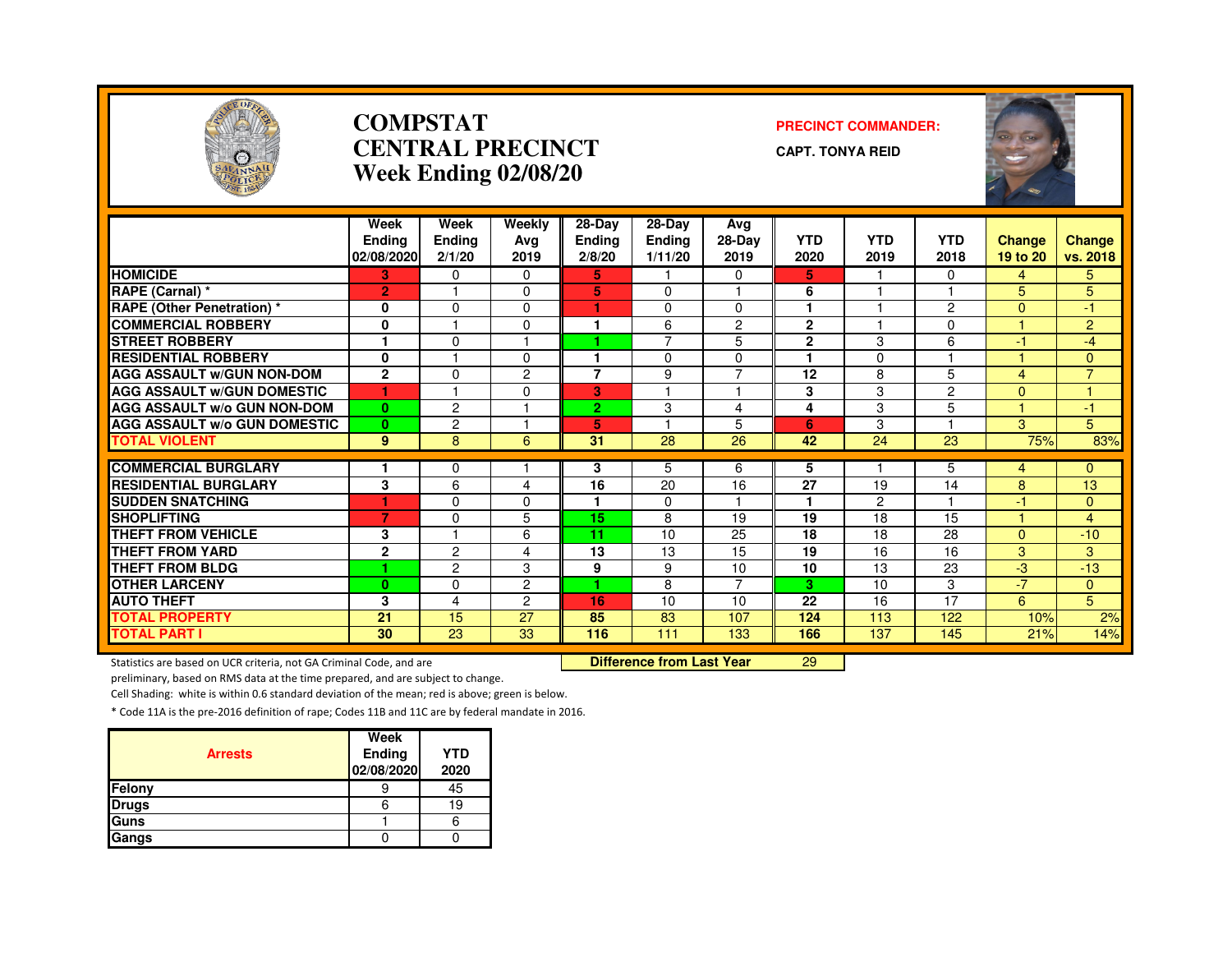

#### **COMPSTATSOUTH PRECINCTWeek Ending 02/08/20**

#### **PRECINCT COMMANDER:**

**CAPT. MICHELLE HALFORD**



|                                     | Week<br><b>Endina</b><br>02/08/2020 | Week<br>Ending<br>2/1/20 | Weekly<br>Avg<br>2019 | 28-Day<br><b>Ending</b><br>2/8/20 | $28-Dav$<br><b>Ending</b><br>1/11/20 | Avg<br>28-Day<br>2019 | <b>YTD</b><br>2020 | <b>YTD</b><br>2019 | <b>YTD</b><br>2018 | Change<br>19 to 20   | <b>Change</b><br>vs. 2018 |
|-------------------------------------|-------------------------------------|--------------------------|-----------------------|-----------------------------------|--------------------------------------|-----------------------|--------------------|--------------------|--------------------|----------------------|---------------------------|
| <b>HOMICIDE</b>                     |                                     | 0                        | $\Omega$              |                                   | $\Omega$                             |                       | 1                  | 3                  | 0                  | $-2$                 |                           |
| <b>RAPE (Carnal) *</b>              | 0                                   | $\Omega$                 | 0                     | $\overline{2}$                    | $\Omega$                             | $\overline{4}$        | $\mathbf{2}$       |                    | 3                  |                      | -1                        |
| <b>RAPE</b> (Other Penetration) *   | ٦                                   | $\Omega$                 | 0                     | $\overline{2}$                    |                                      | $\Omega$              | 3                  | 0                  | 3                  | 3                    | $\mathbf{0}$              |
| <b>COMMERCIAL ROBBERY</b>           | $\mathbf 0$                         | $\overline{c}$           | 0                     | 3                                 | $\overline{c}$                       |                       | 4                  |                    | 3                  | 3                    |                           |
| <b>STREET ROBBERY</b>               | $\mathbf{0}$                        | $\Omega$                 |                       | 3                                 |                                      | 3                     | 4                  | 4                  | 2                  | $\Omega$             | $\overline{2}$            |
| <b>RESIDENTIAL ROBBERY</b>          | $\mathbf{0}$                        |                          | $\Omega$              |                                   |                                      | $\mathbf 0$           | $\overline{2}$     | $\Omega$           |                    | 2                    |                           |
| <b>AGG ASSAULT W/GUN NON-DOM</b>    | $\mathbf{0}$                        | $\overline{c}$           |                       | 4                                 | 3                                    | 3                     | 7                  | $\overline{2}$     |                    | 5                    | 6                         |
| <b>AGG ASSAULT W/GUN DOMESTIC</b>   | $\bf{0}$                            | $\Omega$                 | $\Omega$              | 0                                 |                                      | $\overline{4}$        | $\bf{0}$           | ۰                  |                    | $-1$                 | -1                        |
| <b>AGG ASSAULT w/o GUN NON-DOM</b>  | 1                                   | 0                        |                       | ۴                                 | 0                                    | $\overline{c}$        | 1                  | 3                  | 3                  | -2                   | -2                        |
| <b>AGG ASSAULT W/o GUN DOMESTIC</b> | и                                   |                          |                       | 3                                 | 4                                    | 4                     | 4                  | 5                  | 2                  | $-1$                 | $\overline{2}$            |
| <b>TOTAL VIOLENT</b>                | 4                                   | 6                        | 4                     | 20                                | 13                                   | 17                    | 28                 | 20                 | 19                 | 40%                  | 47%                       |
| <b>COMMERCIAL BURGLARY</b>          | $\mathbf 0$                         | $\Omega$                 |                       | 0                                 | 3                                    | 5                     |                    |                    | 6                  |                      | $-5$                      |
| <b>RESIDENTIAL BURGLARY</b>         | $\overline{2}$                      | $\Omega$                 | $\overline{2}$        | 9                                 | 11                                   | 9                     | 15                 | 8                  | 18                 | -6<br>$\overline{7}$ | -3                        |
| <b>SUDDEN SNATCHING</b>             | 0                                   |                          | 0                     |                                   | $\mathbf{0}$                         |                       |                    | $\overline{2}$     | 2                  | -1                   | -1                        |
| <b>SHOPLIFTING</b>                  | 7                                   | 14                       | 12                    | 33                                | 34                                   | 48                    | 46                 | 92                 | 59                 | $-46$                | $-13$                     |
| <b>THEFT FROM VEHICLE</b>           |                                     | 3                        |                       | 16                                | 13                                   |                       | 22                 | 37                 | 29                 | $-15$                | $-7$                      |
| <b>THEFT FROM YARD</b>              | 6                                   |                          |                       |                                   |                                      | 26                    | 5                  |                    | $\overline{7}$     | $-7$                 |                           |
|                                     | 0                                   |                          |                       | $\mathbf{2}$                      | 6                                    | 6                     |                    | 12                 |                    |                      | $-2$                      |
| <b>THEFT FROM BLDG</b>              | $\bf{0}$                            | $\overline{c}$           | 3                     | 6                                 | 14                                   | 13                    | 10                 | 22                 | 16                 | $-12$                | -6                        |
| <b>OTHER LARCENY</b>                | 1                                   | $\Omega$                 |                       | 3                                 | 4                                    | 4                     | 4                  | 3                  | $\overline{2}$     |                      | $\overline{2}$            |
| <b>AUTO THEFT</b>                   | $\overline{2}$                      | $\Omega$                 | 3                     | 4                                 | 8                                    | 11                    | 4                  | 11                 | 15                 | $-7$                 | $-11$                     |
| <b>TOTAL PROPERTY</b>               | 18                                  | 21                       | 31                    | 74                                | 93                                   | 123                   | 108                | 194                | 154                | $-44%$               | $-30%$                    |
| <b>TOTAL PART I</b>                 | 22                                  | 27                       | 35                    | 94                                | 106                                  | 141                   | 136                | 214                | 173                | $-36%$               | $-21%$                    |

Statistics are based on UCR criteria, not GA Criminal Code, and are **Difference from Last Year** 

-78

preliminary, based on RMS data at the time prepared, and are subject to change.

Cell Shading: white is within 0.6 standard deviation of the mean; red is above; green is below.

| <b>Arrests</b> | Week<br>Ending<br>02/08/2020 | YTD<br>2020 |
|----------------|------------------------------|-------------|
| Felony         |                              | 28          |
| <b>Drugs</b>   |                              | 14          |
| Guns           |                              |             |
| Gangs          |                              |             |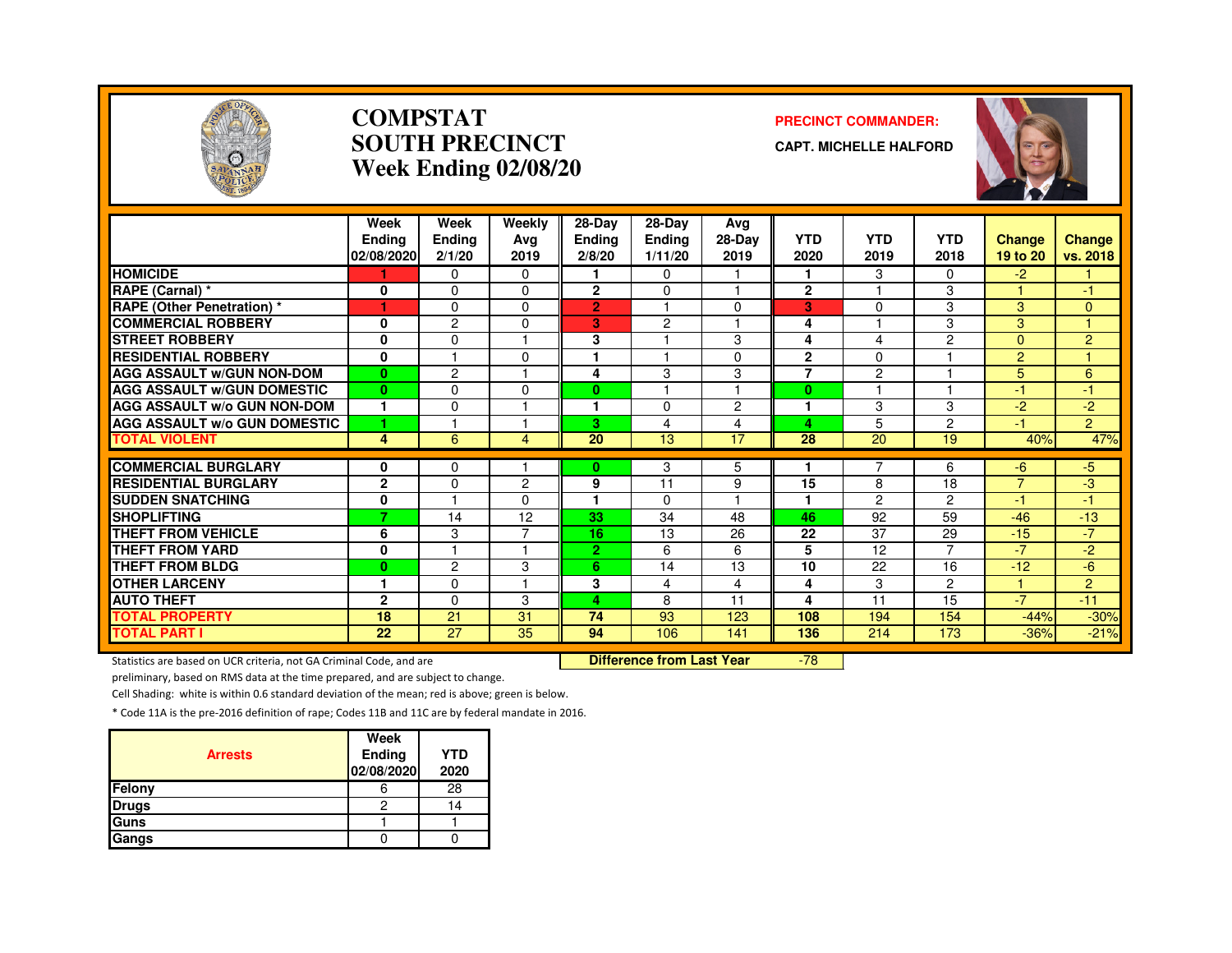

#### **COMPSTATEAST PRECINCTWeek Ending 02/08/20**

#### **PRECINCT COMMANDER:**

**CAPT. GEORGE GUNDICH**



|                                     | Week           | Week           | Weekly         | 28-Day         | $28-Dav$      | Avg            |                 |                |                |                |                |
|-------------------------------------|----------------|----------------|----------------|----------------|---------------|----------------|-----------------|----------------|----------------|----------------|----------------|
|                                     | Endina         | Ending         | Ava            | <b>Ending</b>  | <b>Ending</b> | 28-Day         | <b>YTD</b>      | <b>YTD</b>     | <b>YTD</b>     | Change         | <b>Change</b>  |
|                                     | 02/08/2020     | 2/1/20         | 2019           | 2/8/20         | 1/11/20       | 2019           | 2020            | 2019           | 2018           | 19 to 20       | vs. 2018       |
| <b>HOMICIDE</b>                     | 0              | $\Omega$       | $\Omega$       | 0              | 0             | 0              | 0               |                | $\overline{2}$ | -1             | $-2$           |
| RAPE (Carnal) *                     | 1              | $\Omega$       | $\Omega$       |                | 0             | ٠              |                 |                |                | $\overline{0}$ | 0              |
| <b>RAPE (Other Penetration) *</b>   | $\bf{0}$       | $\Omega$       | $\Omega$       | $\mathbf{0}$   | 0             | $\Omega$       | $\bf{0}$        | $\Omega$       |                | $\Omega$       | $-1$           |
| <b>COMMERCIAL ROBBERY</b>           | 0              | $\Omega$       | $\Omega$       |                | 3             | ٠              | 3               |                |                | 2              | $\overline{2}$ |
| <b>STREET ROBBERY</b>               | $\overline{2}$ |                |                | 4              |               | 4              | 5               | 3              |                | $\overline{2}$ | $\overline{4}$ |
| <b>RESIDENTIAL ROBBERY</b>          | 0              |                | $\Omega$       |                | 0             |                |                 | $\overline{c}$ | $\Omega$       | $-1$           |                |
| <b>AGG ASSAULT W/GUN NON-DOM</b>    |                |                | 2              | 4              | 8             | 6              | $\overline{7}$  | 10             | 8              | $-3$           | -1             |
| <b>AGG ASSAULT W/GUN DOMESTIC</b>   | $\bf{0}$       |                | $\Omega$       |                | 3             | $\overline{c}$ |                 | $\mathbf 0$    |                |                | 0              |
| AGG ASSAULT w/o GUN NON-DOM         | $\mathbf{1}$   | $\Omega$       |                | $\overline{2}$ | 3             | 5              | 5               | 3              | 3              | $\overline{2}$ | $\overline{2}$ |
| <b>AGG ASSAULT W/o GUN DOMESTIC</b> | 3              | $\overline{c}$ |                | $\overline{7}$ | 11            | 5              | 10              | 3              | 3              | $\overline{7}$ | $\overline{7}$ |
| <b>TOTAL VIOLENT</b>                | 8              | 6              | 6              | 21             | 29            | 24             | 33              | 24             | 21             | 38%            | 57%            |
|                                     |                |                |                |                |               |                |                 |                |                |                |                |
| <b>COMMERCIAL BURGLARY</b>          |                | $\Omega$       | $\Omega$       |                | 4             | $\overline{2}$ | 5               | 2              | $\overline{c}$ | 3              | 3              |
| <b>RESIDENTIAL BURGLARY</b>         | 3              | 3              | 4              | 13<br>4        | 3             | 17<br>н        | 19              | 25             | 33             | $-6$           | $-14$          |
| <b>SUDDEN SNATCHING</b>             | ٠              | $\Omega$       | $\Omega$       |                | 0             |                | 1               | $\overline{c}$ | 2              | $\bullet$      | 47             |
| <b>SHOPLIFTING</b>                  | 4              | 5              | 6              | 28             | 12            | 23             | 37              | 17             | 36             | 20             |                |
| <b>THEFT FROM VEHICLE</b>           | $\overline{7}$ | $\overline{7}$ | 6              | 22             | 10            | 24             | 32              | 45             | 28             | $-13$          | 4              |
| <b>THEFT FROM YARD</b>              | $\overline{2}$ | 4              | $\overline{2}$ | 10             | 5             | 10             | $\overline{14}$ | 10             | 10             | 4              | 4              |
| <b>THEFT FROM BLDG</b>              | 4              | 6              | 3              | 16             |               | 12             | 20              | 17             | 19             | 3              |                |
| <b>OTHER LARCENY</b>                | 4              |                | и              | $\overline{7}$ | 3             | 5              | 9               | 8              | 5              |                | 4              |
| <b>AUTO THEFT</b>                   | -1             | $\Omega$       | 2              | 3              | 3             | 10             | $\overline{7}$  | 20             | 18             | $-13$          | $-11$          |
| <b>TOTAL PROPERTY</b>               | 27             | 26             | 26             | 101            | 41            | 103            | 144             | 146            | 153            | $-1%$          | $-6%$          |
| <b>TOTAL PART I</b>                 | 35             | 32             | 32             | 122            | 70            | 127            | 177             | 170            | 174            | 4%             | 2%             |

Statistics are based on UCR criteria, not GA Criminal Code, and are

Difference from Last Year 7

preliminary, based on RMS data at the time prepared, and are subject to change.

Cell Shading: white is within 0.6 standard deviation of the mean; red is above; green is below.

| <b>Arrests</b> | Week<br><b>Ending</b><br>02/08/2020 | YTD<br>2020 |
|----------------|-------------------------------------|-------------|
| Felony         |                                     | 23          |
| <b>Drugs</b>   | З                                   |             |
| Guns           | 2                                   |             |
| Gangs          |                                     |             |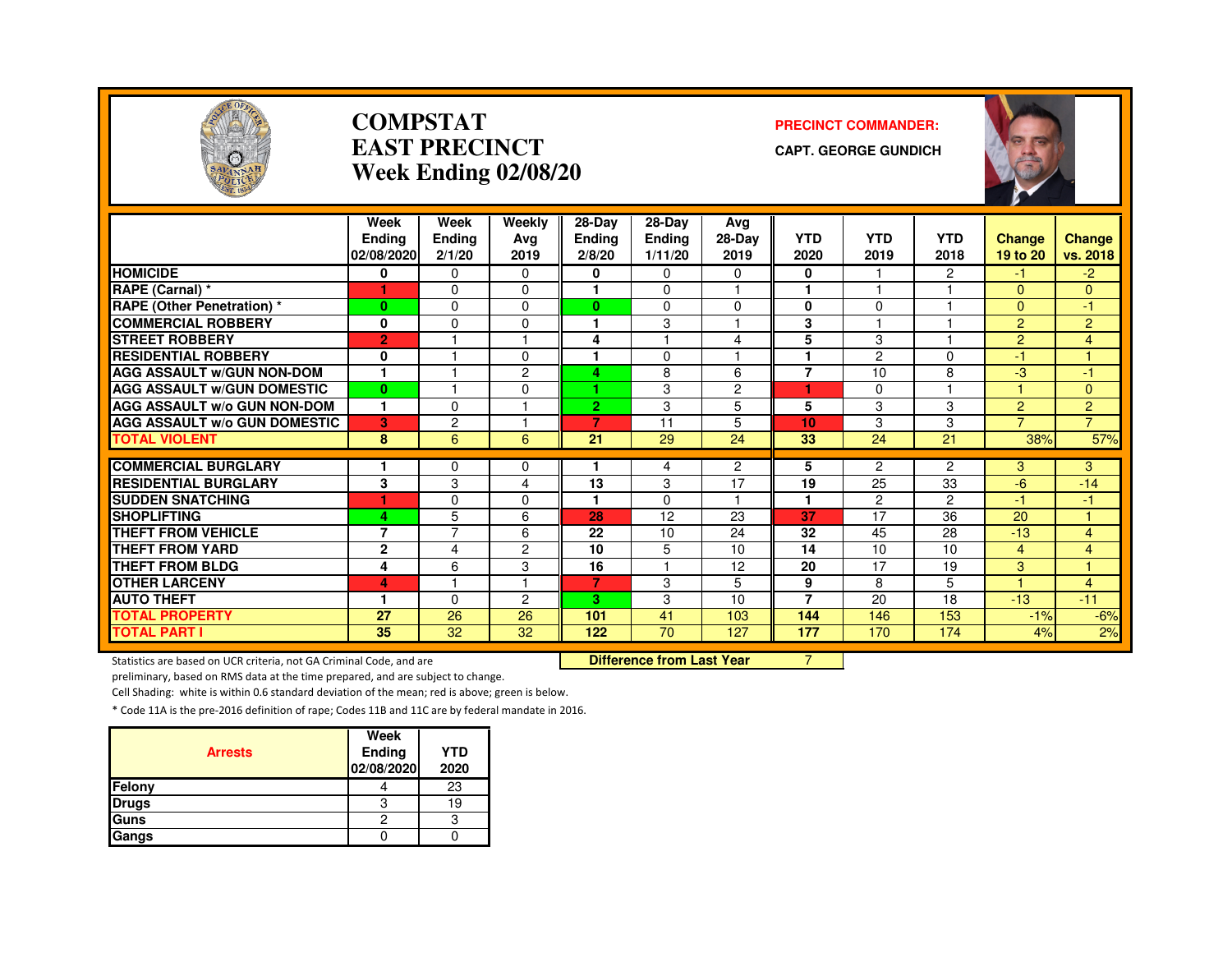# **BEAT 21 North PrecinctWeek Ending 02/08/20**

|                                     |                | <b>Last 4 Weeks</b> |                                  |                   | 28 Days        | 28 Day  |                |              |              |                |                |
|-------------------------------------|----------------|---------------------|----------------------------------|-------------------|----------------|---------|----------------|--------------|--------------|----------------|----------------|
|                                     | <b>Ending</b>  | Ending              | <b>Ending</b>                    | <b>Ending</b>     | <b>Ending</b>  | Average | <b>YTD</b>     | <b>YTD</b>   | <b>YTD</b>   | <b>Change</b>  | <b>Change</b>  |
|                                     | 01/18/20       | 01/25/20            |                                  | 02/01/20 02/08/20 | 02/08/20       | 2019    | 2020           | 2019         | 2018         | 19 to 20       | vs. 2018       |
| <b>HOMICIDE</b>                     | 0              | 0                   | $\mathbf{0}$                     | 0                 | 0              | 0.0     | $\Omega$       | $\Omega$     | 0            | $\mathbf{0}$   | $\mathbf{0}$   |
| RAPE (Carnal) *                     | 0              | 1                   | 0                                | 0                 | $\mathbf{1}$   | 0.2     | 1              | $\Omega$     | $\Omega$     | 1              | 1              |
| <b>RAPE (Other Penetration) *</b>   | 0              | 0                   | 0                                | $\mathbf{0}$      | $\Omega$       | 0.0     | $\Omega$       | $\mathbf{0}$ | $\Omega$     | $\Omega$       | $\Omega$       |
| <b>COMMERCIAL ROBBERY</b>           | $\mathbf 0$    | 0                   | $\Omega$                         | $\mathbf{0}$      | $\mathbf{0}$   | 0.0     | $\mathbf{0}$   | $\mathbf{0}$ | $\Omega$     | $\Omega$       | $\mathbf{0}$   |
| <b>STREET ROBBERY</b>               | 0              | $\Omega$            | $\Omega$                         | $\mathbf{0}$      | $\Omega$       | 0.0     | $\mathbf{1}$   | $\Omega$     | $\Omega$     | $\mathbf{1}$   | 1              |
| <b>RESIDENTIAL ROBBERY</b>          | 0              | 0                   | $\Omega$                         | 0                 | $\Omega$       | 0.0     | $\Omega$       | $\Omega$     | $\Omega$     | $\Omega$       | $\mathbf{0}$   |
| <b>AGG ASSAULT W/GUN NON-DOM</b>    | $\Omega$       | $\Omega$            | 0                                | $\mathbf{0}$      | $\Omega$       | 0.1     | $\Omega$       | $\Omega$     | $\Omega$     | $\Omega$       | $\Omega$       |
| <b>AGG ASSAULT W/GUN DOMESTIC</b>   | $\Omega$       | $\Omega$            | $\Omega$                         | $\Omega$          | $\Omega$       | 0.0     | $\Omega$       | $\Omega$     | $\Omega$     | $\Omega$       | $\Omega$       |
| <b>AGG ASSAULT W/o GUN NON-DOM</b>  | $\Omega$       | $\Omega$            | $\Omega$                         | $\Omega$          | $\Omega$       | 0.2     | $\Omega$       | $\Omega$     | $\mathbf{1}$ | $\Omega$       | $-1$           |
| <b>AGG ASSAULT W/o GUN DOMESTIC</b> | $\mathbf{1}$   | 0                   | 0                                | $\Omega$          | $\mathbf{1}$   | 0.4     | $\overline{2}$ | $\Omega$     | $\Omega$     | $\overline{2}$ | $\overline{2}$ |
| <b>TOTAL VIOLENT</b>                | $\mathbf{1}$   | $\mathbf{1}$        | $\mathbf{0}$                     | $\mathbf{0}$      | $\overline{2}$ | 0.8     | 4              | $\mathbf{0}$ | $\mathbf{1}$ | #DIV/0!        | 300%           |
| <b>COMMERCIAL BURGLARY</b>          | $\mathbf{1}$   | 0                   | 0                                | 0                 | $\mathbf{1}$   | 0.1     | $\mathbf{1}$   | $\mathbf{1}$ | 0            | $\mathbf{0}$   | 1              |
| <b>RESIDENTIAL BURGLARY</b>         | $\overline{2}$ | 0                   | $\Omega$                         | $\mathbf{0}$      | $\overline{2}$ | 1.3     | $\overline{2}$ | 4            | $\mathbf{1}$ | $-2$           | $\mathbf{1}$   |
| <b>SUDDEN SNATCHING</b>             | 0              | $\Omega$            | $\Omega$                         | $\Omega$          | $\Omega$       | 0.0     | $\Omega$       | $\Omega$     | $\Omega$     | $\Omega$       | $\Omega$       |
| <b>SHOPLIFTING</b>                  | 0              | $\Omega$            | 0                                | $\mathbf{0}$      | $\Omega$       | 0.5     | 0              | 0            | $\mathbf{1}$ | $\mathbf{0}$   | $-1$           |
| THEFT FROM VEHICLE                  | $\mathbf{1}$   | $\mathbf{1}$        | $\mathbf{1}$                     | $\Omega$          | 3              | 3.8     | 4              | 4            | 3            | $\mathbf{0}$   | 1              |
| <b>THEFT FROM YARD</b>              | $\mathbf 0$    | 0                   | $\Omega$                         | $\Omega$          | $\Omega$       | 0.6     | $\Omega$       | $\mathbf{1}$ | $\mathbf{1}$ | $-1$           | $-1$           |
| <b>THEFT FROM BLDG</b>              | $\mathbf{1}$   | $\mathbf{1}$        | 0                                | $\mathbf{0}$      | $\overline{2}$ | 0.5     | $\overline{2}$ | $\Omega$     | 5            | $\overline{2}$ | $-3$           |
| <b>OTHER LARCENY</b>                | $\mathbf{1}$   | $\Omega$            | $\Omega$                         | $\mathbf{0}$      | $\mathbf{1}$   | 0.6     | $\mathbf{1}$   | $\mathbf{0}$ | $\Omega$     | 1.             | 1              |
| <b>AUTO THEFT</b>                   | $\Omega$       | 0                   | $\Omega$                         | $\mathbf{0}$      | $\Omega$       | 1.5     | $\Omega$       | $\mathbf{1}$ | $\Omega$     | $-1$           | $\Omega$       |
| <b>TOTAL PROPERTY</b>               | 6              | $\overline{2}$      | $\mathbf{1}$                     | $\mathbf{0}$      | 9              | 8.7     | 10             | 11           | 11           | $-9%$          | $-9%$          |
| <b>TOTAL PART I</b>                 | $\overline{7}$ | 3                   | $\mathbf{1}$                     | $\Omega$          | 11             | 9.5     | 14             | 11           | 12           | 27%            | 17%            |
|                                     |                |                     | <b>Difference from Last Year</b> |                   | $\overline{3}$ |         |                |              |              |                |                |

Statistics are based on UCR criteria, not GA Criminal Code.

\* Rape Code 11A is the historical definition of rape (aka Legacy Rape); Rape Codes 11B and 11C are those moved from Part II to Part I in 2017.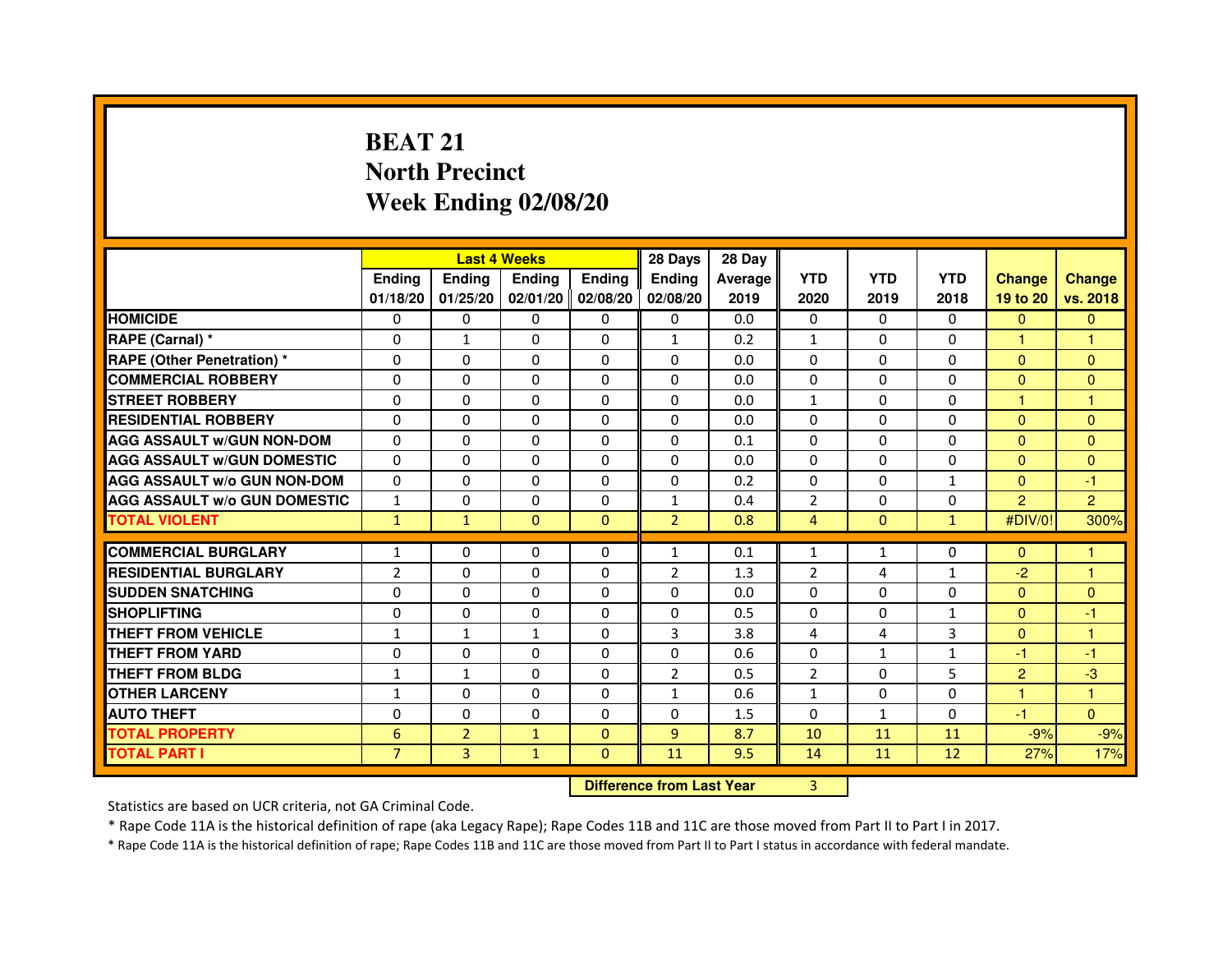# **BEAT 22 North PrecinctWeek Ending 02/08/20**

|                                     |                | <b>Last 4 Weeks</b> |                |                | 28 Days                          | 28 Day  |                |                |                |                |                |
|-------------------------------------|----------------|---------------------|----------------|----------------|----------------------------------|---------|----------------|----------------|----------------|----------------|----------------|
|                                     | <b>Ending</b>  | <b>Ending</b>       | <b>Ending</b>  | <b>Ending</b>  | <b>Ending</b>                    | Average | <b>YTD</b>     | <b>YTD</b>     | <b>YTD</b>     | <b>Change</b>  | <b>Change</b>  |
|                                     | 01/18/20       | 01/25/20            | 02/01/20       | 02/08/20       | 02/08/20                         | 2019    | 2020           | 2019           | 2018           | 19 to 20       | vs. 2018       |
| <b>HOMICIDE</b>                     | $\Omega$       | $\Omega$            | $\Omega$       | $\Omega$       | $\mathbf{0}$                     | 0.1     | $\Omega$       | $\mathbf{1}$   | $\mathbf{1}$   | $-1$           | $-1$           |
| RAPE (Carnal) *                     | 0              | $\mathbf{0}$        | 0              | $\Omega$       | $\mathbf{0}$                     | 0.2     | $\Omega$       | $\mathbf{0}$   | $\Omega$       | $\mathbf{0}$   | $\mathbf{0}$   |
| <b>RAPE (Other Penetration) *</b>   | $\Omega$       | $\Omega$            | $\Omega$       | $\Omega$       | $\Omega$                         | 0.0     | $\Omega$       | $\Omega$       | $\Omega$       | $\Omega$       | $\mathbf{0}$   |
| <b>COMMERCIAL ROBBERY</b>           | $\Omega$       | $\Omega$            | $\Omega$       | $\Omega$       | $\Omega$                         | 0.2     | $\Omega$       | $\Omega$       | $\Omega$       | $\Omega$       | $\mathbf{0}$   |
| <b>STREET ROBBERY</b>               | 0              | $\Omega$            | 0              | $\Omega$       | $\Omega$                         | 0.7     | $\Omega$       | $\Omega$       | $\overline{2}$ | $\Omega$       | $-2$           |
| <b>RESIDENTIAL ROBBERY</b>          | 0              | $\Omega$            | 0              | $\Omega$       | $\Omega$                         | 0.1     | $\Omega$       | $\mathbf{0}$   | $\Omega$       | $\mathbf{0}$   | $\Omega$       |
| <b>AGG ASSAULT W/GUN NON-DOM</b>    | $\mathbf{1}$   | $\mathbf{1}$        | 0              | $\Omega$       | $\overline{2}$                   | 1.5     | 4              | $\mathbf{1}$   | $\Omega$       | 3              | $\overline{4}$ |
| <b>AGG ASSAULT W/GUN DOMESTIC</b>   | $\Omega$       | $\Omega$            | $\Omega$       | $\Omega$       | $\Omega$                         | 0.4     | $\Omega$       | $\Omega$       | $\Omega$       | $\Omega$       | $\mathbf{0}$   |
| <b>AGG ASSAULT W/o GUN NON-DOM</b>  | $\Omega$       | $\mathbf{0}$        | $\mathbf{1}$   | $\mathbf{0}$   | $\mathbf{1}$                     | 1.2     | $\mathbf{1}$   | $\mathbf{1}$   | $\mathbf{1}$   | $\mathbf{0}$   | $\overline{0}$ |
| <b>AGG ASSAULT W/o GUN DOMESTIC</b> | 0              | 0                   | 0              | $\Omega$       | $\Omega$                         | 1.6     | 0              | 1              | 1              | $-1$           | $-1$           |
| <b>TOTAL VIOLENT</b>                | $\mathbf{1}$   | $\mathbf{1}$        | $\mathbf{1}$   | $\mathbf{0}$   | 3                                | 5.8     | 5              | $\overline{4}$ | 5              | 25%            | 0%             |
| <b>COMMERCIAL BURGLARY</b>          | 0              | 0                   | 0              | $\mathbf{0}$   | 0                                | 0.5     | $\mathbf{1}$   | $\overline{2}$ | 0              | $-1$           | 1              |
| <b>RESIDENTIAL BURGLARY</b>         | $\mathbf{1}$   | $\Omega$            | $\overline{2}$ | $\overline{2}$ | 5                                | 1.3     | 5              | $\overline{2}$ | 4              | 3              | 1              |
| <b>SUDDEN SNATCHING</b>             | $\Omega$       | $\Omega$            | $\Omega$       | $\Omega$       | $\Omega$                         | 0.2     | $\Omega$       | $\Omega$       | $\Omega$       | $\Omega$       | $\Omega$       |
| <b>SHOPLIFTING</b>                  | 0              | 0                   | 0              | 1              | $\mathbf{1}$                     | 0.9     | $\mathbf{1}$   | $\overline{2}$ | 2              | $-1$           | -1             |
| THEFT FROM VEHICLE                  | $\overline{2}$ | $\mathbf{1}$        | $\overline{2}$ | $\mathbf{1}$   | 6                                | 2.8     | $\overline{7}$ | 4              | $\overline{2}$ | 3              | 5              |
| <b>THEFT FROM YARD</b>              | 0              | 0                   | 0              | 0              | 0                                | 1.4     | 0              | 4              | $\mathbf{1}$   | $-4$           | $-1$           |
| <b>THEFT FROM BLDG</b>              | $\Omega$       | $\Omega$            | $\mathbf{1}$   | $\Omega$       | $\mathbf{1}$                     | 1.8     | $\overline{2}$ | 5              | $\overline{2}$ | $-3$           | $\mathbf{0}$   |
| <b>OTHER LARCENY</b>                | $\Omega$       | $\Omega$            | 0              | $\Omega$       | $\Omega$                         | 0.2     | $\Omega$       | $\Omega$       | $\Omega$       | $\Omega$       | $\mathbf{0}$   |
| <b>AUTO THEFT</b>                   | $\mathbf{1}$   | $\mathbf{1}$        | $\Omega$       | $\mathbf{1}$   | 3                                | 1.8     | 3              | $\mathbf{1}$   | 3              | $\overline{2}$ | $\Omega$       |
| <b>TOTAL PROPERTY</b>               | 4              | $\overline{2}$      | 5              | 5              | 16                               | 10.9    | 19             | 20             | 14             | $-5%$          | 36%            |
|                                     |                |                     |                |                |                                  |         |                |                |                |                |                |
| <b>TOTAL PART I</b>                 | 5              | 3                   | 6              | 5              | 19                               | 16.7    | 24             | 24             | 19             | 0%             | 26%            |
|                                     |                |                     |                |                | <b>Difference from Last Year</b> |         | $\mathbf{0}$   |                |                |                |                |

 **Difference from Last Year**

Statistics are based on UCR criteria, not GA Criminal Code.

\* Rape Code 11A is the historical definition of rape (aka Legacy Rape); Rape Codes 11B and 11C are those moved from Part II to Part I in 2017.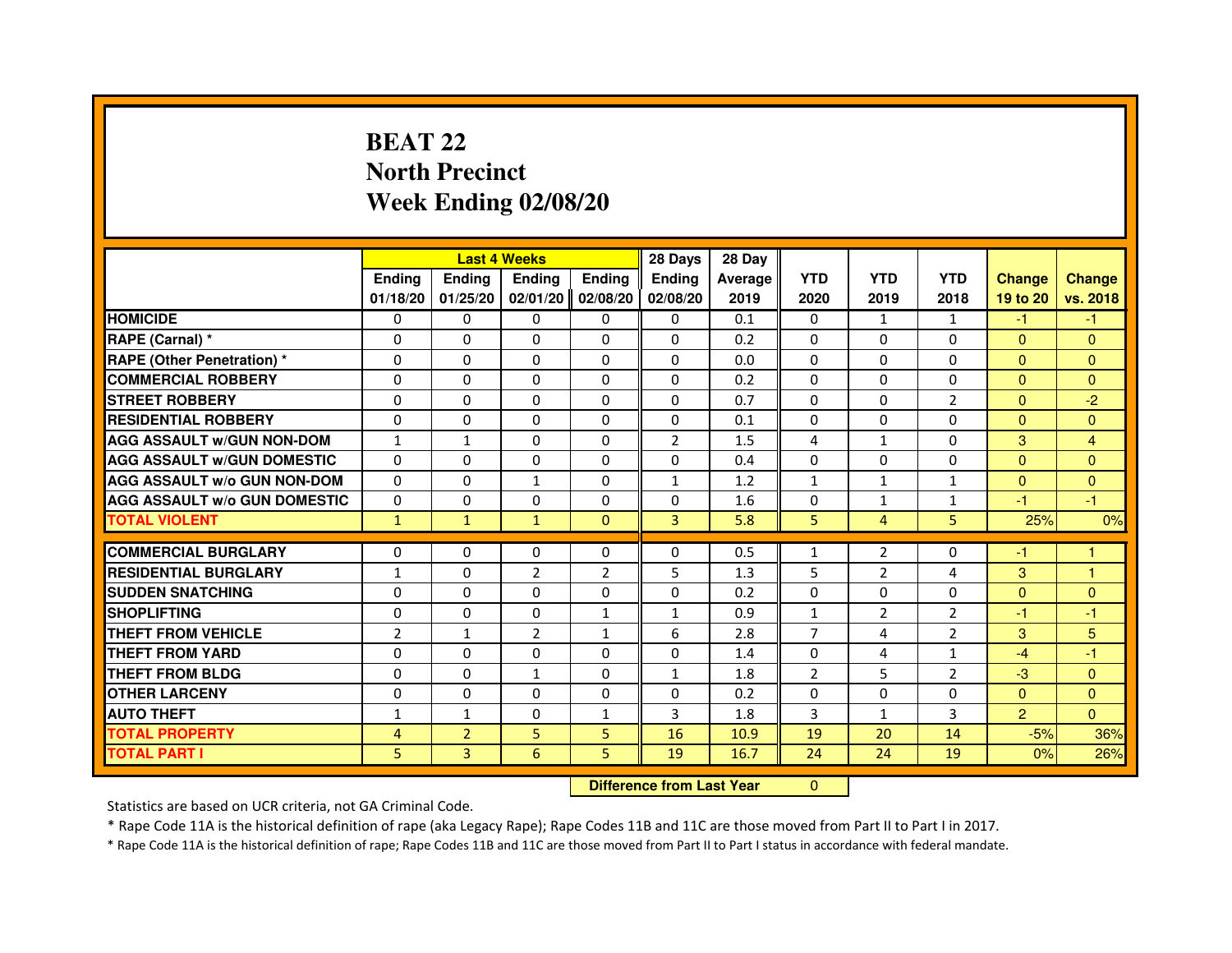# **BEAT 23 North PrecinctWeek Ending 02/08/20**

|                                     |                |                                  | <b>Last 4 Weeks</b> |                | 28 Days        | 28 Day  |                |                |                |               |                |
|-------------------------------------|----------------|----------------------------------|---------------------|----------------|----------------|---------|----------------|----------------|----------------|---------------|----------------|
|                                     | <b>Ending</b>  | <b>Ending</b>                    | <b>Ending</b>       | <b>Ending</b>  | <b>Ending</b>  | Average | <b>YTD</b>     | <b>YTD</b>     | <b>YTD</b>     | <b>Change</b> | <b>Change</b>  |
|                                     | 01/18/20       | 01/25/20                         | 02/01/20            | 02/08/20       | 02/08/20       | 2019    | 2020           | 2019           | 2018           | 19 to 20      | vs. 2018       |
| <b>HOMICIDE</b>                     | $\Omega$       | $\Omega$                         | $\Omega$            | $\Omega$       | $\mathbf{0}$   | 0.2     | $\Omega$       | $\Omega$       | $\Omega$       | $\Omega$      | $\mathbf{0}$   |
| RAPE (Carnal) *                     | 0              | $\mathbf{0}$                     | 0                   | $\Omega$       | $\mathbf{0}$   | 0.1     | $\Omega$       | $\mathbf{1}$   | 0              | $-1$          | $\mathbf{0}$   |
| <b>RAPE (Other Penetration) *</b>   | $\Omega$       | $\Omega$                         | $\Omega$            | $\Omega$       | $\Omega$       | 0.0     | $\Omega$       | $\Omega$       | $\Omega$       | $\Omega$      | $\mathbf{0}$   |
| <b>COMMERCIAL ROBBERY</b>           | $\Omega$       | $\Omega$                         | $\Omega$            | $\Omega$       | $\Omega$       | 0.0     | $\Omega$       | $\Omega$       | $\Omega$       | $\mathbf{0}$  | $\mathbf{0}$   |
| <b>STREET ROBBERY</b>               | 0              | $\Omega$                         | 0                   | $\Omega$       | $\Omega$       | 0.2     | $\Omega$       | $\mathbf{1}$   | $\overline{2}$ | $-1$          | $-2$           |
| <b>RESIDENTIAL ROBBERY</b>          | 0              | $\mathbf{1}$                     | 0                   | $\Omega$       | $\mathbf{1}$   | 0.0     | $\mathbf{1}$   | $\Omega$       | $\Omega$       | 1             | 1              |
| <b>AGG ASSAULT W/GUN NON-DOM</b>    | $\Omega$       | $\Omega$                         | 0                   | $\Omega$       | $\Omega$       | 1.0     | $\mathbf{1}$   | $\mathbf{1}$   | $\overline{2}$ | $\mathbf{0}$  | -1             |
| <b>AGG ASSAULT W/GUN DOMESTIC</b>   | $\Omega$       | $\Omega$                         | $\Omega$            | $\Omega$       | $\Omega$       | 0.2     | $\Omega$       | $\Omega$       | $\mathbf{1}$   | $\Omega$      | $-1$           |
| <b>AGG ASSAULT W/o GUN NON-DOM</b>  | $\Omega$       | $\mathbf{0}$                     | 0                   | $\mathbf{0}$   | 0              | 1.2     | $\Omega$       | $\overline{2}$ | 0              | $-2$          | $\mathbf{0}$   |
| <b>AGG ASSAULT W/o GUN DOMESTIC</b> | 0              | 0                                | 0                   | $\Omega$       | $\Omega$       | 0.8     | $\Omega$       | 1              | 0              | $-1$          | $\Omega$       |
| <b>TOTAL VIOLENT</b>                | $\mathbf{0}$   | $\mathbf{1}$                     | $\mathbf{0}$        | $\mathbf{0}$   | $\mathbf{1}$   | 3.6     | $\overline{2}$ | 6              | 5              | $-67%$        | $-60%$         |
| <b>COMMERCIAL BURGLARY</b>          | 0              | 0                                | 0                   | $\mathbf{0}$   | 0              | 1.3     | 0              | $\overline{2}$ | 0              | $-2$          | $\mathbf{0}$   |
| <b>RESIDENTIAL BURGLARY</b>         | $\overline{2}$ | $\Omega$                         | $\Omega$            | $\Omega$       | $\overline{2}$ | 0.8     | $\overline{2}$ | $\overline{2}$ | $\mathbf{1}$   | $\mathbf{0}$  | 1              |
| <b>SUDDEN SNATCHING</b>             | $\Omega$       | $\Omega$                         | $\Omega$            | $\Omega$       | $\Omega$       | 0.2     | $\Omega$       | $\Omega$       | $\mathbf{1}$   | $\mathbf{0}$  | $-1$           |
| <b>SHOPLIFTING</b>                  | 0              | 0                                | 0                   | 0              | 0              | 1.5     | 0              | 1              | 0              | $-1$          | $\mathbf{0}$   |
| THEFT FROM VEHICLE                  | 0              | $\mathbf{1}$                     | 0                   | $\overline{2}$ | 3              | 2.5     | 5              | $\overline{2}$ | $\mathbf{1}$   | 3             | $\overline{4}$ |
| <b>THEFT FROM YARD</b>              | $\overline{2}$ | 0                                | $\mathbf{1}$        | $\mathbf{1}$   | 4              | 1.0     | 4              | $\mathbf{1}$   | $\mathbf{1}$   | 3             | 3              |
| <b>THEFT FROM BLDG</b>              | $\Omega$       | $\Omega$                         | $\Omega$            | $\Omega$       | $\Omega$       | 1.0     | $\mathbf{1}$   | $\mathbf{1}$   | $\overline{2}$ | $\Omega$      | $-1$           |
| <b>OTHER LARCENY</b>                | 0              | $\Omega$                         | 0                   | $\Omega$       | $\Omega$       | 0.2     | $\Omega$       | $\Omega$       | $\Omega$       | $\Omega$      | $\Omega$       |
| <b>AUTO THEFT</b>                   | $\Omega$       | $\Omega$                         | $\mathbf{1}$        | $\mathbf{1}$   | $\overline{2}$ | 1.1     | $\overline{2}$ | 3              | $\overline{2}$ | $-1$          | $\Omega$       |
| <b>TOTAL PROPERTY</b>               | 4              | $\mathbf{1}$                     | $\overline{2}$      | 4              | 11             | 9.6     | 14             | 12             | 8              | 17%           | 75%            |
| <b>TOTAL PART I</b>                 | 4              | $\overline{2}$                   | $\overline{2}$      | 4              | 12             | 13.2    | 16             | 18             | 13             | $-11%$        | 23%            |
|                                     |                | <b>Difference from Last Year</b> |                     | $-2$           |                |         |                |                |                |               |                |

 **Difference from Last Year**

Statistics are based on UCR criteria, not GA Criminal Code.

\* Rape Code 11A is the historical definition of rape (aka Legacy Rape); Rape Codes 11B and 11C are those moved from Part II to Part I in 2017.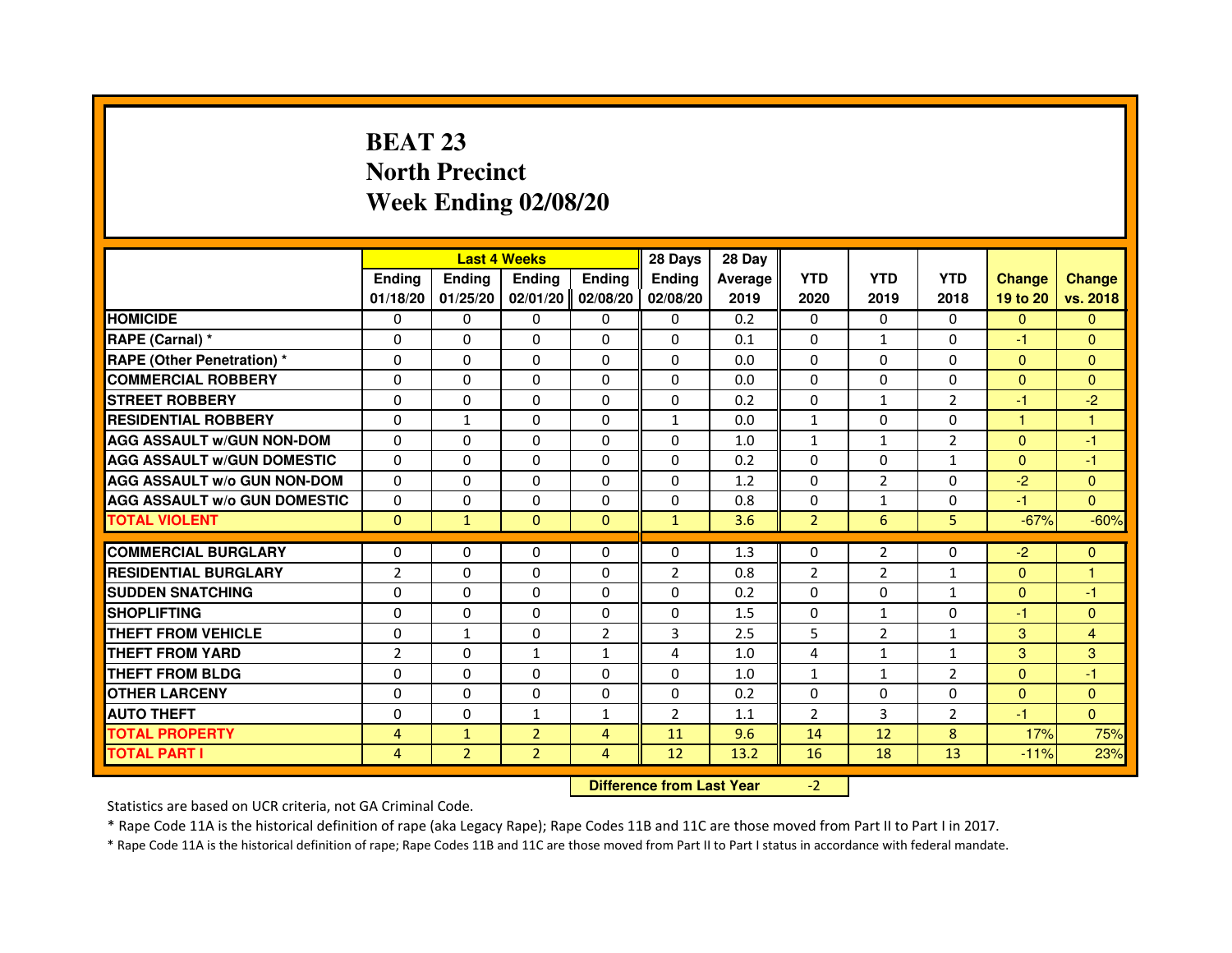# **BEAT 24 North PrecinctWeek Ending 02/08/20**

|                                     |                | <b>Last 4 Weeks</b>              |              |                | 28 Days        | 28 Day  |                |                |                 |                |                |
|-------------------------------------|----------------|----------------------------------|--------------|----------------|----------------|---------|----------------|----------------|-----------------|----------------|----------------|
|                                     | <b>Ending</b>  | Ending                           | Ending       | Ending         | Ending         | Average | <b>YTD</b>     | <b>YTD</b>     | <b>YTD</b>      | <b>Change</b>  | <b>Change</b>  |
|                                     | 01/18/20       | 01/25/20                         | 02/01/20     | 02/08/20       | 02/08/20       | 2019    | 2020           | 2019           | 2018            | 19 to 20       | vs. 2018       |
| <b>HOMICIDE</b>                     | 0              | $\Omega$                         | 0            | 0              | $\mathbf{0}$   | 0.0     | $\mathbf{0}$   | $\Omega$       | $\Omega$        | $\mathbf{0}$   | $\mathbf{0}$   |
| RAPE (Carnal) *                     | 0              | 0                                | 0            | 0              | 0              | 0.2     | 0              | 0              | 0               | $\Omega$       | $\mathbf{0}$   |
| RAPE (Other Penetration) *          | $\Omega$       | 0                                | $\Omega$     | $\Omega$       | $\Omega$       | 0.2     | $\Omega$       | $\Omega$       | $\Omega$        | $\Omega$       | $\overline{0}$ |
| <b>COMMERCIAL ROBBERY</b>           | 0              | $\Omega$                         | $\Omega$     | $\Omega$       | $\Omega$       | 0.2     | $\Omega$       | $\Omega$       | $\Omega$        | $\overline{0}$ | $\mathbf{0}$   |
| <b>STREET ROBBERY</b>               | $\Omega$       | $\Omega$                         | $\Omega$     | $\Omega$       | $\Omega$       | 0.8     | $\Omega$       | $\Omega$       | $\Omega$        | $\Omega$       | $\mathbf{0}$   |
| <b>RESIDENTIAL ROBBERY</b>          | 0              | 0                                | 0            | 0              | 0              | 0.1     | 0              | 0              | $\Omega$        | $\overline{0}$ | $\mathbf{0}$   |
| <b>AGG ASSAULT w/GUN NON-DOM</b>    | $\mathbf{1}$   | $\Omega$                         | $\Omega$     | $\Omega$       | $\mathbf{1}$   | 0.3     | $\mathbf{1}$   | $\Omega$       | 0               | 1              | $\mathbf{1}$   |
| <b>AGG ASSAULT W/GUN DOMESTIC</b>   | $\Omega$       | $\Omega$                         | $\Omega$     | $\Omega$       | $\Omega$       | 0.0     | $\Omega$       | $\Omega$       | $\Omega$        | $\Omega$       | $\Omega$       |
| <b>AGG ASSAULT W/o GUN NON-DOM</b>  | $\Omega$       | $\Omega$                         | $\Omega$     | $\Omega$       | $\Omega$       | 0.4     | $\mathbf{1}$   | $\Omega$       | $\Omega$        | $\mathbf{1}$   | $\mathbf{1}$   |
| <b>AGG ASSAULT w/o GUN DOMESTIC</b> | $\mathbf{1}$   | $\Omega$                         | $\Omega$     | $\Omega$       | $\mathbf{1}$   | 0.5     | $\mathbf{1}$   | $\Omega$       | $\mathbf{1}$    | $\overline{1}$ | $\Omega$       |
| <b>TOTAL VIOLENT</b>                | $\overline{2}$ | $\mathbf{0}$                     | $\mathbf{0}$ | $\mathbf{0}$   | $\overline{2}$ | 2.7     | 3              | $\mathbf{0}$   | $\mathbf{1}$    | #DIV/0!        | 200%           |
| <b>COMMERCIAL BURGLARY</b>          | 0              | 0                                | 0            | 0              | 0              | 0.4     | 0              | 0              | 0               | $\mathbf{0}$   | $\mathbf{0}$   |
| <b>RESIDENTIAL BURGLARY</b>         | 0              | $\Omega$                         | $\Omega$     | $\Omega$       | 0              | 1.2     | 0              | $\Omega$       | $\mathbf{1}$    | $\mathbf{0}$   | $-1$           |
| <b>SUDDEN SNATCHING</b>             | $\Omega$       | $\Omega$                         | $\Omega$     | $\Omega$       | $\Omega$       | 0.2     | $\mathbf{1}$   | $\Omega$       | $\Omega$        | $\mathbf{1}$   | $\mathbf{1}$   |
| <b>SHOPLIFTING</b>                  | 0              | $\Omega$                         | $\Omega$     | $\Omega$       | $\Omega$       | 2.1     | 2              | 6              | 16              | $-4$           | $-14$          |
| <b>THEFT FROM VEHICLE</b>           | 0              | 0                                | $\mathbf{1}$ | $\Omega$       | $\mathbf{1}$   | 3.6     | 3              | 5              | 4               | $-2$           | $-1$           |
| <b>THEFT FROM YARD</b>              | $\Omega$       | $\overline{2}$                   | $\Omega$     | $\Omega$       | $\overline{2}$ | 4.1     | 3              | $\overline{4}$ | $\overline{2}$  | $-1$           | $\mathbf{1}$   |
| <b>THEFT FROM BLDG</b>              | $\overline{2}$ | $\Omega$                         | $\Omega$     | $\Omega$       | $\overline{2}$ | 1.1     | $\overline{2}$ | $\Omega$       | $\overline{7}$  | $\overline{2}$ | $-5$           |
| <b>OTHER LARCENY</b>                | 0              | $\Omega$                         | $\Omega$     | $\mathbf{1}$   | $\mathbf{1}$   | 1.4     | 2              | $\mathbf{1}$   | 1               | $\mathbf{1}$   | $\mathbf{1}$   |
| <b>AUTO THEFT</b>                   | $\Omega$       | $\Omega$                         | $\Omega$     | $\mathbf{1}$   | $\mathbf{1}$   | 0.7     | $\overline{2}$ | $\mathbf{1}$   | $\Omega$        | $\mathbf{1}$   | $\overline{2}$ |
| <b>TOTAL PROPERTY</b>               | $\overline{2}$ | $\overline{2}$                   | $\mathbf{1}$ | $\overline{2}$ | $\overline{7}$ | 14.8    | 15             | 17             | 31              | $-12%$         | $-52%$         |
| <b>TOTAL PART I</b>                 | $\overline{4}$ | $\overline{2}$                   | $\mathbf{1}$ | $\overline{2}$ | 9              | 17.5    | 18             | 17             | 32 <sub>2</sub> | 6%             | $-44%$         |
|                                     |                | <b>Difference from Last Year</b> |              | $\mathbf{1}$   |                |         |                |                |                 |                |                |

 **Difference from Last Year**

Statistics are based on UCR criteria, not GA Criminal Code.

\* Rape Code 11A is the historical definition of rape (aka Legacy Rape); Rape Codes 11B and 11C are those moved from Part II to Part I in 2017.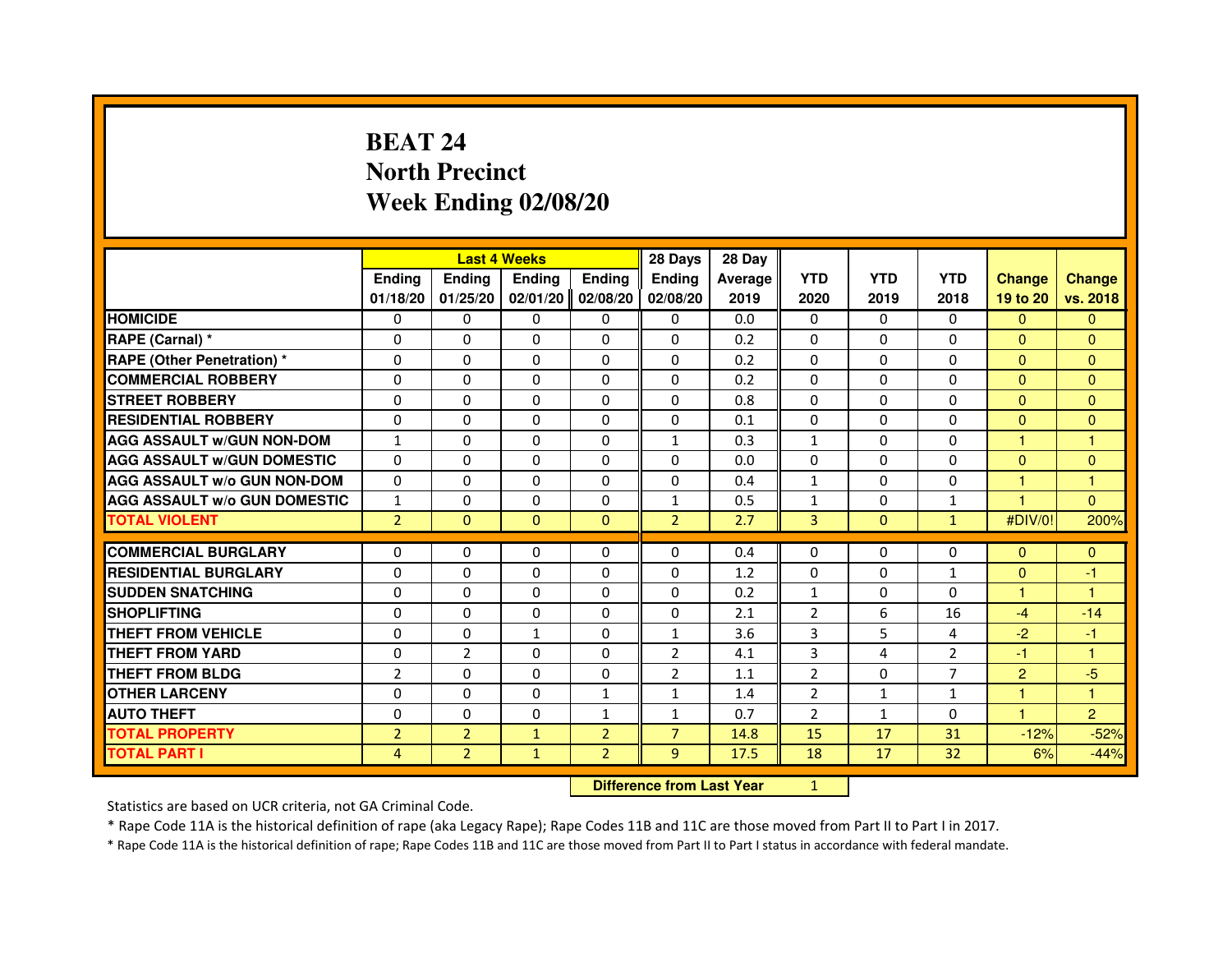# **BEAT 25 North PrecinctWeek Ending 02/08/20**

|                                     |               |                                  | <b>Last 4 Weeks</b> |                | 28 Days        | 28 Day  |                |                |                |                      |                |
|-------------------------------------|---------------|----------------------------------|---------------------|----------------|----------------|---------|----------------|----------------|----------------|----------------------|----------------|
|                                     | <b>Ending</b> | Ending                           | <b>Ending</b>       | <b>Ending</b>  | Ending         | Average | <b>YTD</b>     | <b>YTD</b>     | <b>YTD</b>     | <b>Change</b>        | <b>Change</b>  |
|                                     | 01/18/20      | 01/25/20                         | 02/01/20            | 02/08/20       | 02/08/20       | 2019    | 2020           | 2019           | 2018           | 19 to 20             | vs. 2018       |
| <b>HOMICIDE</b>                     | 0             | 0                                | 0                   | 0              | $\mathbf{0}$   | 0.0     | 0              | 0              | $\Omega$       | $\mathbf{0}$         | $\mathbf{0}$   |
| RAPE (Carnal) *                     | 0             | $\mathbf{1}$                     | 0                   | 0              | 1              | 0.1     | 1              | 0              | 0              | $\blacktriangleleft$ | 1              |
| RAPE (Other Penetration) *          | 0             | 0                                | $\Omega$            | $\Omega$       | $\Omega$       | 0.0     | $\Omega$       | $\Omega$       | $\Omega$       | $\Omega$             | $\Omega$       |
| <b>COMMERCIAL ROBBERY</b>           | 0             | $\Omega$                         | $\Omega$            | $\Omega$       | $\Omega$       | 0.1     | $\Omega$       | $\mathbf{1}$   | $\Omega$       | $-1$                 | $\mathbf{0}$   |
| <b>STREET ROBBERY</b>               | $\Omega$      | $\Omega$                         | $\Omega$            | $\Omega$       | $\Omega$       | 0.5     | $\Omega$       | $\Omega$       | 5              | $\Omega$             | $-5$           |
| <b>RESIDENTIAL ROBBERY</b>          | 0             | 0                                | 0                   | 0              | 0              | 0.0     | 0              | 0              | $\Omega$       | $\Omega$             | $\mathbf{0}$   |
| <b>AGG ASSAULT w/GUN NON-DOM</b>    | $\Omega$      | $\Omega$                         | $\Omega$            | $\Omega$       | $\Omega$       | 0.2     | $\Omega$       | $\Omega$       | $\Omega$       | $\Omega$             | $\Omega$       |
| <b>AGG ASSAULT W/GUN DOMESTIC</b>   | $\Omega$      | $\Omega$                         | $\Omega$            | $\Omega$       | $\Omega$       | 0.0     | $\Omega$       | $\Omega$       | $\Omega$       | $\Omega$             | $\Omega$       |
| <b>AGG ASSAULT W/o GUN NON-DOM</b>  | $\Omega$      | $\mathbf{1}$                     | $\Omega$            | $\Omega$       | $\mathbf{1}$   | 0.2     | $\overline{2}$ | $\Omega$       | $\Omega$       | 2                    | $\overline{2}$ |
| <b>AGG ASSAULT w/o GUN DOMESTIC</b> | $\Omega$      | $\Omega$                         | 0                   | $\Omega$       | $\Omega$       | 0.2     | 0              | $\Omega$       | $\Omega$       | $\Omega$             | $\Omega$       |
| <b>TOTAL VIOLENT</b>                | $\mathbf{0}$  | $\overline{2}$                   | $\mathbf{0}$        | $\mathbf{0}$   | $\overline{2}$ | 1.2     | 3              | $\mathbf{1}$   | 5              | 200%                 | $-40%$         |
| <b>COMMERCIAL BURGLARY</b>          | 0             | $\mathbf{1}$                     | 0                   | 0              | 1              | 0.8     | 2              | 0              | 0              | $\overline{2}$       | $\overline{2}$ |
| <b>RESIDENTIAL BURGLARY</b>         | 0             | $\Omega$                         | $\Omega$            | $\Omega$       | 0              | 1.4     | $\Omega$       | $\Omega$       | $\Omega$       | $\Omega$             | $\mathbf{0}$   |
| <b>SUDDEN SNATCHING</b>             | $\Omega$      | $\Omega$                         | $\Omega$            | $\Omega$       | $\Omega$       | 0.1     | $\Omega$       | $\Omega$       | $\Omega$       | $\Omega$             | $\mathbf{0}$   |
| <b>SHOPLIFTING</b>                  | 0             | $\Omega$                         | 0                   | 1              | 1              | 1.5     | 1              | 5              | 0              | $-4$                 | 1              |
| THEFT FROM VEHICLE                  | 0             | 0                                | 0                   | $\Omega$       | 0              | 5.0     | $\mathbf 0$    | $\overline{2}$ | 4              | $-2$                 | $-4$           |
| <b>THEFT FROM YARD</b>              | $\mathbf{1}$  | $\Omega$                         | $\Omega$            | $\Omega$       | $\mathbf{1}$   | 1.8     | $\mathbf{1}$   | 3              | $\overline{2}$ | $-2$                 | $-1$           |
| <b>THEFT FROM BLDG</b>              | $\Omega$      | $\mathbf{1}$                     | $\overline{2}$      | $\Omega$       | 3              | 2.0     | 4              | 3              | 4              | $\mathbf{1}$         | $\Omega$       |
| <b>OTHER LARCENY</b>                | 0             | $\Omega$                         | 0                   | 1              | $\mathbf{1}$   | 0.5     | 1              | $\overline{2}$ | $\overline{2}$ | $-1$                 | $-1$           |
| <b>AUTO THEFT</b>                   | $\Omega$      | $\mathbf{1}$                     | $\Omega$            | $\Omega$       | $\mathbf{1}$   | 1.3     | $\mathbf{1}$   | $\Omega$       | $\Omega$       | $\mathbf{1}$         | $\mathbf{1}$   |
| <b>TOTAL PROPERTY</b>               | $\mathbf{1}$  | 3                                | $\overline{2}$      | $\overline{2}$ | 8              | 14.3    | 10             | 15             | 12             | $-33%$               | $-17%$         |
| <b>TOTAL PART I</b>                 | $\mathbf{1}$  | 5                                | $\overline{2}$      | $\overline{2}$ | 10             | 15.4    | 13             | 16             | 17             | $-19%$               | $-24%$         |
|                                     |               | <b>Difference from Last Year</b> |                     | $-3$           |                |         |                |                |                |                      |                |

 **Difference from Last Year**

Statistics are based on UCR criteria, not GA Criminal Code.

\* Rape Code 11A is the historical definition of rape (aka Legacy Rape); Rape Codes 11B and 11C are those moved from Part II to Part I in 2017.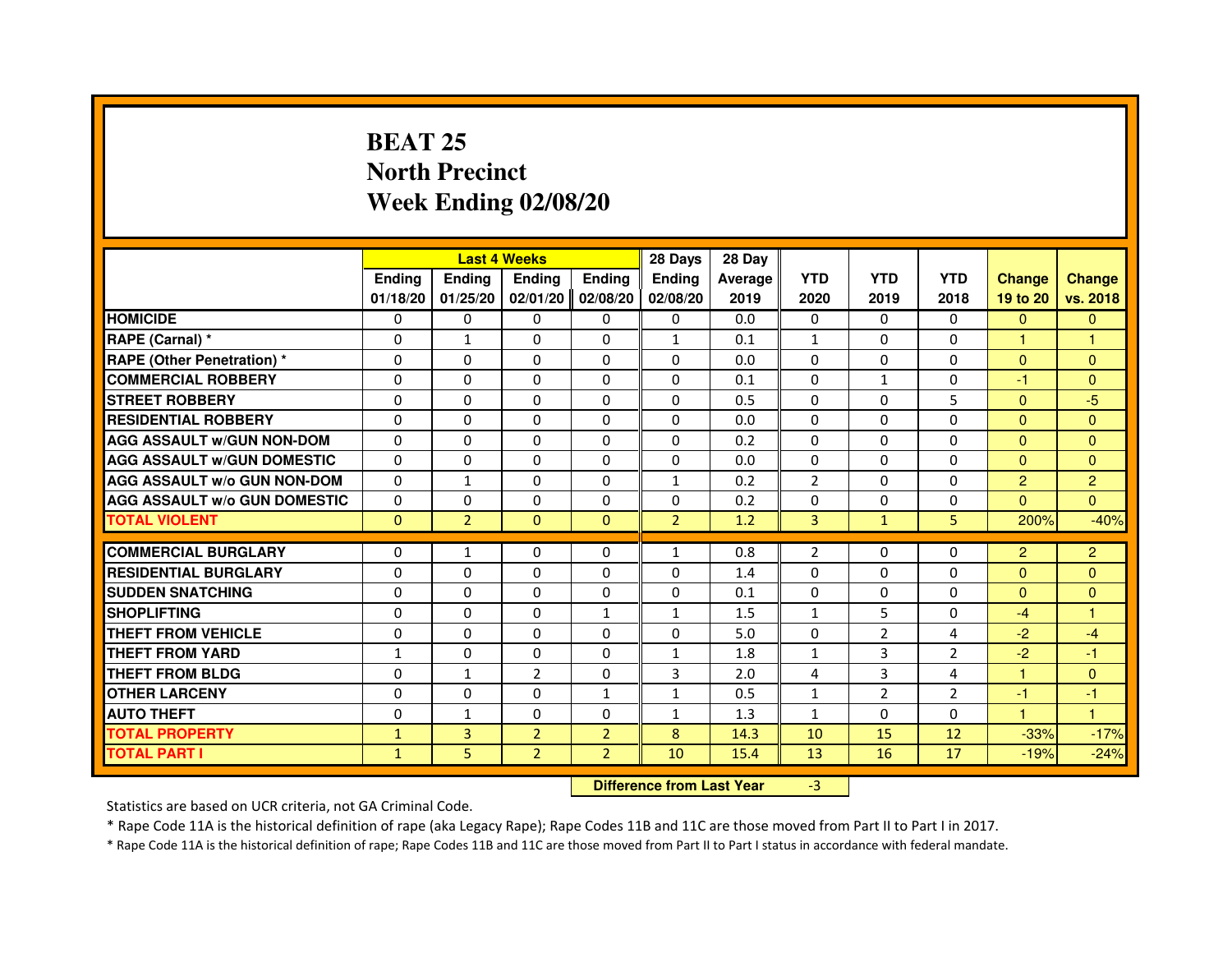# **BEAT 26 North PrecinctWeek Ending 02/08/20**

|                                     |               | <b>Last 4 Weeks</b>              |               |                | 28 Days        | 28 Day  |                |                |                |               |               |
|-------------------------------------|---------------|----------------------------------|---------------|----------------|----------------|---------|----------------|----------------|----------------|---------------|---------------|
|                                     | <b>Ending</b> | Ending                           | <b>Ending</b> | <b>Ending</b>  | <b>Ending</b>  | Average | <b>YTD</b>     | <b>YTD</b>     | <b>YTD</b>     | <b>Change</b> | <b>Change</b> |
|                                     | 01/18/20      | 01/25/20                         | 02/01/20      | 02/08/20       | 02/08/20       | 2019    | 2020           | 2019           | 2018           | 19 to 20      | vs. 2018      |
| <b>HOMICIDE</b>                     | $\Omega$      | $\Omega$                         | $\Omega$      | 0              | 0              | 0.1     | $\Omega$       | 0              | $\Omega$       | $\mathbf{0}$  | $\mathbf{0}$  |
| RAPE (Carnal) *                     | 0             | 1                                | 0             | 0              | $\mathbf{1}$   | 0.2     | $\mathbf{1}$   | 0              | 1              | 1             | $\mathbf{0}$  |
| RAPE (Other Penetration) *          | $\Omega$      | 0                                | $\Omega$      | $\Omega$       | $\Omega$       | 0.0     | $\Omega$       | $\Omega$       | $\Omega$       | $\Omega$      | $\mathbf{0}$  |
| <b>COMMERCIAL ROBBERY</b>           | $\Omega$      | $\Omega$                         | $\Omega$      | $\Omega$       | $\Omega$       | 0.1     | $\Omega$       | $\Omega$       | $\Omega$       | $\Omega$      | $\mathbf{0}$  |
| <b>STREET ROBBERY</b>               | $\Omega$      | $\Omega$                         | $\Omega$      | $\Omega$       | $\Omega$       | 1.2     | $\overline{2}$ | $\mathbf{1}$   | $\mathbf{1}$   | 1             | $\mathbf{1}$  |
| <b>RESIDENTIAL ROBBERY</b>          | 0             | 0                                | $\Omega$      | 0              | 0              | 0.0     | 0              | 0              | $\Omega$       | $\Omega$      | $\mathbf{0}$  |
| <b>AGG ASSAULT W/GUN NON-DOM</b>    | $\Omega$      | $\Omega$                         | $\Omega$      | $\Omega$       | $\Omega$       | 0.4     | $\Omega$       | $\Omega$       | $\Omega$       | $\Omega$      | $\Omega$      |
| <b>AGG ASSAULT W/GUN DOMESTIC</b>   | $\Omega$      | $\Omega$                         | $\Omega$      | $\Omega$       | $\Omega$       | 0.0     | $\Omega$       | $\Omega$       | $\Omega$       | $\Omega$      | $\Omega$      |
| <b>AGG ASSAULT W/o GUN NON-DOM</b>  | $\Omega$      | $\Omega$                         | $\Omega$      | $\mathbf{1}$   | $\mathbf{1}$   | 1.2     | $\mathbf{1}$   | $\overline{2}$ | $\Omega$       | $-1$          | $\mathbf{1}$  |
| <b>AGG ASSAULT W/o GUN DOMESTIC</b> | $\Omega$      | $\Omega$                         | 0             | $\Omega$       | $\Omega$       | 0.2     | $\Omega$       | $\mathbf{1}$   | $\Omega$       | $-1$          | $\Omega$      |
| <b>TOTAL VIOLENT</b>                | $\mathbf{0}$  | $\mathbf{1}$                     | $\mathbf{0}$  | $\mathbf{1}$   | $\overline{2}$ | 3.4     | $\overline{4}$ | $\overline{4}$ | $\overline{2}$ | 0%            | 100%          |
| <b>COMMERCIAL BURGLARY</b>          | 0             | 1                                | 0             | 0              | $\mathbf{1}$   | 0.5     | $\mathbf{1}$   | $\mathbf{1}$   | $\mathbf{1}$   | $\Omega$      | $\mathbf{0}$  |
| <b>RESIDENTIAL BURGLARY</b>         | 0             | $\Omega$                         | $\Omega$      | $\Omega$       | $\Omega$       | 0.2     | $\Omega$       | $\Omega$       | $\Omega$       | $\Omega$      | $\mathbf{0}$  |
| <b>SUDDEN SNATCHING</b>             | $\Omega$      | $\Omega$                         | $\Omega$      | $\Omega$       | $\Omega$       | 0.5     | $\Omega$       | $\mathbf{1}$   | $\Omega$       | $-1$          | $\mathbf{0}$  |
| <b>SHOPLIFTING</b>                  | $\mathbf{1}$  | $\mathbf{1}$                     | $\mathbf{1}$  | 0              | 3              | 2.6     | 3              | 4              | $\overline{2}$ | $-1$          | 1             |
| THEFT FROM VEHICLE                  | 0             | 0                                | $\Omega$      | 1              | $\mathbf{1}$   | 2.9     | $\overline{2}$ | 4              | $\mathbf{1}$   | $-2$          | 1             |
| <b>THEFT FROM YARD</b>              | $\Omega$      | $\Omega$                         | $\Omega$      | $\overline{2}$ | $\overline{2}$ | 1.7     | $\overline{2}$ | 3              | $\overline{2}$ | $-1$          | $\Omega$      |
| <b>THEFT FROM BLDG</b>              | $\Omega$      | $\Omega$                         | $\mathbf{1}$  | $\Omega$       | $\mathbf{1}$   | 2.5     | $\mathbf{1}$   | $\mathbf{1}$   | 5              | $\Omega$      | $-4$          |
| <b>OTHER LARCENY</b>                | 0             | $\Omega$                         | 0             | $\Omega$       | 0              | 0.4     | 0              | $\overline{2}$ | 0              | $-2$          | $\Omega$      |
| <b>AUTO THEFT</b>                   | $\Omega$      | $\Omega$                         | $\mathbf{1}$  | $\mathbf{1}$   | $\overline{2}$ | 0.7     | 3              | $\Omega$       | $\overline{2}$ | 3             | $\mathbf{1}$  |
| <b>TOTAL PROPERTY</b>               | $\mathbf{1}$  | $\overline{2}$                   | 3             | $\overline{4}$ | 10             | 11.9    | 12             | 16             | 13             | $-25%$        | $-8%$         |
| <b>TOTAL PART I</b>                 | $\mathbf{1}$  | 3                                | 3             | 5              | 12             | 15.3    | 16             | 20             | 15             | $-20%$        | 7%            |
|                                     |               | <b>Difference from Last Year</b> |               | $-4$           |                |         |                |                |                |               |               |

 **Difference from Last Year**

Statistics are based on UCR criteria, not GA Criminal Code.

\* Rape Code 11A is the historical definition of rape (aka Legacy Rape); Rape Codes 11B and 11C are those moved from Part II to Part I in 2017.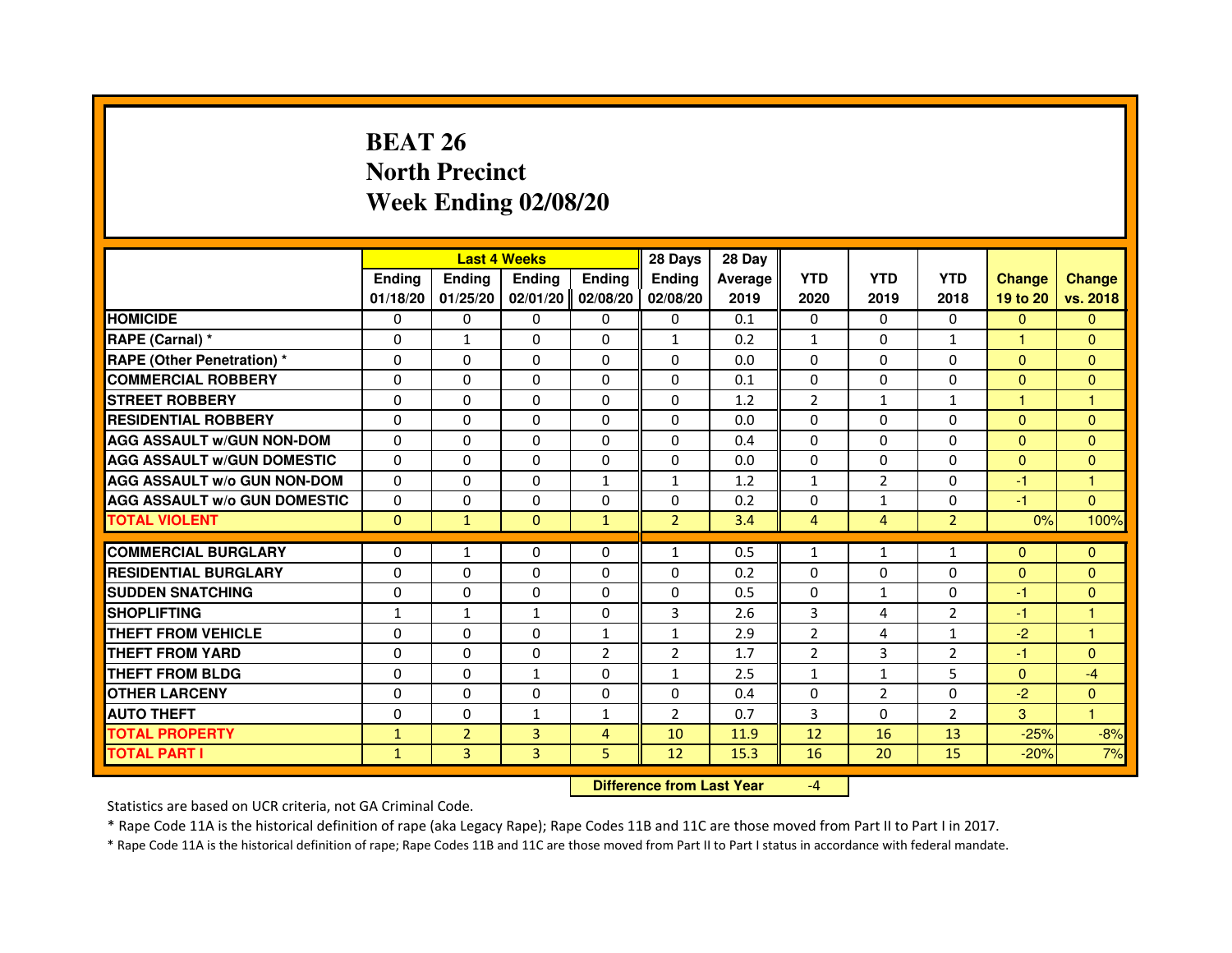# **BEAT 27 North PrecinctWeek Ending 02/08/20**

|                                     |                |                                  | <b>Last 4 Weeks</b> |                | 28 Days        | 28 Day  |                |                |                |                |                |
|-------------------------------------|----------------|----------------------------------|---------------------|----------------|----------------|---------|----------------|----------------|----------------|----------------|----------------|
|                                     | Ending         | Ending                           | Ending              | <b>Ending</b>  | Ending         | Average | <b>YTD</b>     | <b>YTD</b>     | <b>YTD</b>     | <b>Change</b>  | <b>Change</b>  |
|                                     | 01/18/20       | 01/25/20                         | 02/01/20 02/08/20   |                | 02/08/20       | 2019    | 2020           | 2019           | 2018           | 19 to 20       | vs. 2018       |
| <b>HOMICIDE</b>                     | 0              | $\Omega$                         | $\mathbf{0}$        | 0              | 0              | 0.1     | $\Omega$       | $\Omega$       | $\Omega$       | $\mathbf{0}$   | $\mathbf{0}$   |
| RAPE (Carnal) *                     | 0              | 0                                | 0                   | 0              | 0              | 0.3     | 1              | $\mathbf{0}$   | $\Omega$       | 1              | 1              |
| <b>RAPE (Other Penetration) *</b>   | $\Omega$       | $\mathbf 0$                      | $\Omega$            | 0              | 0              | 0.2     | $\Omega$       | $\mathbf{0}$   | $\mathbf{1}$   | $\Omega$       | $-1$           |
| <b>COMMERCIAL ROBBERY</b>           | $\mathbf 0$    | 0                                | $\Omega$            | $\mathbf 0$    | 0              | 0.1     | $\mathbf{0}$   | $\mathbf{0}$   | $\Omega$       | $\Omega$       | $\mathbf{0}$   |
| <b>STREET ROBBERY</b>               | $\Omega$       | $\Omega$                         | $\Omega$            | $\Omega$       | $\Omega$       | 1.4     | $\Omega$       | $\Omega$       | $\mathbf{1}$   | $\Omega$       | $-1$           |
| <b>RESIDENTIAL ROBBERY</b>          | $\Omega$       | $\mathbf 0$                      | 0                   | 0              | 0              | 0.1     | $\Omega$       | $\mathbf{0}$   | 0              | $\mathbf{0}$   | $\mathbf{0}$   |
| <b>AGG ASSAULT w/GUN NON-GUN</b>    | $\mathbf{1}$   | $\Omega$                         | $\Omega$            | $\mathbf{1}$   | $\overline{2}$ | 1.0     | $\overline{2}$ | $\Omega$       | $\mathbf{1}$   | $\overline{2}$ | $\mathbf{1}$   |
| <b>AGG ASSAULT W/GUN DOMESTIC</b>   | $\Omega$       | $\Omega$                         | $\mathbf 0$         | $\Omega$       | 0              | 0.2     | $\Omega$       | $\mathbf{1}$   | 0              | $-1$           | $\Omega$       |
| <b>AGG ASSAULT W/o GUN NON-DOM</b>  | $\Omega$       | $\Omega$                         | $\Omega$            | $\overline{2}$ | $\overline{2}$ | 1.5     | 3              | $\overline{2}$ | $\overline{2}$ | $\mathbf{1}$   | $\mathbf{1}$   |
| <b>AGG ASSAULT w/o GUN DOMESTIC</b> | $\Omega$       | $\overline{2}$                   | $\Omega$            | 0              | $\overline{2}$ | 1.3     | $\overline{2}$ | $\mathbf{1}$   | 0              | 1              | $\overline{2}$ |
| <b>TOTAL VIOLENT</b>                | $\mathbf{1}$   | $\overline{2}$                   | $\mathbf{0}$        | 3              | 6              | 6.2     | 8              | $\overline{4}$ | 5              | 100%           | 60%            |
| <b>COMMERCIAL BURGLARY</b>          | 0              | 0                                | 0                   | 0              | 0              | 0.7     | 0              | 1              | 0              | $-1$           | $\mathbf{0}$   |
| <b>RESIDENTIAL BURGLARY</b>         | $\mathbf{1}$   | $\mathbf 0$                      | 0                   | 0              | $\mathbf{1}$   | 0.5     | $\mathbf{1}$   | $\Omega$       | $\overline{2}$ | $\mathbf{1}$   | $-1$           |
| <b>SUDDEN SNATCHING</b>             | $\Omega$       | $\mathbf 0$                      | $\Omega$            | $\Omega$       | $\Omega$       | 0.3     | $\Omega$       | $\overline{2}$ | $\mathbf{1}$   | $-2$           | $-1$           |
| <b>SHOPLIFTING</b>                  | $\mathbf{1}$   | $\Omega$                         | $\Omega$            | 0              | 1              | 3.1     | $\overline{2}$ | 4              | 2              | $-2$           | $\Omega$       |
| THEFT FROM VEHICLE                  | $\Omega$       | $\Omega$                         | $\Omega$            | $\mathbf{1}$   | $\mathbf{1}$   | 3.1     | $\overline{2}$ | 6              | $\overline{2}$ | $-4$           | $\Omega$       |
| <b>THEFT FROM YARD</b>              | $\Omega$       | 0                                | $\mathbf 0$         | 0              | $\Omega$       | 0.8     | $\Omega$       | $\mathbf{1}$   | $\overline{2}$ | $-1$           | $-2$           |
| <b>THEFT FROM BLDG</b>              | $\Omega$       | $\Omega$                         | $\Omega$            | $\mathbf{1}$   | $\mathbf{1}$   | 2.4     | $\mathbf{1}$   | 3              | 5              | $-2$           | $-4$           |
| <b>OTHER LARCENY</b>                | $\Omega$       | $\Omega$                         | $\Omega$            | $\Omega$       | 0              | 0.2     | $\Omega$       | $\Omega$       | $\Omega$       | $\mathbf{0}$   | $\Omega$       |
| <b>AUTO THEFT</b>                   | $\Omega$       | $\mathbf{1}$                     | $\mathbf 0$         | 0              | $\mathbf{1}$   | 0.9     | $\mathbf{1}$   | $\mathbf{0}$   | $\mathbf{1}$   | $\mathbf{1}$   | $\Omega$       |
| <b>TOTAL PROPERTY</b>               | $\overline{2}$ | $\mathbf{1}$                     | $\Omega$            | $\overline{2}$ | 5              | 12.0    | $\overline{7}$ | 17             | 15             | $-59%$         | $-53%$         |
| <b>TOTAL PART I</b>                 | 3              | 3                                | $\mathbf{0}$        | 5              | 11             | 18.3    | 15             | 21             | 20             | $-29%$         | $-25%$         |
|                                     |                | <b>Difference from Last Year</b> |                     | $-6$           |                |         |                |                |                |                |                |

 **Difference from Last Year**

Statistics are based on UCR criteria, not GA Criminal Code.

\* Rape Code 11A is the historical definition of rape (aka Legacy Rape); Rape Codes 11B and 11C are those moved from Part II to Part I in 2017.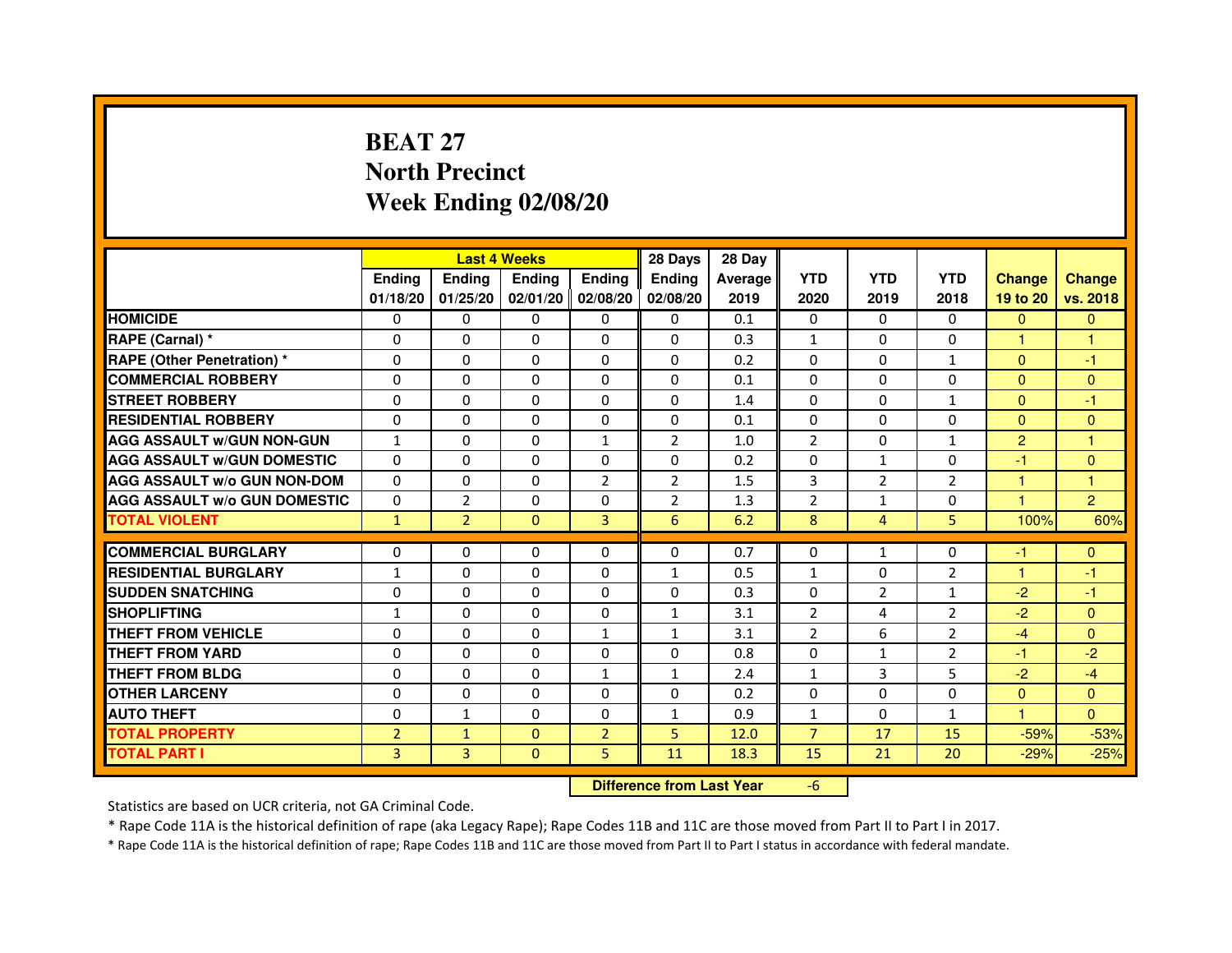# **BEAT 31 Central PrecinctWeek Ending 02/08/20**

|                                     |               | <b>Last 4 Weeks</b> |                |                   | 28 Days        | 28 Day  |                |                |                |                |                |
|-------------------------------------|---------------|---------------------|----------------|-------------------|----------------|---------|----------------|----------------|----------------|----------------|----------------|
|                                     | <b>Ending</b> | <b>Ending</b>       | <b>Ending</b>  | Ending            | <b>Endina</b>  | Average | <b>YTD</b>     | <b>YTD</b>     | <b>YTD</b>     | <b>Change</b>  | <b>Change</b>  |
|                                     | 01/18/20      | 01/25/20            |                | 02/01/20 02/08/20 | 02/08/20       | 2019    | 2020           | 2019           | 2018           | 19 to 20       | vs. 2018       |
| <b>HOMICIDE</b>                     | 0             | 1                   | 0              | 0                 | 1              | 0.1     | $\mathbf{1}$   | $\mathbf{0}$   | $\mathbf{0}$   | 1.             | 1              |
| RAPE (Carnal) *                     | $\mathbf{1}$  | $\Omega$            | $\mathbf{1}$   | $\mathbf{1}$      | 3              | 0.3     | 3              | $\mathbf{1}$   | $\Omega$       | $\overline{2}$ | 3              |
| <b>RAPE (Other Penetration) *</b>   | $\Omega$      | $\Omega$            | $\Omega$       | $\Omega$          | $\Omega$       | 0.2     | $\Omega$       | $\Omega$       | $\mathbf{1}$   | $\Omega$       | $-1$           |
| <b>COMMERCIAL ROBBERY</b>           | 0             | 0                   | 0              | 0                 | $\Omega$       | 0.0     | $\Omega$       | 0              | $\Omega$       | $\Omega$       | $\Omega$       |
| <b>STREET ROBBERY</b>               | $\Omega$      | $\Omega$            | $\Omega$       | $\Omega$          | 0              | 0.7     | $\Omega$       | $\mathbf{0}$   | 4              | $\Omega$       | $-4$           |
| <b>RESIDENTIAL ROBBERY</b>          | $\Omega$      | $\Omega$            | $\Omega$       | $\Omega$          | 0              | 0.0     | $\Omega$       | $\Omega$       | $\Omega$       | $\Omega$       | $\Omega$       |
| <b>AGG ASSAULT w/GUN NON-DOM</b>    | $\Omega$      | 3                   | $\Omega$       | $\Omega$          | 3              | 1.1     | 3              | $\mathbf{0}$   | $\overline{2}$ | 3              | 1              |
| <b>AGG ASSAULT W/GUN DOMESTIC</b>   | $\Omega$      | $\Omega$            | $\Omega$       | $\Omega$          | 0              | 0.2     | $\Omega$       | $\Omega$       | $\mathbf{1}$   | $\Omega$       | $-1$           |
| <b>AGG ASSAULT W/o GUN NON-DOM</b>  | $\Omega$      | $\Omega$            | $\mathbf{1}$   | $\Omega$          | 1              | 0.7     | $\mathbf{1}$   | 0              | $\mathbf{1}$   | 1              | $\Omega$       |
| <b>AGG ASSAULT W/o GUN DOMESTIC</b> | $\Omega$      | 1                   | $\Omega$       | 0                 | 1              | 0.9     | 1              | $\Omega$       | $\mathbf{1}$   | 1.             | $\Omega$       |
| <b>TOTAL VIOLENT</b>                | $\mathbf{1}$  | 5                   | $\overline{2}$ | $\mathbf{1}$      | 9              | 4.1     | 9              | $\mathbf{1}$   | 10             | 800%           | $-10%$         |
| <b>COMMERCIAL BURGLARY</b>          | 1             | 0                   | $\Omega$       | $\Omega$          | 1              | 1.2     | $\mathbf{1}$   | $\Omega$       | 3              | 1              | -2             |
| <b>RESIDENTIAL BURGLARY</b>         | $\mathbf{1}$  | $\mathbf{1}$        | $\overline{2}$ | 0                 | 4              | 3.5     | 9              | 3              | $\overline{2}$ | 6              | $\overline{7}$ |
| <b>SUDDEN SNATCHING</b>             | 0             | $\Omega$            | $\Omega$       | 0                 | 0              | 0.3     | 0              | $\mathbf{1}$   | 0              | $-1$           | $\Omega$       |
| <b>SHOPLIFTING</b>                  | $\mathbf{1}$  | $\mathbf 0$         | $\Omega$       | 0                 | $\mathbf{1}$   | 0.4     | $\mathbf{1}$   | $\mathbf{0}$   | $\mathbf 0$    | $\mathbf{1}$   | $\mathbf{1}$   |
| <b>THEFT FROM VEHICLE</b>           | $\Omega$      | $\Omega$            | $\Omega$       | $\mathbf{1}$      | $\mathbf{1}$   | 4.3     | $\overline{2}$ | 5              | 4              | $-3$           | $-2$           |
| <b>THEFT FROM YARD</b>              | $\Omega$      | $\mathbf{1}$        | $\mathbf{1}$   | $\Omega$          | $\overline{2}$ | 4.4     | $\overline{4}$ | $\overline{2}$ | $\overline{a}$ | $\overline{2}$ | $\Omega$       |
| <b>THEFT FROM BLDG</b>              | 0             | $\mathbf{1}$        | 0              | 0                 | 1              | 1.5     | 1              | 1              | 3              | $\Omega$       | $-2$           |
| <b>OTHER LARCENY</b>                | $\Omega$      | $\Omega$            | $\Omega$       | $\Omega$          | 0              | 1.9     | 0              | 4              | $\Omega$       | $-4$           | $\Omega$       |
| <b>AUTO THEFT</b>                   | $\Omega$      | $\overline{2}$      | $\mathbf{1}$   | 0                 | 3              | 1.1     | 4              | 3              | $\mathbf{1}$   | $\mathbf{1}$   | 3              |
| <b>TOTAL PROPERTY</b>               | 3             | 5                   | 4              | $\mathbf{1}$      | 13             | 18.6    | 22             | 19             | 17             | 16%            | 29%            |
| <b>TOTAL PART I</b>                 | 4             | 10                  | 6              | $\overline{2}$    | 22             | 22.7    | 31             | 20             | 27             | 55%            | 15%            |

 **Difference from Last Year**

<sup>11</sup>

Statistics are based on UCR criteria, not GA Criminal Code.

\* Rape Code 11A is the historical definition of rape (aka Legacy Rape); Rape Codes 11B and 11C are those moved from Part II to Part I in 2017.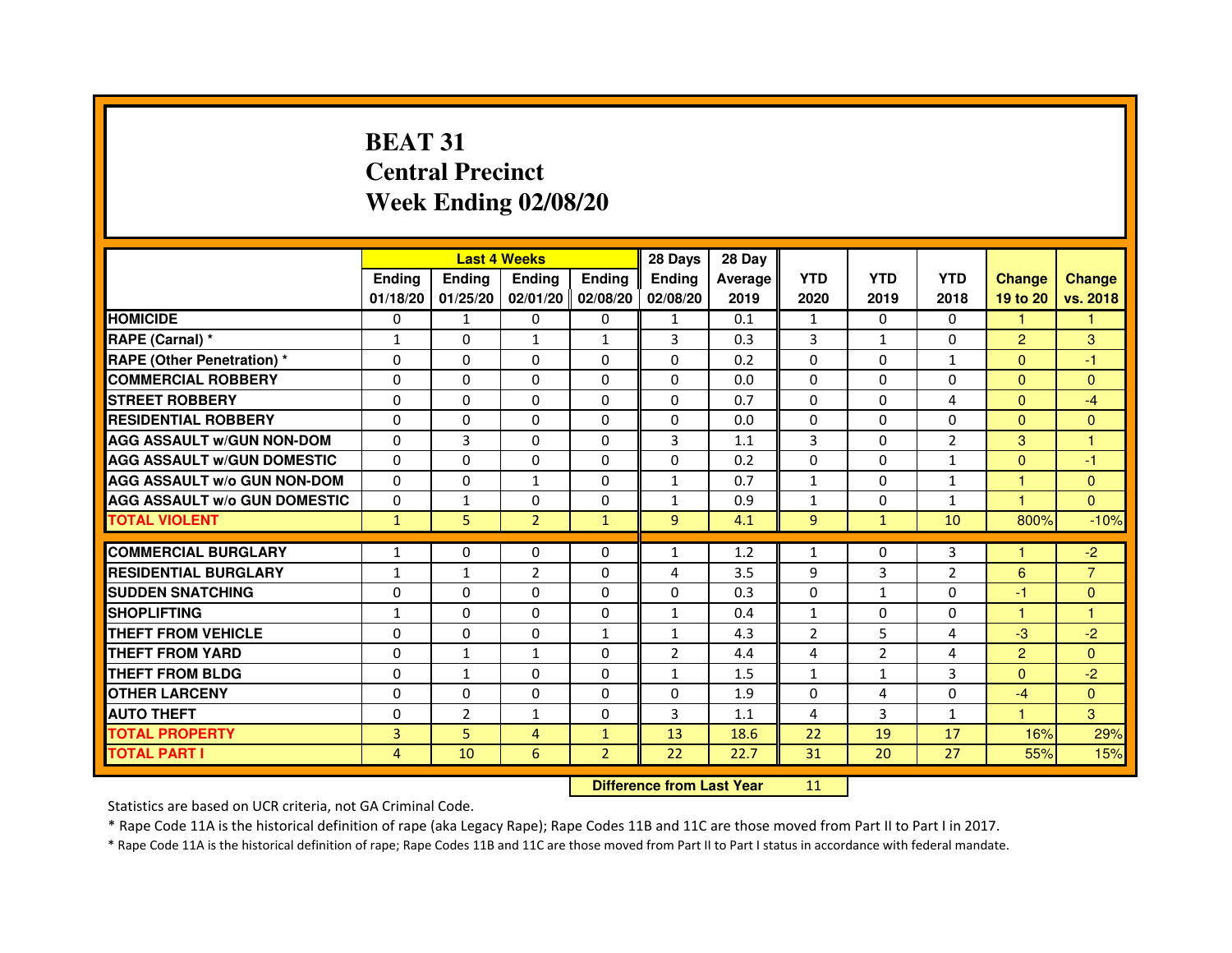# **BEAT 32 Central PrecinctWeek Ending 02/08/20**

|                                     |                | <b>Last 4 Weeks</b>              |               |                | 28 Days        | 28 Day  |                |                |                |                |                |
|-------------------------------------|----------------|----------------------------------|---------------|----------------|----------------|---------|----------------|----------------|----------------|----------------|----------------|
|                                     | <b>Ending</b>  | <b>Ending</b>                    | <b>Ending</b> | <b>Ending</b>  | <b>Ending</b>  | Average | <b>YTD</b>     | <b>YTD</b>     | <b>YTD</b>     | <b>Change</b>  | <b>Change</b>  |
|                                     | 01/18/20       | 01/25/20                         | 02/01/20      | 02/08/20       | 02/08/20       | 2019    | 2020           | 2019           | 2018           | 19 to 20       | vs. 2018       |
| <b>HOMICIDE</b>                     | $\mathbf{0}$   | 0                                | $\mathbf{0}$  | 0              | 0              | 0.1     | $\mathbf{0}$   | $\Omega$       | $\Omega$       | $\Omega$       | $\mathbf{0}$   |
| RAPE (Carnal) *                     | 0              | 0                                | 0             | 0              | 0              | 0.2     | 0              | 0              | 0              | $\Omega$       | $\mathbf{0}$   |
| <b>RAPE (Other Penetration) *</b>   | $\Omega$       | $\Omega$                         | 0             | $\Omega$       | $\mathbf{0}$   | 0.1     | $\mathbf{0}$   | $\mathbf{0}$   | $\Omega$       | $\Omega$       | $\mathbf{0}$   |
| <b>COMMERCIAL ROBBERY</b>           | 0              | 0                                | $\mathbf{1}$  | 0              | $\mathbf{1}$   | 0.9     | $\overline{2}$ | $\mathbf{1}$   | 0              | $\mathbf{1}$   | $\overline{2}$ |
| <b>STREET ROBBERY</b>               | $\Omega$       | $\Omega$                         | $\Omega$      | $\Omega$       | $\Omega$       | 0.2     | $\Omega$       | $\Omega$       | $\mathbf{1}$   | $\Omega$       | -1             |
| <b>RESIDENTIAL ROBBERY</b>          | 0              | 0                                | $\Omega$      | 0              | $\Omega$       | 0.0     | 0              | 0              | $\Omega$       | $\overline{0}$ | $\mathbf{0}$   |
| <b>AGG ASSAULT W/GUN NON-DOM</b>    | $\Omega$       | $\Omega$                         | 0             | $\Omega$       | $\Omega$       | 0.2     | $\overline{2}$ | $\mathbf{1}$   | 0              | 1              | $\overline{2}$ |
| <b>AGG ASSAULT W/GUN DOMESTIC</b>   | $\Omega$       | $\Omega$                         | $\Omega$      | $\mathbf{1}$   | $\mathbf{1}$   | 0.0     | $\mathbf{1}$   | $\Omega$       | $\Omega$       | $\mathbf{1}$   | $\mathbf{1}$   |
| <b>AGG ASSAULT W/o GUN NON-DOM</b>  | $\Omega$       | $\Omega$                         | $\Omega$      | $\Omega$       | $\Omega$       | 0.3     | $\Omega$       | $\Omega$       | $\Omega$       | $\Omega$       | $\mathbf{0}$   |
| <b>AGG ASSAULT W/o GUN DOMESTIC</b> | 0              | 0                                | 0             | $\Omega$       | $\Omega$       | 0.4     | 0              | $\Omega$       | 0              | $\Omega$       | $\Omega$       |
| <b>TOTAL VIOLENT</b>                | $\mathbf{0}$   | $\mathbf{0}$                     | $\mathbf{1}$  | $\mathbf{1}$   | $\overline{2}$ | 2.5     | 5              | $\overline{2}$ | $\mathbf{1}$   | 150%           | 400%           |
| <b>COMMERCIAL BURGLARY</b>          | 0              | 0                                | 0             | 0              | 0              | 0.3     | $\mathbf{1}$   | 0              | 0              | 1              | 1              |
| <b>RESIDENTIAL BURGLARY</b>         | $\overline{2}$ | $\Omega$                         | $\Omega$      | 1              | 3              | 1.8     | 4              | 3              | 3              | $\mathbf{1}$   | $\mathbf{1}$   |
| <b>SUDDEN SNATCHING</b>             | 0              | $\Omega$                         | $\Omega$      | $\Omega$       | $\Omega$       | 0.2     | $\Omega$       | $\Omega$       | $\Omega$       | $\mathbf{0}$   | $\mathbf{0}$   |
| <b>SHOPLIFTING</b>                  | 0              | $\overline{2}$                   | 0             | $\overline{2}$ | 4              | 3.1     | 5              | 4              | 6              | $\mathbf{1}$   | -1             |
| THEFT FROM VEHICLE                  | 1              | $\mathbf{1}$                     | 0             | $\mathbf{1}$   | 3              | 4.9     | 3              | 3              | 11             | $\mathbf{0}$   | $-8$           |
| <b>THEFT FROM YARD</b>              | $\overline{2}$ | $\overline{2}$                   | $\Omega$      | $\Omega$       | 4              | 2.6     | 4              | $\mathbf{1}$   | 6              | 3              | $-2$           |
| <b>THEFT FROM BLDG</b>              | $\mathbf{1}$   | $\Omega$                         | $\Omega$      | $\Omega$       | $\mathbf{1}$   | 2.5     | $\mathbf{1}$   | $\Omega$       | 6              | $\mathbf{1}$   | $-5$           |
| <b>OTHER LARCENY</b>                | $\Omega$       | $\Omega$                         | 0             | $\Omega$       | $\Omega$       | 0.8     | $\overline{2}$ | $\Omega$       | $\mathbf{1}$   | $\overline{2}$ | $\mathbf{1}$   |
| <b>AUTO THEFT</b>                   | $\Omega$       | $\Omega$                         | $\Omega$      | $\mathbf{1}$   | $\mathbf{1}$   | 1.2     | $\mathbf{1}$   | $\mathbf{1}$   | $\overline{2}$ | $\Omega$       | $-1$           |
| <b>TOTAL PROPERTY</b>               | 6              | 5                                | $\Omega$      | 5              | 16             | 17.3    | 21             | 12             | 35             | 75%            | $-40%$         |
| <b>TOTAL PART I</b>                 | 6              | 5                                | $\mathbf{1}$  | 6              | 18             | 19.8    | 26             | 14             | 36             | 86%            | $-28%$         |
|                                     |                | <b>Difference from Last Year</b> |               | 12             |                |         |                |                |                |                |                |

 **Difference from Last Year**

Statistics are based on UCR criteria, not GA Criminal Code.

\* Rape Code 11A is the historical definition of rape (aka Legacy Rape); Rape Codes 11B and 11C are those moved from Part II to Part I in 2017.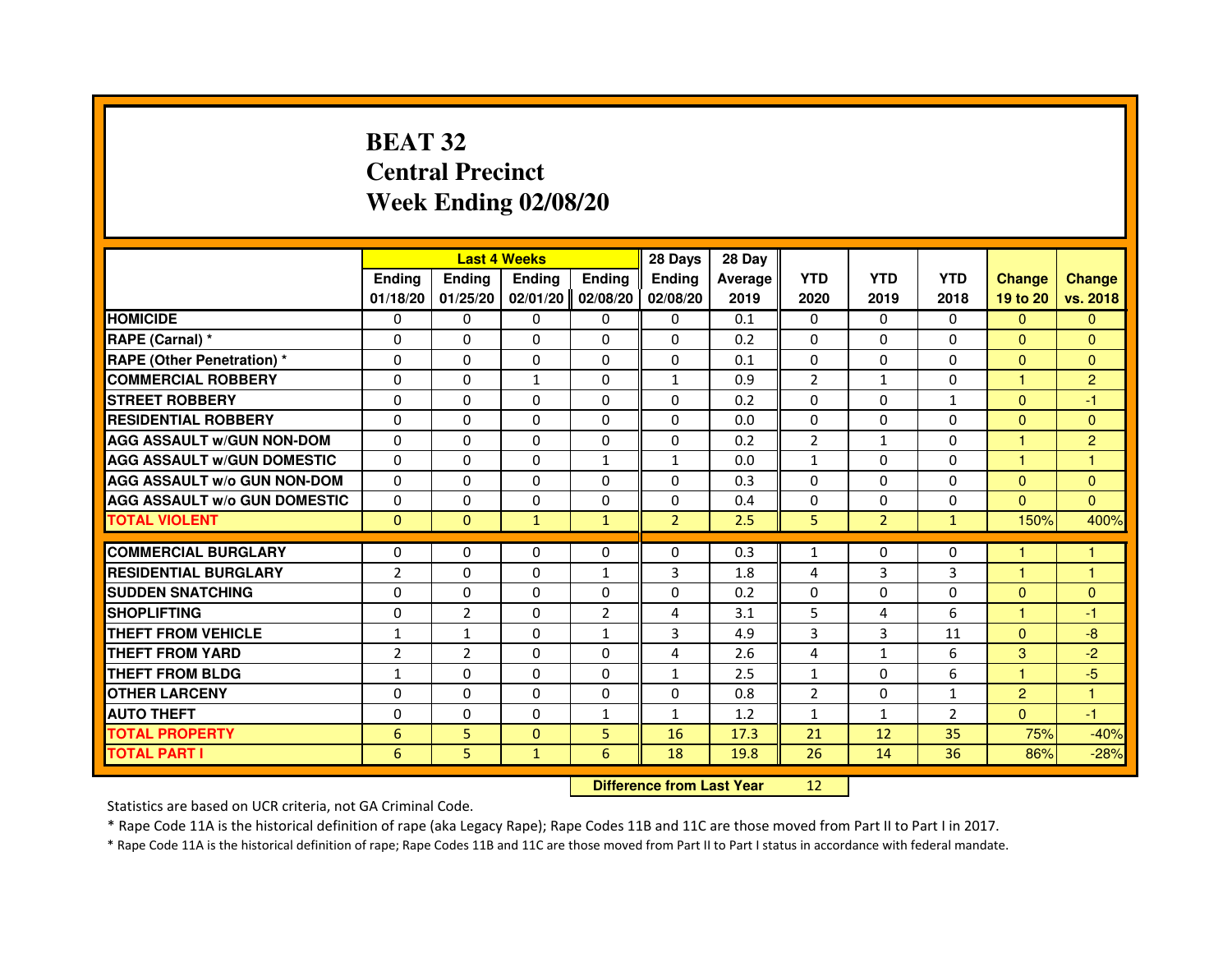# **BEAT 33 Central PrecinctWeek Ending 02/08/20**

|                                     |                | <b>Last 4 Weeks</b> |                |                   | 28 Days        | 28 Day  |                |                |                |                      |                |
|-------------------------------------|----------------|---------------------|----------------|-------------------|----------------|---------|----------------|----------------|----------------|----------------------|----------------|
|                                     | <b>Endina</b>  | <b>Endina</b>       | <b>Endina</b>  | <b>Ending</b>     | <b>Endina</b>  | Average | <b>YTD</b>     | <b>YTD</b>     | <b>YTD</b>     | <b>Change</b>        | <b>Change</b>  |
|                                     | 01/18/20       | 01/25/20            |                | 02/01/20 02/08/20 | 02/08/20       | 2019    | 2020           | 2019           | 2018           | 19 to 20             | vs. 2018       |
| <b>HOMICIDE</b>                     | 0              | 0                   | 0              | 0                 | 0              | 0.2     | 0              | $\mathbf{1}$   | $\mathbf{0}$   | -1.                  | $\mathbf{0}$   |
| RAPE (Carnal) *                     | $\Omega$       | $\Omega$            | $\Omega$       | $\Omega$          | $\Omega$       | 0.0     | $\Omega$       | $\Omega$       | $\Omega$       | $\Omega$             | $\Omega$       |
| <b>RAPE (Other Penetration) *</b>   | $\Omega$       | $\Omega$            | 0              | $\Omega$          | $\Omega$       | 0.1     | $\Omega$       | $\mathbf{0}$   | $\mathbf{1}$   | $\Omega$             | $-1$           |
| <b>COMMERCIAL ROBBERY</b>           | 0              | $\Omega$            | $\Omega$       | 0                 | $\Omega$       | 0.3     | $\Omega$       | 0              | 0              | $\Omega$             | $\mathbf{0}$   |
| <b>STREET ROBBERY</b>               | $\Omega$       | $\Omega$            | 0              | 0                 | $\Omega$       | 1.3     | $\mathbf{1}$   | 1              | $\mathbf{1}$   | $\Omega$             | $\Omega$       |
| <b>RESIDENTIAL ROBBERY</b>          | 0              | 0                   | 0              | $\Omega$          | $\Omega$       | 0.0     | $\Omega$       | $\Omega$       | $\Omega$       | $\Omega$             | $\mathbf{0}$   |
| <b>AGG ASSAULT W/GUN NON-DOM</b>    | $\Omega$       | $\overline{2}$      | $\Omega$       | $\mathbf{1}$      | 3              | 1.0     | $\overline{3}$ | $\overline{2}$ | $\mathbf{1}$   | $\blacktriangleleft$ | $\overline{2}$ |
| <b>AGG ASSAULT W/GUN DOMESTIC</b>   | $\Omega$       | $\Omega$            | 0              | 0                 | $\Omega$       | 0.2     | $\Omega$       | $\mathbf{0}$   | 0              | $\Omega$             | $\Omega$       |
| <b>AGG ASSAULT W/o GUN NON-DOM</b>  | $\Omega$       | $\Omega$            | $\Omega$       | $\Omega$          | $\Omega$       | 0.9     | $\mathbf{1}$   | 3              | 2              | -2                   | -1             |
| <b>AGG ASSAULT W/o GUN DOMESTIC</b> | $\Omega$       | 0                   | $\mathbf{1}$   | 0                 | 1              | 0.7     | 1              | $\mathbf{1}$   | 0              | $\Omega$             | $\overline{1}$ |
| <b>TOTAL VIOLENT</b>                | $\Omega$       | $\overline{2}$      | $\mathbf{1}$   | $\mathbf{1}$      | $\overline{4}$ | 4.7     | 6              | 8              | 5              | $-25%$               | 20%            |
|                                     |                |                     |                |                   |                |         |                |                |                |                      |                |
| <b>COMMERCIAL BURGLARY</b>          | 0              | $\mathbf{1}$        | 0              | $\mathbf{1}$      | 2              | 1.3     | $\overline{2}$ | 0              | $\mathbf{1}$   | $\overline{2}$       | -1             |
| <b>RESIDENTIAL BURGLARY</b>         | 0              | 0                   | $\overline{2}$ | $\mathbf{0}$      | 2              | 1.8     | $\overline{2}$ | 2              | 0              | $\Omega$             | 2              |
| <b>SUDDEN SNATCHING</b>             | $\Omega$       | $\mathbf 0$         | 0              | $\Omega$          | $\Omega$       | 0.1     | 0              | $\Omega$       | 0              | $\Omega$             | $\Omega$       |
| <b>SHOPLIFTING</b>                  | $\overline{2}$ | $\mathbf 0$         | 0              | 2                 | $\overline{4}$ | 7.9     | 5              | 5              | $\mathbf{1}$   | $\Omega$             | $\overline{4}$ |
| <b>THEFT FROM VEHICLE</b>           | 1              | $\Omega$            | $\mathbf{1}$   | $\mathbf{0}$      | $\overline{2}$ | 3.4     | $\overline{2}$ | $\overline{2}$ | 4              | $\Omega$             | $-2$           |
| <b>THEFT FROM YARD</b>              | 3              | $\Omega$            | 1              | $\Omega$          | $\overline{a}$ | 3.6     | 6              | 5              | $\overline{2}$ | $\mathbf{1}$         | $\overline{4}$ |
| THEFT FROM BLDG                     | $\Omega$       | 0                   | 0              | 0                 | $\Omega$       | 1.7     | $\Omega$       | $\overline{2}$ | 6              | $-2$                 | $-6$           |
| <b>OTHER LARCENY</b>                | 0              | 0                   | $\Omega$       | 0                 | $\Omega$       | 2.0     | 0              | 3              | 0              | -3                   | $\Omega$       |
| <b>AUTO THEFT</b>                   | 1              | 1                   | $\overline{2}$ | $\mathbf{0}$      | 4              | 1.4     | 5              | 4              | 3              | $\mathbf{1}$         | $\overline{2}$ |
| <b>TOTAL PROPERTY</b>               | $\overline{7}$ | $\overline{2}$      | 6              | 3                 | 18             | 23.2    | 22             | 23             | 17             | $-4%$                | 29%            |
| <b>TOTAL PART I</b>                 | $\overline{7}$ | 4                   | $\overline{7}$ | $\overline{4}$    | 22             | 27.8    | 28             | 31             | 22             | $-10%$               | 27%            |

 **Difference from Last Year**

-3

Statistics are based on UCR criteria, not GA Criminal Code.

\* Rape Code 11A is the historical definition of rape (aka Legacy Rape); Rape Codes 11B and 11C are those moved from Part II to Part I in 2017.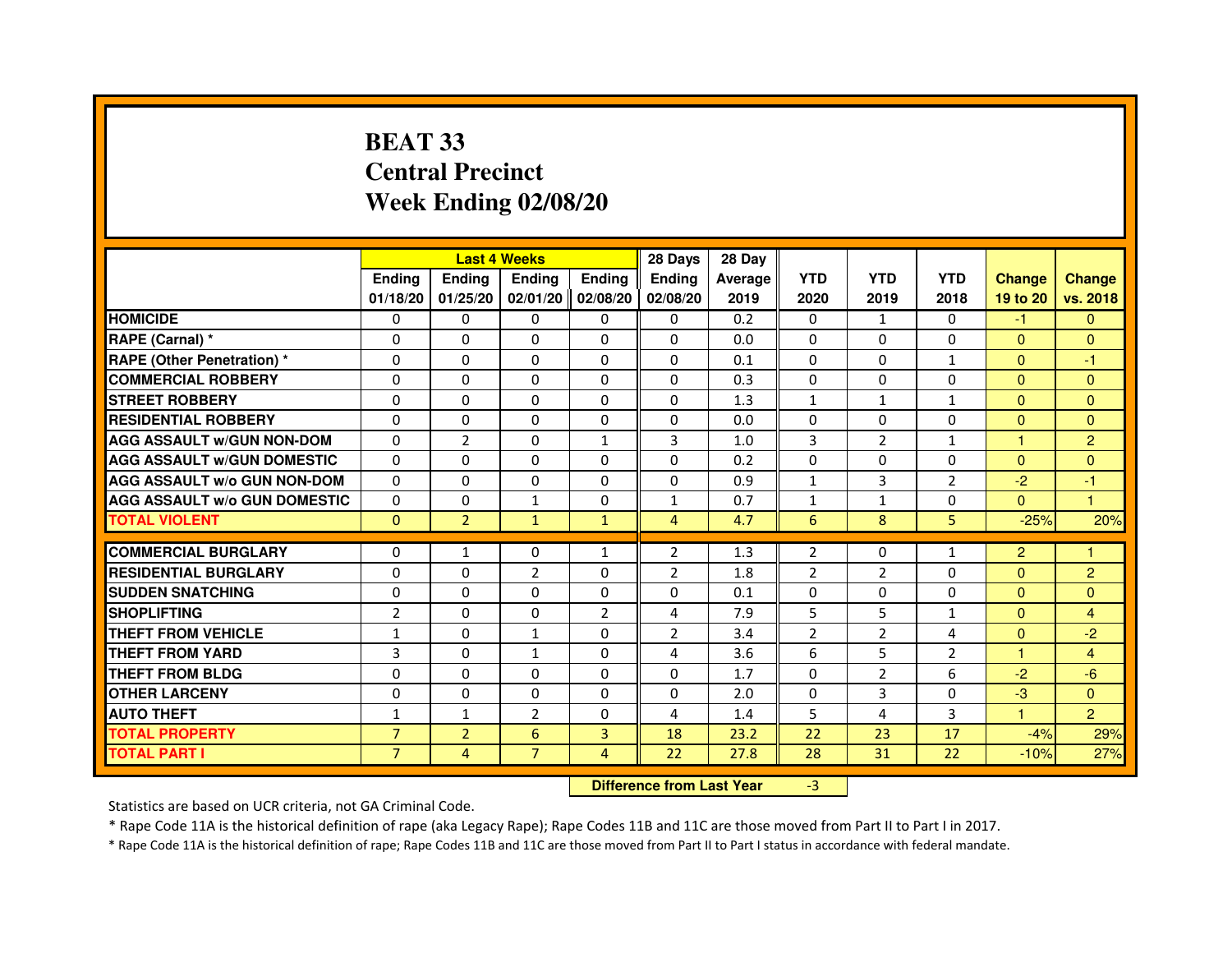# **BEAT 34 Central PrecinctWeek Ending 02/08/20**

|                                     |                |                | <b>Last 4 Weeks</b> |                   | 28 Days       | 28 Day  |                |                |                |                      |                      |
|-------------------------------------|----------------|----------------|---------------------|-------------------|---------------|---------|----------------|----------------|----------------|----------------------|----------------------|
|                                     | <b>Endina</b>  | <b>Endina</b>  | <b>Endina</b>       | Ending            | <b>Endina</b> | Average | <b>YTD</b>     | <b>YTD</b>     | <b>YTD</b>     | <b>Change</b>        | <b>Change</b>        |
|                                     | 01/18/20       | 01/25/20       |                     | 02/01/20 02/08/20 | 02/08/20      | 2019    | 2020           | 2019           | 2018           | 19 to 20             | vs. 2018             |
| <b>HOMICIDE</b>                     | 1              | 0              | $\mathbf{0}$        | 0                 | 1             | 0.1     | $\mathbf{1}$   | 0              | 0              |                      |                      |
| RAPE (Carnal) *                     | $\Omega$       | $\mathbf{1}$   | $\Omega$            | $\mathbf{0}$      | $\mathbf{1}$  | 0.2     | $\mathbf{1}$   | $\Omega$       | $\Omega$       | $\mathbf{1}$         | $\mathbf{1}$         |
| <b>RAPE (Other Penetration)*</b>    | $\Omega$       | $\mathbf{1}$   | 0                   | $\mathbf{0}$      | $\mathbf{1}$  | 0.1     | $\mathbf{1}$   | $\mathbf{1}$   | $\Omega$       | $\Omega$             | $\mathbf{1}$         |
| <b>COMMERCIAL ROBBERY</b>           | 0              | 0              | 0                   | 0                 | $\Omega$      | 0.0     | 0              | 0              | 0              | $\Omega$             | $\overline{0}$       |
| <b>STREET ROBBERY</b>               | 0              | 0              | 0                   | 1                 | $\mathbf{1}$  | 0.9     | $\mathbf{1}$   | 1              | $\Omega$       | $\Omega$             | 1                    |
| <b>RESIDENTIAL ROBBERY</b>          | 0              | $\Omega$       | 0                   | $\Omega$          | $\Omega$      | 0.2     | $\Omega$       | $\Omega$       | $\mathbf{1}$   | $\Omega$             | -1                   |
| <b>AGG ASSAULT w/GUN NON-DOM</b>    | $\Omega$       | $\mathbf 0$    | $\Omega$            | $\mathbf{1}$      | $\mathbf{1}$  | 1.8     | 3              | $\overline{2}$ | $\Omega$       | $\blacktriangleleft$ | 3                    |
| <b>AGG ASSAULT W/GUN DOMESTIC</b>   | $\Omega$       | 0              | 0                   | 0                 | $\Omega$      | 0.5     | $\Omega$       | 2              | $\mathbf{1}$   | $-2$                 | $-1$                 |
| <b>AGG ASSAULT W/o GUN NON-DOM</b>  | $\Omega$       | $\Omega$       | $\Omega$            | $\Omega$          | $\Omega$      | 0.9     | $\mathbf{1}$   | $\Omega$       | $\overline{2}$ | $\overline{1}$       | $-1$                 |
| <b>AGG ASSAULT W/o GUN DOMESTIC</b> | $\mathbf{1}$   | $\Omega$       | 0                   | $\Omega$          | $\mathbf{1}$  | 1.6     | $\mathbf{1}$   | $\mathbf{1}$   | $\Omega$       | $\Omega$             | $\blacktriangleleft$ |
| <b>TOTAL VIOLENT</b>                | $\overline{2}$ | $\overline{2}$ | $\Omega$            | $\overline{2}$    | 6             | 6.2     | 9              | $\overline{7}$ | $\overline{4}$ | 29%                  | 125%                 |
|                                     |                |                |                     |                   |               |         |                |                |                |                      |                      |
| <b>COMMERCIAL BURGLARY</b>          | 0              | 0              | 0                   | 0                 | $\Omega$      | 0.5     | 0              | 0              | 0              | $\Omega$             | $\mathbf{0}$         |
| <b>RESIDENTIAL BURGLARY</b>         | 1              | 1              | $\mathbf{1}$        | $\mathbf{1}$      | 4             | 3.2     | $\overline{4}$ | 6              | 4              | $-2$                 | $\mathbf{0}$         |
| <b>SUDDEN SNATCHING</b>             | 0              | $\Omega$       | 0                   | $\mathbf{1}$      | $\mathbf{1}$  | 0.2     | $\mathbf{1}$   | $\mathbf{1}$   | $\Omega$       | $\Omega$             | 1                    |
| <b>SHOPLIFTING</b>                  | $\Omega$       | 0              | $\Omega$            | $\Omega$          | $\mathbf 0$   | 1.2     | $\Omega$       | $\mathbf{1}$   | $\overline{2}$ | $-1$                 | $-2$                 |
| <b>THEFT FROM VEHICLE</b>           | $\Omega$       | $\overline{2}$ | $\Omega$            | $\mathbf{1}$      | 3             | 2.3     | $\overline{3}$ | $\mathbf{1}$   | 3              | $\overline{2}$       | $\Omega$             |
| <b>THEFT FROM YARD</b>              | 0              | 0              | $\Omega$            | $\mathbf{1}$      | $\mathbf{1}$  | 2.3     | 3              | 5              | $\mathbf{1}$   | $-2$                 | $\overline{2}$       |
| <b>THEFT FROM BLDG</b>              | $\mathbf{1}$   | 1              | 1                   | 0                 | 3             | 1.4     | $\overline{4}$ | $\mathbf{1}$   | 4              | 3                    | $\mathbf{0}$         |
| <b>OTHER LARCENY</b>                | 0              | $\Omega$       | $\Omega$            | $\Omega$          | $\Omega$      | 0.3     | $\Omega$       | $\mathbf{1}$   | $\Omega$       | $-1$                 | $\Omega$             |
| <b>AUTO THEFT</b>                   | $\mathbf 0$    | $\mathbf 0$    | $\Omega$            | $\Omega$          | $\Omega$      | 2.0     | $\mathbf{1}$   | $\mathbf{1}$   | 4              | $\Omega$             | $-3$                 |
| <b>TOTAL PROPERTY</b>               | $\overline{2}$ | 4              | $\overline{2}$      | 4                 | 12            | 13.3    | 16             | 17             | 18             | $-6%$                | $-11%$               |
| <b>TOTAL PART I</b>                 | 4              | 6              | $\overline{2}$      | 6                 | 18            | 19.6    | 25             | 24             | 22             | 4%                   | 14%                  |

 **Difference from Last Year**

<sup>1</sup>

Statistics are based on UCR criteria, not GA Criminal Code.

\* Rape Code 11A is the historical definition of rape (aka Legacy Rape); Rape Codes 11B and 11C are those moved from Part II to Part I in 2017.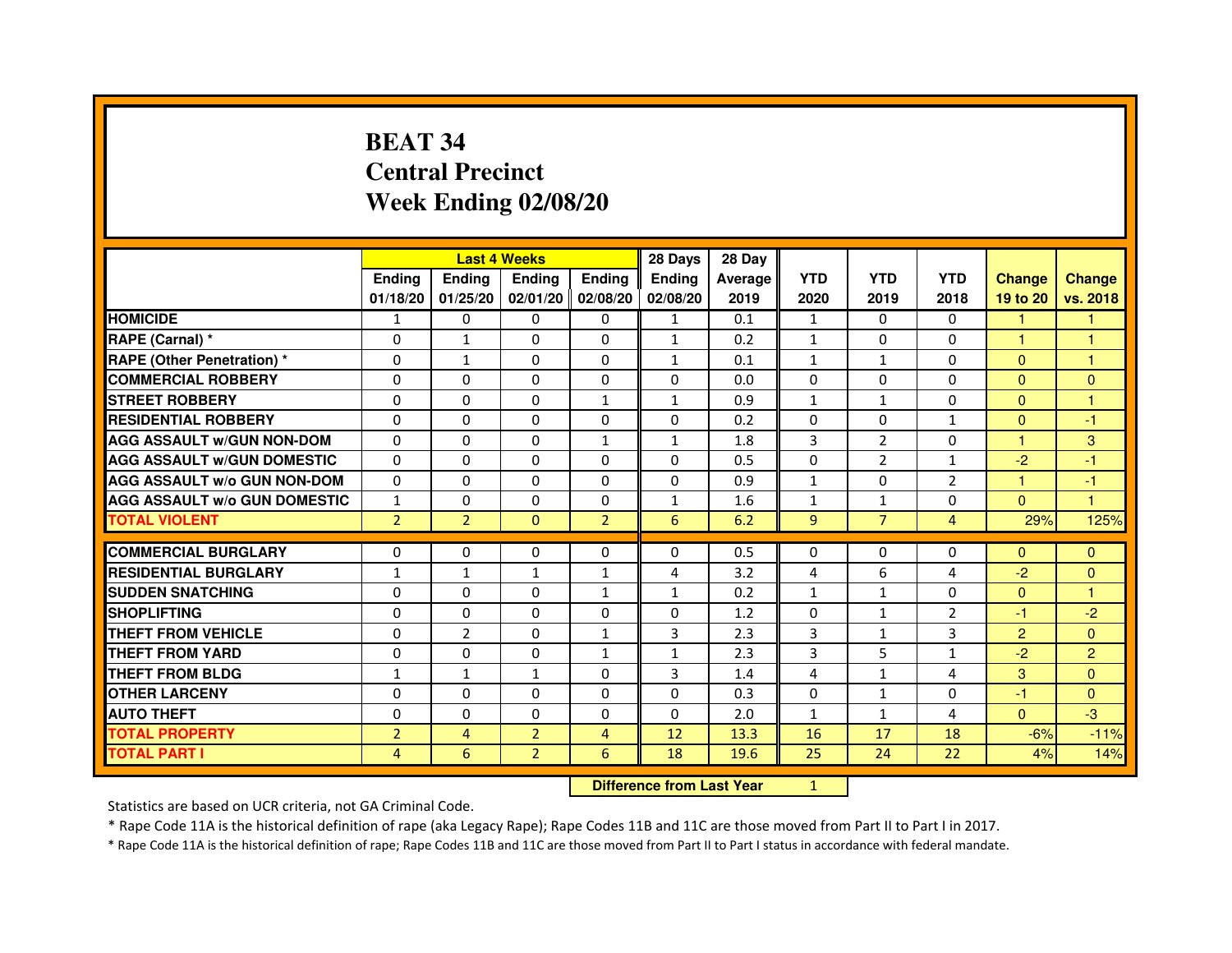# **BEAT 35 Central PrecinctWeek Ending 02/08/20**

|                                     |               | <b>Last 4 Weeks</b> |                |                   | 28 Days        | 28 Day  |                |                |                |                |                |
|-------------------------------------|---------------|---------------------|----------------|-------------------|----------------|---------|----------------|----------------|----------------|----------------|----------------|
|                                     | <b>Endina</b> | Ending              | <b>Endina</b>  | <b>Endina</b>     | <b>Endina</b>  | Average | <b>YTD</b>     | <b>YTD</b>     | <b>YTD</b>     | <b>Change</b>  | <b>Change</b>  |
|                                     | 01/18/20      | 01/25/20            |                | 02/01/20 02/08/20 | 02/08/20       | 2019    | 2020           | 2019           | 2018           | 19 to 20       | vs. 2018       |
| <b>HOMICIDE</b>                     | 0             | 0                   | 0              | 3                 | 3              | 0.0     | 3              | $\Omega$       | $\Omega$       | 3              | 3              |
| RAPE (Carnal) *                     | $\Omega$      | $\Omega$            | $\Omega$       | $\mathbf{1}$      | $\mathbf{1}$   | 0.0     | $\overline{2}$ | $\Omega$       | $\Omega$       | $\overline{2}$ | $\overline{2}$ |
| <b>RAPE (Other Penetration)*</b>    | $\Omega$      | $\Omega$            | $\Omega$       | $\Omega$          | $\Omega$       | 0.0     | $\Omega$       | $\Omega$       | $\Omega$       | $\Omega$       | $\Omega$       |
| <b>COMMERCIAL ROBBERY</b>           | 0             | 0                   | 0              | 0                 | 0              | 0.2     | 0              | 0              | 0              | $\Omega$       | $\Omega$       |
| <b>STREET ROBBERY</b>               | 0             | $\Omega$            | 0              | 0                 | 0              | 1.1     | 0              | $\mathbf{1}$   | 0              | $-1$           | $\Omega$       |
| <b>RESIDENTIAL ROBBERY</b>          | 0             | $\Omega$            | 0              | $\Omega$          | $\Omega$       | 0.0     | $\Omega$       | $\Omega$       | $\Omega$       | $\Omega$       | $\Omega$       |
| <b>AGG ASSAULT w/GUN NON-DOM</b>    | $\Omega$      | $\Omega$            | $\Omega$       | $\mathbf{0}$      | $\Omega$       | 2.2     | $\mathbf{1}$   | 2              | $\overline{2}$ | $-1$           | $-1$           |
| <b>AGG ASSAULT W/GUN DOMESTIC</b>   | $\Omega$      | $\mathbf{1}$        | $\Omega$       | $\Omega$          | $\mathbf{1}$   | 0.2     | $\mathbf{1}$   | $\mathbf{1}$   | $\Omega$       | $\Omega$       | 1              |
| <b>AGG ASSAULT W/o GUN NON-DOM</b>  | 0             | 0                   | 1              | 0                 | $\mathbf{1}$   | 0.6     | $\mathbf{1}$   | $\Omega$       | $\Omega$       | 1              | 1              |
| <b>AGG ASSAULT W/o GUN DOMESTIC</b> | 0             | 0                   | 0              | 0                 | 0              | 0.9     | 1              | $\mathbf{1}$   | 0              | $\Omega$       | 1              |
| <b>TOTAL VIOLENT</b>                | $\Omega$      | $\mathbf{1}$        | $\mathbf{1}$   | $\overline{4}$    | 6              | 5.2     | 9              | 5              | $\overline{2}$ | 80%            | 350%           |
|                                     |               |                     |                |                   |                |         |                |                |                |                |                |
| <b>COMMERCIAL BURGLARY</b>          | 0             | 0                   | 0              | 0                 | $\Omega$       | 1.2     | $\mathbf{1}$   | 0              | $\mathbf{1}$   | 1              | $\mathbf{0}$   |
| <b>RESIDENTIAL BURGLARY</b>         | $\mathbf{1}$  | 0                   | 0              | $\mathbf{1}$      | $\overline{2}$ | 2.9     | 6              | 5              | $\overline{2}$ | 1              | 4              |
| <b>SUDDEN SNATCHING</b>             | 0             | $\Omega$            | $\Omega$       | $\Omega$          | $\Omega$       | 0.2     | $\Omega$       | $\Omega$       | $\mathbf{1}$   | $\Omega$       | $-1$           |
| <b>SHOPLIFTING</b>                  | $\mathbf{1}$  | $\Omega$            | $\Omega$       | $\overline{2}$    | 3              | 2.4     | 4              | 5              | $\mathbf{1}$   | $-1$           | 3              |
| <b>THEFT FROM VEHICLE</b>           | 0             | $\Omega$            | 0              | 0                 | 0              | 6.5     | 2              | 3              | 3              | $-1$           | $-1$           |
| <b>THEFT FROM YARD</b>              | $\Omega$      | 0                   | $\Omega$       | $\Omega$          | $\Omega$       | 1.4     | $\Omega$       | $\mathbf{1}$   | $\overline{2}$ | $-1$           | $-2$           |
| <b>THEFT FROM BLDG</b>              | 0             | $\Omega$            | $\Omega$       | 1                 | 1              | 1.8     | $\mathbf{1}$   | 1              | 3              | $\Omega$       | $-2$           |
| <b>OTHER LARCENY</b>                | 0             | 0                   | $\Omega$       | $\Omega$          | $\Omega$       | 1.2     | $\Omega$       | $\overline{2}$ | $\overline{2}$ | $-2$           | $-2$           |
| <b>AUTO THEFT</b>                   | $\mathbf{1}$  | $\mathbf{1}$        | $\mathbf{1}$   | $\Omega$          | 3              | 2.1     | 5              | 3              | 6              | $\overline{2}$ | $-1$           |
| <b>TOTAL PROPERTY</b>               | 3             | $\mathbf{1}$        | $\mathbf{1}$   | $\overline{4}$    | 9              | 19.7    | 19             | 20             | 21             | $-5%$          | $-10%$         |
| <b>TOTAL PART I</b>                 | 3             | $\overline{2}$      | $\overline{2}$ | 8                 | 15             | 24.9    | 28             | 25             | 23             | 12%            | 22%            |

 **Difference from Last Year**

<sup>3</sup>

Statistics are based on UCR criteria, not GA Criminal Code.

\* Rape Code 11A is the historical definition of rape (aka Legacy Rape); Rape Codes 11B and 11C are those moved from Part II to Part I in 2017.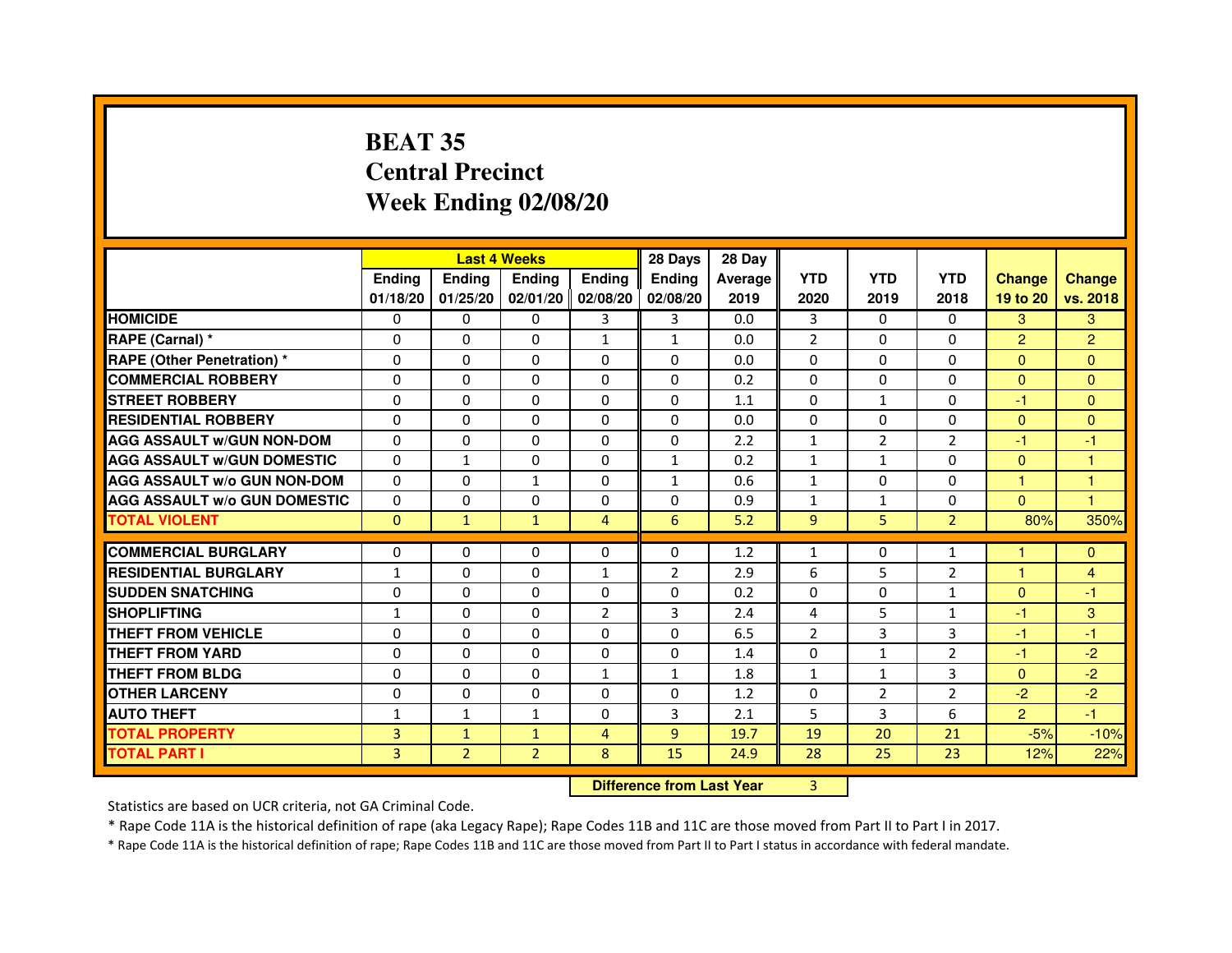#### **BEAT 36 Central PrecinctWeek Ending 02/08/20**

|                                     |                | <b>Last 4 Weeks</b>              |                   |                | 28 Days        | 28 Day  |                |                |              |                |                |
|-------------------------------------|----------------|----------------------------------|-------------------|----------------|----------------|---------|----------------|----------------|--------------|----------------|----------------|
|                                     | Ending         | Ending                           | Ending            | Ending         | Ending         | Average | <b>YTD</b>     | <b>YTD</b>     | <b>YTD</b>   | <b>Change</b>  | <b>Change</b>  |
|                                     | 01/18/20       | 01/25/20                         | 02/01/20 02/08/20 |                | 02/08/20       | 2019    | 2020           | 2019           | 2018         | 19 to 20       | vs. 2018       |
| <b>HOMICIDE</b>                     | 0              | $\Omega$                         | 0                 | 0              | 0              | 0.0     | 0              | $\Omega$       | $\mathbf{0}$ | $\mathbf{0}$   | $\mathbf{0}$   |
| RAPE (Carnal) *                     | 0              | $\Omega$                         | $\Omega$          | $\Omega$       | $\Omega$       | 0.2     | $\Omega$       | $\Omega$       | $\mathbf{1}$ | $\Omega$       | -1             |
| <b>RAPE (Other Penetration) *</b>   | $\Omega$       | 0                                | $\Omega$          | $\Omega$       | $\Omega$       | 0.0     | $\Omega$       | $\Omega$       | $\Omega$     | $\Omega$       | $\Omega$       |
| <b>COMMERCIAL ROBBERY</b>           | $\Omega$       | $\Omega$                         | $\Omega$          | $\Omega$       | $\Omega$       | 0.2     | $\Omega$       | $\Omega$       | $\Omega$     | $\Omega$       | $\Omega$       |
| <b>STREET ROBBERY</b>               | $\Omega$       | $\Omega$                         | $\Omega$          | $\Omega$       | $\Omega$       | 0.6     | $\Omega$       | $\Omega$       | $\Omega$     | $\Omega$       | $\Omega$       |
| <b>RESIDENTIAL ROBBERY</b>          | $\Omega$       | $\mathbf 0$                      | $\mathbf{1}$      | 0              | $\mathbf{1}$   | 0.1     | 1              | 0              | $\Omega$     | 1              | $\overline{1}$ |
| <b>AGG ASSAULT w/GUN NON-DOM</b>    | $\Omega$       | $\mathbf 0$                      | 0                 | $\Omega$       | 0              | 0.8     | 0              | $\mathbf{1}$   | 0            | -1             | $\Omega$       |
| <b>AGG ASSAULT W/GUN DOMESTIC</b>   | $\Omega$       | $\Omega$                         | $\mathbf{1}$      | $\Omega$       | $\mathbf{1}$   | 0.2     | $\mathbf{1}$   | $\Omega$       | $\Omega$     | $\overline{1}$ | $\mathbf{1}$   |
| <b>AGG ASSAULT w/o GUN NON-DOM</b>  | $\Omega$       | 0                                | 0                 | 0              | 0              | 0.5     | 0              | 0              | 0            | $\Omega$       | $\mathbf{0}$   |
| <b>AGG ASSAULT W/o GUN DOMESTIC</b> | $\Omega$       | $\mathbf{1}$                     | 1                 | 0              | $\overline{2}$ | 0.3     | $\overline{2}$ | $\Omega$       | $\Omega$     | $\mathcal{P}$  | $\overline{2}$ |
| <b>TOTAL VIOLENT</b>                | $\mathbf{0}$   | $\mathbf{1}$                     | 3                 | $\mathbf{0}$   | $\overline{4}$ | 2.9     | $\overline{4}$ | $\mathbf{1}$   | $\mathbf{1}$ | 300%           | 300%           |
| <b>COMMERCIAL BURGLARY</b>          | $\Omega$       | 0                                | 0                 | 0              | 0              | 1.1     | 0              | $\mathbf{1}$   | 0            | -1             | $\Omega$       |
| <b>RESIDENTIAL BURGLARY</b>         | 0              | $\mathbf 0$                      | $\mathbf{1}$      | 0              | $\mathbf{1}$   | 2.3     | $\overline{2}$ | 0              | 3            | 2              | -1             |
| <b>SUDDEN SNATCHING</b>             | $\Omega$       | $\Omega$                         | $\Omega$          | $\Omega$       | $\Omega$       | 0.1     | $\Omega$       | $\Omega$       | $\Omega$     | $\Omega$       | $\Omega$       |
| <b>SHOPLIFTING</b>                  | 0              | $\overline{2}$                   | 0                 | $\mathbf{1}$   | 3              | 3.7     | 4              | 3              | 5            | 1              | -1             |
| THEFT FROM VEHICLE                  | $\overline{2}$ | $\Omega$                         | $\Omega$          | 0              | $\overline{2}$ | 3.3     | 6              | 4              | 3            | 2              | $\overline{3}$ |
| <b>THEFT FROM YARD</b>              | $\mathbf{1}$   | $\Omega$                         | $\Omega$          | $\mathbf{1}$   | $\overline{2}$ | 0.7     | $\overline{2}$ | $\overline{2}$ | $\mathbf{1}$ | $\Omega$       | $\mathbf{1}$   |
| <b>THEFT FROM BLDG</b>              | $\mathbf{1}$   | $\mathbf{1}$                     | $\mathbf{1}$      | 0              | 3              | 1.5     | 3              | 8              | $\mathbf{1}$ | $-5$           | 2              |
| <b>OTHER LARCENY</b>                | $\Omega$       | $\mathbf{1}$                     | $\Omega$          | 0              | $\mathbf{1}$   | 0.3     | $\mathbf{1}$   | $\Omega$       | 0            |                | н              |
| <b>AUTO THEFT</b>                   | 3              | 0                                | $\mathbf 0$       | $\overline{2}$ | 5              | 1.8     | 6              | 4              | $\mathbf{1}$ | $\overline{2}$ | 5              |
| <b>TOTAL PROPERTY</b>               | $\overline{7}$ | $\overline{4}$                   | $\overline{2}$    | $\overline{4}$ | 17             | 14.8    | 24             | 22             | 14           | 9%             | 71%            |
| <b>TOTAL PART I</b>                 | $\overline{7}$ | 5                                | 5                 | $\overline{4}$ | 21             | 17.7    | 28             | 23             | 15           | 22%            | 87%            |
|                                     |                | <b>Difference from Last Year</b> |                   | 5              |                |         |                |                |              |                |                |

 **Difference from Last Year**

Statistics are based on UCR criteria, not GA Criminal Code.

\* Rape Code 11A is the historical definition of rape (aka Legacy Rape); Rape Codes 11B and 11C are those moved from Part II to Part I in 2017.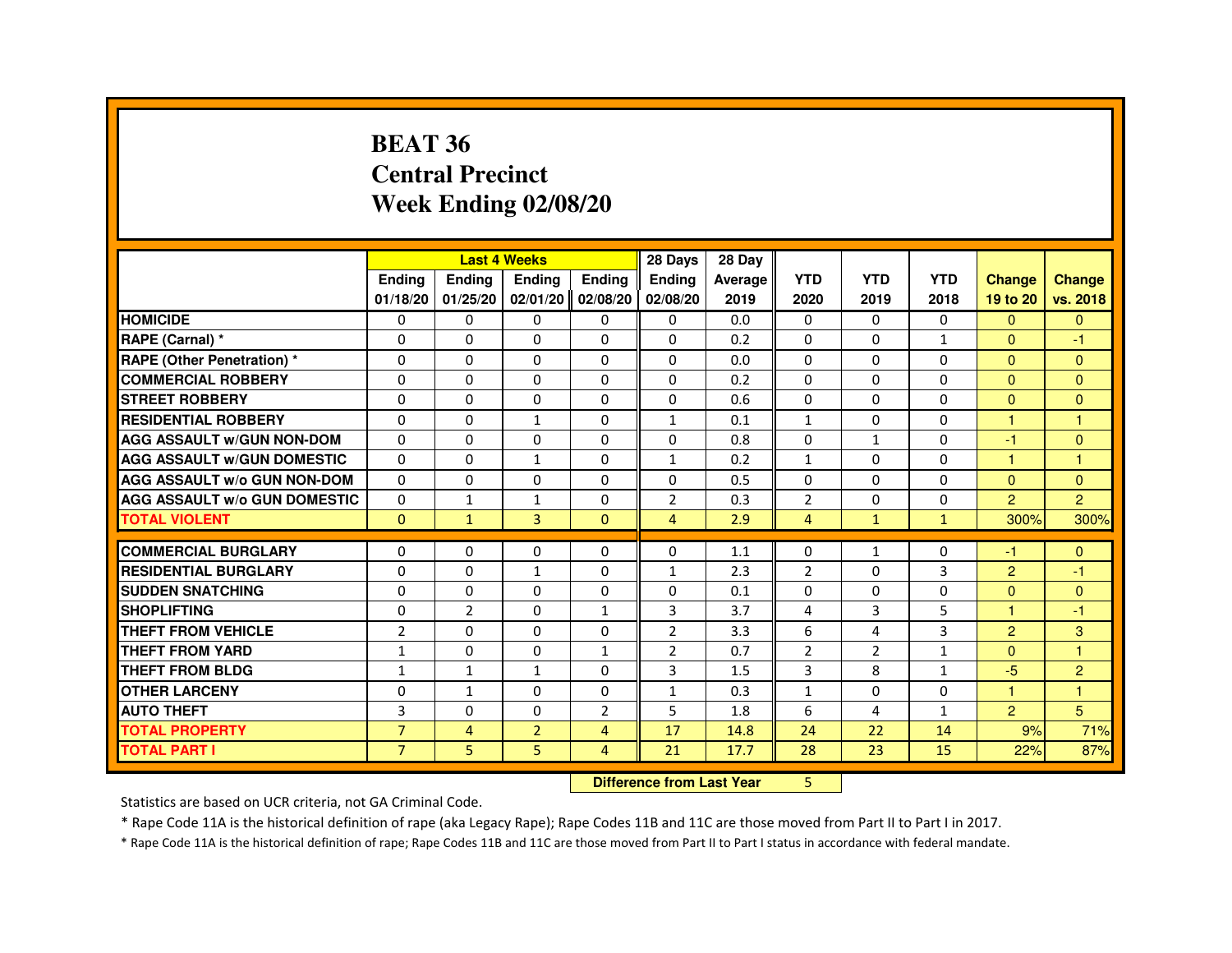# **BEAT 41 South PrecinctWeek Ending 02/08/20**

|                                     |                |                                  | <b>Last 4 Weeks</b> |                | 28 Days        | 28 Day  |                |                |                |               |               |
|-------------------------------------|----------------|----------------------------------|---------------------|----------------|----------------|---------|----------------|----------------|----------------|---------------|---------------|
|                                     | <b>Ending</b>  | Ending                           | Ending              | Ending         | Ending         | Average | <b>YTD</b>     | <b>YTD</b>     | <b>YTD</b>     | <b>Change</b> | <b>Change</b> |
|                                     | 01/18/20       | 01/25/20                         | 02/01/20            | 02/08/20       | 02/08/20       | 2019    | 2020           | 2019           | 2018           | 19 to 20      | vs. 2018      |
| <b>HOMICIDE</b>                     | $\Omega$       | $\Omega$                         | $\mathbf{0}$        | 0              | 0              | 0.1     | $\Omega$       | $\Omega$       | $\Omega$       | $\Omega$      | $\mathbf{0}$  |
| RAPE (Carnal) *                     | 0              | 0                                | 0                   | 0              | 0              | 0.2     | 0              | 0              | 0              | $\mathbf{0}$  | $\mathbf{0}$  |
| <b>RAPE (Other Penetration) *</b>   | $\Omega$       | $\Omega$                         | $\Omega$            | $\Omega$       | $\Omega$       | 0.0     | $\Omega$       | $\Omega$       | $\Omega$       | $\Omega$      | $\mathbf{0}$  |
| <b>COMMERCIAL ROBBERY</b>           | $\Omega$       | $\Omega$                         | $\Omega$            | $\Omega$       | 0              | 0.6     | 0              | $\Omega$       | $\Omega$       | $\Omega$      | $\mathbf{0}$  |
| <b>STREET ROBBERY</b>               | $\Omega$       | $\mathbf{1}$                     | $\Omega$            | $\Omega$       | $\mathbf{1}$   | 0.9     | $\mathbf{1}$   | $\mathbf{1}$   | $\mathbf{1}$   | $\Omega$      | $\Omega$      |
| <b>RESIDENTIAL ROBBERY</b>          | 0              | 0                                | 0                   | 0              | 0              | 0.1     | 0              | 0              | $\Omega$       | $\Omega$      | $\mathbf{0}$  |
| <b>AGG ASSAULT w/GUN NON-DOM</b>    | $\Omega$       | $\Omega$                         | $\Omega$            | $\Omega$       | $\Omega$       | 0.2     | $\Omega$       | $\Omega$       | $\Omega$       | $\Omega$      | $\Omega$      |
| <b>AGG ASSAULT W/GUN DOMESTIC</b>   | $\Omega$       | $\Omega$                         | $\Omega$            | $\Omega$       | $\Omega$       | 0.1     | $\Omega$       | $\Omega$       | $\Omega$       | $\Omega$      | $\Omega$      |
| <b>AGG ASSAULT W/o GUN NON-DOM</b>  | $\Omega$       | $\Omega$                         | $\Omega$            | $\mathbf{1}$   | $\mathbf{1}$   | 0.3     | $\mathbf{1}$   | $\mathbf{1}$   | $\mathbf{1}$   | $\Omega$      | $\Omega$      |
| <b>AGG ASSAULT W/o GUN DOMESTIC</b> | $\Omega$       | $\Omega$                         | $\Omega$            | $\Omega$       | $\Omega$       | 0.5     | $\Omega$       | $\Omega$       | $\Omega$       | $\mathbf{0}$  | $\Omega$      |
| <b>TOTAL VIOLENT</b>                | $\mathbf{0}$   | $\mathbf{1}$                     | $\mathbf{0}$        | $\mathbf{1}$   | $\overline{2}$ | 3.0     | $\overline{2}$ | $\overline{2}$ | $\overline{2}$ | 0%            | 0%            |
| <b>COMMERCIAL BURGLARY</b>          | 0              | 0                                | 0                   | 0              | 0              | 1.1     | 0              | 1              | $\mathbf{1}$   | $-1$          | $-1$          |
| <b>RESIDENTIAL BURGLARY</b>         | 0              | $\Omega$                         | $\Omega$            | $\Omega$       | 0              | 0.8     | $\mathbf{1}$   | $\Omega$       | 3              | $\mathbf{1}$  | $-2$          |
| <b>SUDDEN SNATCHING</b>             | $\Omega$       | $\Omega$                         | $\Omega$            | $\Omega$       | $\Omega$       | 0.2     | $\Omega$       | $\Omega$       | $\mathbf{1}$   | $\Omega$      | $-1$          |
| <b>SHOPLIFTING</b>                  | 0              | $\Omega$                         | $\Omega$            | 0              | 0              | 1.8     | $\Omega$       | 6              | 3              | $-6$          | $-3$          |
| <b>THEFT FROM VEHICLE</b>           | 1              | $\mathbf{1}$                     | $\mathbf{1}$        | $\overline{2}$ | 5              | 5.4     | 6              | 12             | 3              | $-6$          | 3             |
| <b>THEFT FROM YARD</b>              | $\Omega$       | $\Omega$                         | $\Omega$            | $\Omega$       | $\Omega$       | 0.9     | $\Omega$       | 3              | 0              | $-3$          | $\Omega$      |
| <b>THEFT FROM BLDG</b>              | $\mathbf{1}$   | $\Omega$                         | $\Omega$            | $\Omega$       | $\mathbf{1}$   | 3.3     | $\mathbf{1}$   | 8              | 6              | $-7$          | $-5$          |
| <b>OTHER LARCENY</b>                | 0              | $\mathbf{1}$                     | $\Omega$            | $\Omega$       | $\mathbf{1}$   | 0.3     | 1              | $\mathbf{0}$   | $\Omega$       | $\mathbf{1}$  | 1             |
| <b>AUTO THEFT</b>                   | $\Omega$       | $\Omega$                         | $\Omega$            | $\mathbf{1}$   | $\mathbf{1}$   | 1.5     | $\mathbf{1}$   | $\mathbf{1}$   | 4              | $\Omega$      | $-3$          |
| <b>TOTAL PROPERTY</b>               | $\overline{2}$ | $\overline{2}$                   | $\mathbf{1}$        | 3              | 8              | 15.3    | 10             | 31             | 21             | $-68%$        | $-52%$        |
| <b>TOTAL PART I</b>                 | $\overline{2}$ | $\overline{3}$                   | $\mathbf{1}$        | $\overline{4}$ | 10             | 18.3    | 12             | 33             | 23             | $-64%$        | $-48%$        |
|                                     |                | <b>Difference from Last Year</b> |                     | $-21$          |                |         |                |                |                |               |               |

Statistics are based on UCR criteria, not GA Criminal Code.

\* Rape Code 11A is the historical definition of rape (aka Legacy Rape); Rape Codes 11B and 11C are those moved from Part II to Part I in 2017.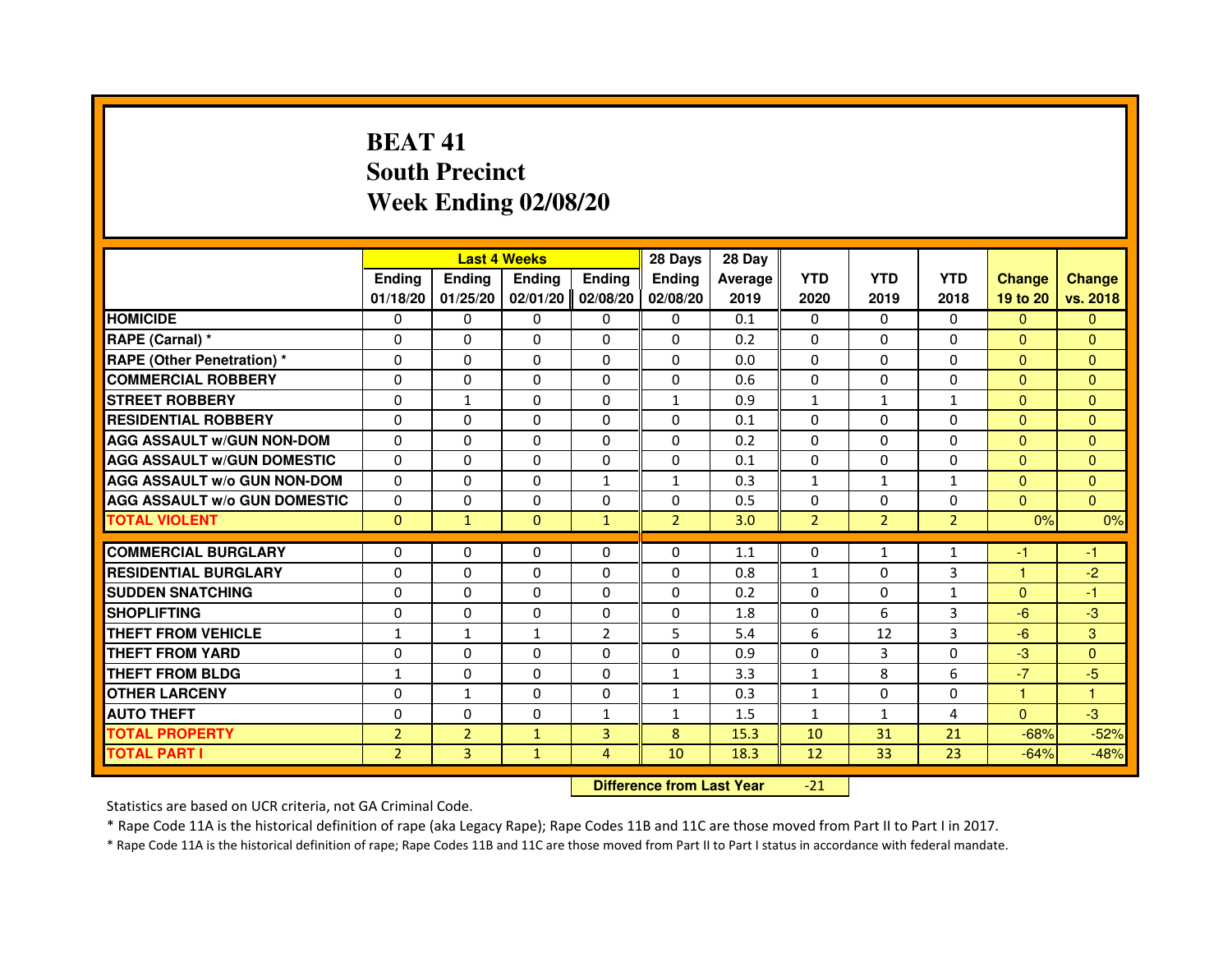# **BEAT 42 South PrecinctWeek Ending 02/08/20**

|                                     |                |                | <b>Last 4 Weeks</b> |                   | 28 Days        | 28 Day         |                |                |                |                |                |
|-------------------------------------|----------------|----------------|---------------------|-------------------|----------------|----------------|----------------|----------------|----------------|----------------|----------------|
|                                     | <b>Endina</b>  | Ending         | <b>Endina</b>       | <b>Endina</b>     | <b>Endina</b>  | <b>Average</b> | <b>YTD</b>     | <b>YTD</b>     | <b>YTD</b>     | <b>Change</b>  | <b>Change</b>  |
|                                     | 01/18/20       | 01/25/20       |                     | 02/01/20 01/11/19 | 01/11/19       | 2019           | 2020           | 2019           | 2018           | 19 to 20       | vs. 2018       |
| <b>HOMICIDE</b>                     | 0              | $\Omega$       | $\Omega$            | 0                 | 0              | 0.1            | $\Omega$       | $\Omega$       | $\Omega$       | $\Omega$       | $\Omega$       |
| RAPE (Carnal) *                     | $\Omega$       | $\Omega$       | $\Omega$            | $\Omega$          | $\Omega$       | 0.2            | $\Omega$       | $\Omega$       | $\Omega$       | $\Omega$       | $\Omega$       |
| <b>RAPE (Other Penetration)*</b>    | $\Omega$       | $\Omega$       | $\Omega$            | 0                 | $\Omega$       | 0.1            | $\mathbf{1}$   | 0              | $\mathbf{1}$   | $\mathbf{1}$   | $\Omega$       |
| <b>COMMERCIAL ROBBERY</b>           | 0              | 1              | $\mathbf{1}$        | $\Omega$          | $\overline{2}$ | 0.2            | $\overline{2}$ | $\Omega$       | 1              | $\overline{2}$ |                |
| <b>STREET ROBBERY</b>               | $\Omega$       | $\Omega$       | 0                   | 0                 | $\Omega$       | 0.4            | $\Omega$       | $\mathbf{1}$   | $\mathbf{1}$   | $-1$           | $-1$           |
| <b>RESIDENTIAL ROBBERY</b>          | 0              | $\mathbf{0}$   | $\mathbf{1}$        | 0                 | $\mathbf{1}$   | 0.1            | $\mathbf{1}$   | $\mathbf{0}$   | 0              | 1              | 1              |
| <b>AGG ASSAULT W/GUN NON-DOM</b>    | $\Omega$       | $\Omega$       | $\mathbf{1}$        | $\Omega$          | $\mathbf{1}$   | 0.4            | $\mathbf{1}$   | $\Omega$       | $\Omega$       | $\mathbf{1}$   | $\overline{1}$ |
| <b>AGG ASSAULT W/GUN DOMESTIC</b>   | $\Omega$       | $\Omega$       | $\Omega$            | 0                 | $\Omega$       | 0.1            | $\Omega$       | $\Omega$       | $\Omega$       | $\Omega$       | $\mathbf{0}$   |
| <b>AGG ASSAULT W/o GUN NON-DOM</b>  | 0              | 0              | 0                   | $\Omega$          | $\Omega$       | 0.2            | $\Omega$       | $\mathbf{1}$   | $\Omega$       | -1             | $\Omega$       |
| <b>AGG ASSAULT w/o GUN DOMESTIC</b> | $\Omega$       | $\Omega$       | 0                   | $\Omega$          | $\Omega$       | 0.3            | $\Omega$       | $\Omega$       | $\Omega$       | $\Omega$       | $\Omega$       |
| <b>TOTAL VIOLENT</b>                | $\mathbf{0}$   | $\mathbf{1}$   | 3                   | $\Omega$          | $\overline{4}$ | 2.1            | 5              | $\overline{2}$ | 3              | 150%           | 67%            |
|                                     |                |                |                     |                   |                |                |                |                |                |                |                |
| <b>COMMERCIAL BURGLARY</b>          | 0              | 0              | 0                   | 0                 | 0              | 0.9            | 0              | 0              | 0              | $\Omega$       | $\overline{0}$ |
| <b>RESIDENTIAL BURGLARY</b>         | $\Omega$       | $\mathbf{0}$   | 0                   | 0                 | 0              | 0.8            | $\Omega$       | $\mathbf{1}$   | 0              | $-1$           | $\Omega$       |
| <b>SUDDEN SNATCHING</b>             | 0              | $\Omega$       | $\Omega$            | $\Omega$          | $\Omega$       | 0.2            | $\Omega$       | $\mathbf{1}$   | $\Omega$       | $-1$           | $\Omega$       |
| <b>SHOPLIFTING</b>                  | 3              | $\overline{2}$ | 12                  | 3                 | 20             | 18.6           | 27             | 38             | 26             | $-11$          | 1              |
| <b>THEFT FROM VEHICLE</b>           | $\mathbf{1}$   | $\Omega$       | $\mathbf{1}$        | $\mathbf{1}$      | 3              | 3.2            | 4              | 4              | $\overline{a}$ | $\Omega$       | $\Omega$       |
| <b>THEFT FROM YARD</b>              | $\mathbf{1}$   | 0              | 0                   | 0                 | $\mathbf{1}$   | 0.7            | $\mathbf{1}$   | $\Omega$       | 4              | 1              | $-3$           |
| <b>THEFT FROM BLDG</b>              | $\overline{2}$ | 0              | $\mathbf{1}$        | 0                 | 3              | 2.3            | 4              | 5              | 0              | $-1$           | $\overline{4}$ |
| <b>OTHER LARCENY</b>                | $\Omega$       | $\Omega$       | $\Omega$            | $\Omega$          | $\Omega$       | 0.8            | $\Omega$       | $\mathbf{1}$   | $\Omega$       | $-1$           | $\Omega$       |
| <b>AUTO THEFT</b>                   | $\Omega$       | $\Omega$       | $\Omega$            | $\Omega$          | $\Omega$       | 2.0            | $\Omega$       | 2              | $\overline{2}$ | $-2$           | $-2$           |
| <b>TOTAL PROPERTY</b>               | $\overline{7}$ | $\overline{2}$ | 14                  | 4                 | 27             | 29.5           | 36             | 52             | 36             | $-31%$         | 0%             |
| TOTAL PART I                        | $\overline{7}$ | 3              | 17                  | $\overline{4}$    | 31             | 31.5           | 41             | 54             | 39             | $-24%$         | 5%             |

 **Difference from Last Year**-13

Statistics are based on UCR criteria, not GA Criminal Code.

\* Rape Code 11A is the historical definition of rape (aka Legacy Rape); Rape Codes 11B and 11C are those moved from Part II to Part I in 2017.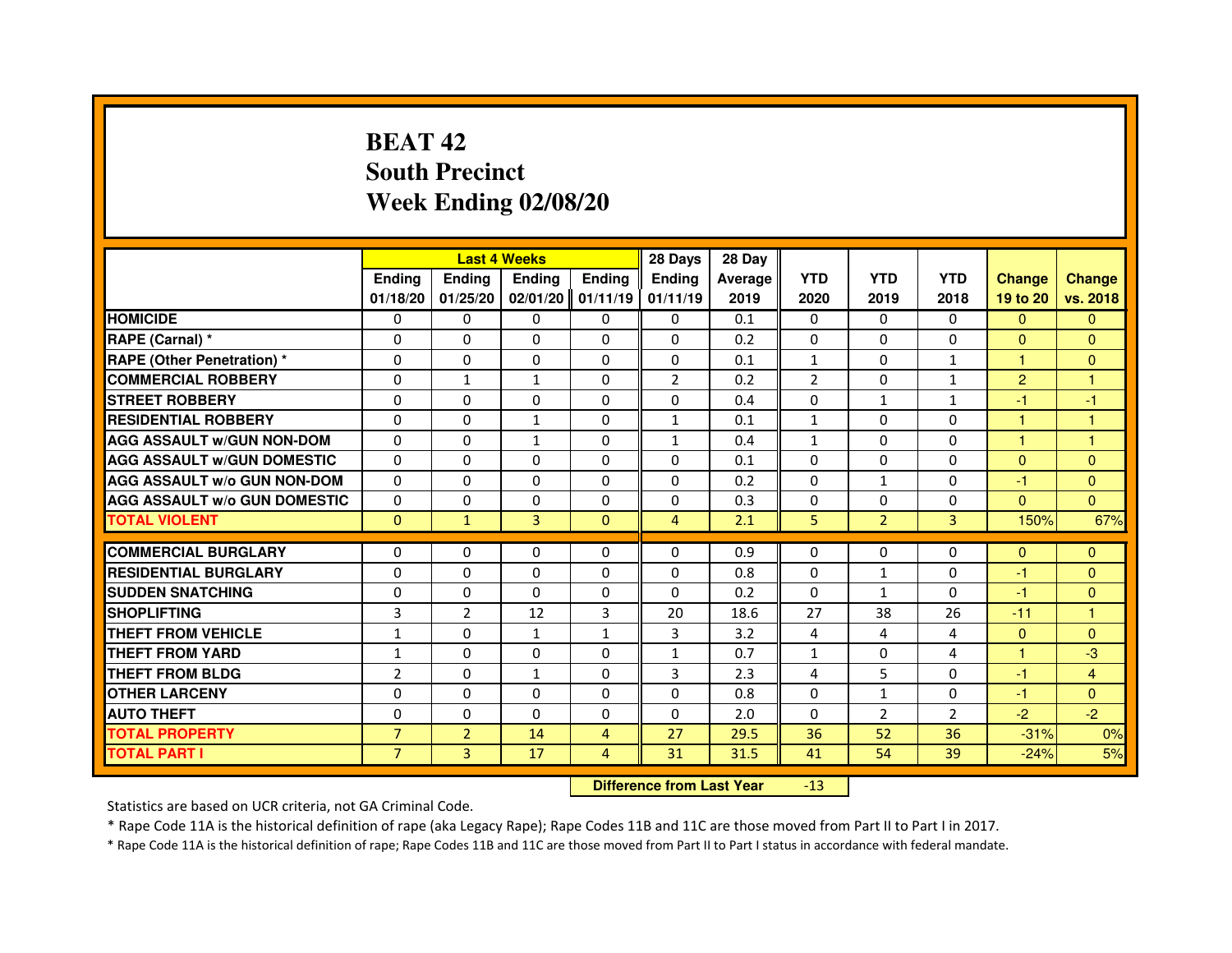# **BEAT 43 South PrecinctWeek Ending 02/08/20**

|                                     |                |                | <b>Last 4 Weeks</b> |                   | 28 Days        | 28 Day  |                |                |                |               |                |
|-------------------------------------|----------------|----------------|---------------------|-------------------|----------------|---------|----------------|----------------|----------------|---------------|----------------|
|                                     | <b>Ending</b>  | <b>Endina</b>  | <b>Endina</b>       | <b>Ending</b>     | <b>Endina</b>  | Average | <b>YTD</b>     | <b>YTD</b>     | <b>YTD</b>     | <b>Change</b> | <b>Change</b>  |
|                                     | 01/18/20       | 01/25/20       |                     | 02/01/20 02/08/20 | 02/08/20       | 2019    | 2020           | 2019           | 2018           | 19 to 20      | vs. 2018       |
| <b>HOMICIDE</b>                     | 0              | 0              | $\mathbf{0}$        | 0                 | 0              | 0.2     | $\mathbf{0}$   | 1              | $\mathbf{0}$   | $-1$          | $\mathbf{0}$   |
| RAPE (Carnal) *                     | $\Omega$       | $\Omega$       | $\Omega$            | $\Omega$          | $\Omega$       | 0.2     | $\Omega$       | $\Omega$       | $\mathbf{1}$   | $\Omega$      | $-1$           |
| <b>RAPE (Other Penetration) *</b>   | 0              | $\Omega$       | 0                   | $\Omega$          | $\Omega$       | 0.1     | $\Omega$       | $\Omega$       | $\Omega$       | $\Omega$      | $\Omega$       |
| <b>COMMERCIAL ROBBERY</b>           | 0              | 0              | 0                   | 0                 | $\Omega$       | 0.3     | $\mathbf{1}$   | 0              | $\Omega$       | 1             | 1              |
| <b>STREET ROBBERY</b>               | 0              | 0              | 0                   | 0                 | 0              | 0.7     | 0              | $\mathbf{1}$   | 0              | $-1$          | $\Omega$       |
| <b>RESIDENTIAL ROBBERY</b>          | 0              | $\Omega$       | $\Omega$            | $\Omega$          | $\Omega$       | 0.1     | $\Omega$       | $\Omega$       | $\Omega$       | $\Omega$      | $\Omega$       |
| <b>AGG ASSAULT w/GUN ON-DOM</b>     | $\mathbf{1}$   | $\mathbf 0$    | $\mathbf{1}$        | $\Omega$          | $\overline{2}$ | 0.6     | 3              | $\Omega$       | $\Omega$       | 3             | 3              |
| <b>AGG ASSAULT W/GUN DOMESTIC</b>   | 0              | 0              | 0                   | 0                 | $\Omega$       | 0.2     | $\Omega$       | 0              | $\Omega$       | $\Omega$      | $\Omega$       |
| <b>AGG ASSAULT W/o GUN NON-DOM</b>  | $\Omega$       | 0              | $\Omega$            | $\Omega$          | $\Omega$       | 0.6     | $\Omega$       | $\mathbf{1}$   | 1              | $-1$          | $-1$           |
| <b>AGG ASSAULT W/o GUN DOMESTIC</b> | $\Omega$       | $\mathbf{1}$   | 0                   | $\mathbf{1}$      | $\overline{2}$ | 0.6     | $\overline{2}$ | $\mathbf{1}$   | $\mathbf{1}$   | 1.            | 1              |
| <b>TOTAL VIOLENT</b>                | $\mathbf{1}$   | $\mathbf{1}$   | $\mathbf{1}$        | $\mathbf{1}$      | $\overline{4}$ | 3.5     | 6              | $\overline{4}$ | 3              | 50%           | 100%           |
|                                     |                |                |                     |                   |                |         |                |                |                |               |                |
| <b>COMMERCIAL BURGLARY</b>          | 0              | 0              | 0                   | 0                 | $\Omega$       | 1.2     | 0              | 2              | 3              | $-2$          | $-3$           |
| <b>RESIDENTIAL BURGLARY</b>         | 3              | $\Omega$       | 0                   | $\Omega$          | 3              | 2.1     | 6              | 3              | 5              | 3             | 1              |
| <b>SUDDEN SNATCHING</b>             | 0              | 0              | 0                   | 0                 | $\Omega$       | 0.2     | $\Omega$       | $\Omega$       | $\Omega$       | $\Omega$      | $\Omega$       |
| <b>SHOPLIFTING</b>                  | $\overline{2}$ | 0              | 0                   | $\overline{2}$    | 4              | 6.8     | 6              | 14             | 8              | $-8$          | $-2$           |
| <b>THEFT FROM VEHICLE</b>           | 0              | $\Omega$       | $\mathbf{1}$        | $\overline{2}$    | 3              | 2.7     | 4              | 4              | $\overline{2}$ | $\Omega$      | $\overline{2}$ |
| <b>THEFT FROM YARD</b>              | $\Omega$       | $\Omega$       | $\Omega$            | $\Omega$          | $\Omega$       | 1.2     | $\mathbf{1}$   | $\mathbf{1}$   | $\mathbf{1}$   | $\Omega$      | $\Omega$       |
| <b>THEFT FROM BLDG</b>              | 0              | 1              | 0                   | 0                 | 1              | 2.1     | 1              | 5              | 6              | $-4$          | $-5$           |
| <b>OTHER LARCENY</b>                | 0              | 0              | $\Omega$            | $\Omega$          | $\Omega$       | 0.5     | $\Omega$       | $\Omega$       | $\Omega$       | $\Omega$      | $\Omega$       |
| <b>AUTO THEFT</b>                   | $\mathbf 0$    | 0              | $\Omega$            | $\Omega$          | $\Omega$       | 1.8     | $\Omega$       | $\mathbf{1}$   | $\mathbf{1}$   | $-1$          | $-1$           |
| <b>TOTAL PROPERTY</b>               | 5              | $\mathbf{1}$   | $\mathbf{1}$        | 4                 | 11             | 18.6    | 18             | 30             | 26             | $-40%$        | $-31%$         |
| <b>TOTAL PART I</b>                 | 6              | $\overline{2}$ | $\overline{2}$      | 5                 | 15             | 22.1    | 24             | 34             | 29             | $-29%$        | $-17%$         |

 **Difference from Last Year**-10

Statistics are based on UCR criteria, not GA Criminal Code.

\* Rape Code 11A is the historical definition of rape (aka Legacy Rape); Rape Codes 11B and 11C are those moved from Part II to Part I in 2017.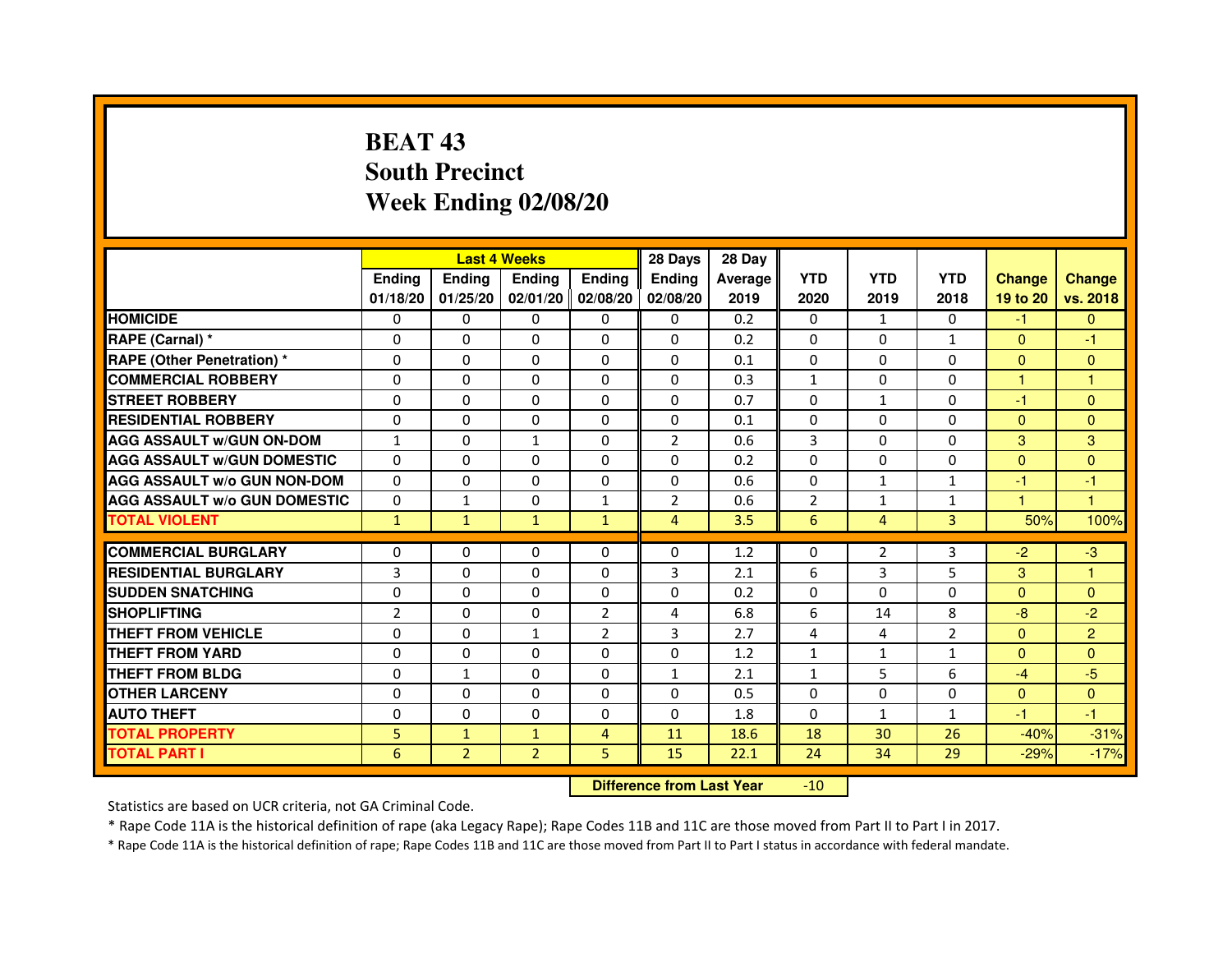# **BEAT 44 South PrecinctWeek Ending 02/08/20**

|                                     |                | <b>Last 4 Weeks</b> |               |               | 28 Days        | 28 Day                           |                |                |                |                |                |
|-------------------------------------|----------------|---------------------|---------------|---------------|----------------|----------------------------------|----------------|----------------|----------------|----------------|----------------|
|                                     | <b>Ending</b>  | <b>Ending</b>       | <b>Ending</b> | <b>Ending</b> | <b>Ending</b>  | <b>Average</b>                   | <b>YTD</b>     | <b>YTD</b>     | <b>YTD</b>     | <b>Change</b>  | <b>Change</b>  |
|                                     | 01/18/20       | 01/25/20            | 02/01/20      | 02/08/20      | 02/08/20       | 2019                             | 2020           | 2019           | 2018           | 19 to 20       | vs. 2018       |
| <b>HOMICIDE</b>                     | $\mathbf{0}$   | $\Omega$            | $\Omega$      | $\Omega$      | 0              | 0.1                              | $\Omega$       | $\Omega$       | 0              | $\Omega$       | $\Omega$       |
| RAPE (Carnal) *                     | 0              | $\Omega$            | 0             | $\Omega$      | $\mathbf{0}$   | 0.2                              | $\Omega$       | $\mathbf{1}$   | $\Omega$       | $-1$           | $\Omega$       |
| <b>RAPE (Other Penetration) *</b>   | $\mathbf 0$    | $\mathbf{1}$        | $\Omega$      | $\Omega$      | $\mathbf{1}$   | 0.0                              | $\mathbf{1}$   | $\Omega$       | $\mathbf{1}$   | $\mathbf{1}$   | $\Omega$       |
| <b>COMMERCIAL ROBBERY</b>           | $\mathbf 0$    | 0                   | $\Omega$      | $\mathbf{0}$  | $\Omega$       | 0.0                              | $\Omega$       | $\Omega$       | $\Omega$       | $\Omega$       | $\Omega$       |
| <b>STREET ROBBERY</b>               | $\mathbf{1}$   | $\Omega$            | $\Omega$      | $\Omega$      | $\mathbf{1}$   | 0.5                              | 2              | $\Omega$       | $\Omega$       | $\overline{2}$ | $\overline{2}$ |
| <b>RESIDENTIAL ROBBERY</b>          | 0              | $\Omega$            | 0             | $\Omega$      | $\Omega$       | 0.0                              | $\mathbf{1}$   | $\Omega$       | $\mathbf{1}$   | 1              | $\Omega$       |
| <b>AGG ASSAULT W/GUN NON-DOM</b>    | $\mathbf{1}$   | 0                   | $\Omega$      | $\Omega$      | $\mathbf{1}$   | 0.8                              | $\overline{2}$ | $\mathbf{1}$   | $\mathbf{1}$   | $\mathbf{1}$   | $\mathbf{1}$   |
| <b>AGG ASSAULT W/GUN DOMESTIC</b>   | $\Omega$       | $\Omega$            | $\Omega$      | $\Omega$      | $\Omega$       | 0.2                              | $\Omega$       | $\mathbf{1}$   | $\mathbf{1}$   | $-1$           | $-1$           |
| <b>AGG ASSAULT W/o GUN NON-DOM</b>  | $\Omega$       | 0                   | 0             | $\mathbf{0}$  | 0              | 0.4                              | 0              | 0              | $\mathbf{1}$   | $\Omega$       | $-1$           |
| <b>AGG ASSAULT W/o GUN DOMESTIC</b> | $\Omega$       | 0                   | 1             | $\mathbf{0}$  | $\mathbf{1}$   | 1.2                              | $\mathbf{1}$   | $\mathbf{1}$   | $\Omega$       | $\Omega$       | 1              |
| <b>TOTAL VIOLENT</b>                | $\overline{2}$ | $\mathbf{1}$        | $\mathbf{1}$  | $\mathbf{0}$  | $\overline{4}$ | 3.3                              | $\overline{7}$ | $\overline{4}$ | 5              | 75%            | 40%            |
| <b>COMMERCIAL BURGLARY</b>          | 0              | 0                   | 0             | 0             | 0              | 0.8                              | 1              | $\mathbf{1}$   | 0              | $\Omega$       | 1              |
| <b>RESIDENTIAL BURGLARY</b>         | $\overline{2}$ | $\Omega$            | $\Omega$      | $\mathbf{1}$  | 3              | 1.5                              | 4              | $\Omega$       | $\mathbf{1}$   | $\overline{4}$ | 3              |
| <b>SUDDEN SNATCHING</b>             | 0              | 0                   | $\Omega$      | $\Omega$      | $\Omega$       | 0.2                              | $\Omega$       | $\mathbf{1}$   | $\Omega$       | $-1$           | $\Omega$       |
| <b>SHOPLIFTING</b>                  | 0              | $\mathbf{1}$        | 0             | $\mathbf{0}$  | $\mathbf{1}$   | 2.7                              | 2              | $\mathbf{1}$   | 7              | $\mathbf{1}$   | $-5$           |
| THEFT FROM VEHICLE                  | 0              | $\Omega$            | 0             | $\Omega$      | 0              | 6.5                              | 3              | $\overline{7}$ | $\overline{7}$ | $-4$           | $-4$           |
| <b>THEFT FROM YARD</b>              | $\mathbf 0$    | 0                   | $\Omega$      | $\mathbf{0}$  | $\Omega$       | 0.7                              | $\Omega$       | $\mathbf{1}$   | $\Omega$       | $-1$           | $\mathbf{0}$   |
| <b>THEFT FROM BLDG</b>              | 0              | $\Omega$            | 0             | $\Omega$      | 0              | 1.4                              | $\Omega$       | 3              | $\mathbf{1}$   | $-3$           | $-1$           |
| <b>OTHER LARCENY</b>                | 0              | $\Omega$            | 0             | $\mathbf{1}$  | $\mathbf{1}$   | 0.8                              | $\mathbf{1}$   | $\mathbf{1}$   | $\overline{2}$ | $\Omega$       | $-1$           |
| <b>AUTO THEFT</b>                   | $\Omega$       | $\Omega$            | $\Omega$      | $\mathbf{1}$  | $\mathbf{1}$   | 2.7                              | $\mathbf{1}$   | $\overline{2}$ | $\mathbf{1}$   | $-1$           | $\Omega$       |
| <b>TOTAL PROPERTY</b>               | $\overline{2}$ | $\mathbf{1}$        | $\Omega$      | 3             | 6              | 17.3                             | 12             | 17             | 19             | $-29%$         | $-37%$         |
| <b>TOTAL PART I</b>                 | 4              | $\overline{2}$      | $\mathbf{1}$  | 3             | 10             | 20.6                             | 19             | 21             | 24             | $-10%$         | $-21%$         |
|                                     |                |                     |               |               |                | <b>Difference from Last Year</b> | $-2$           |                |                |                |                |

 **Difference from Last Year**

Statistics are based on UCR criteria, not GA Criminal Code.

\* Rape Code 11A is the historical definition of rape (aka Legacy Rape); Rape Codes 11B and 11C are those moved from Part II to Part I in 2017.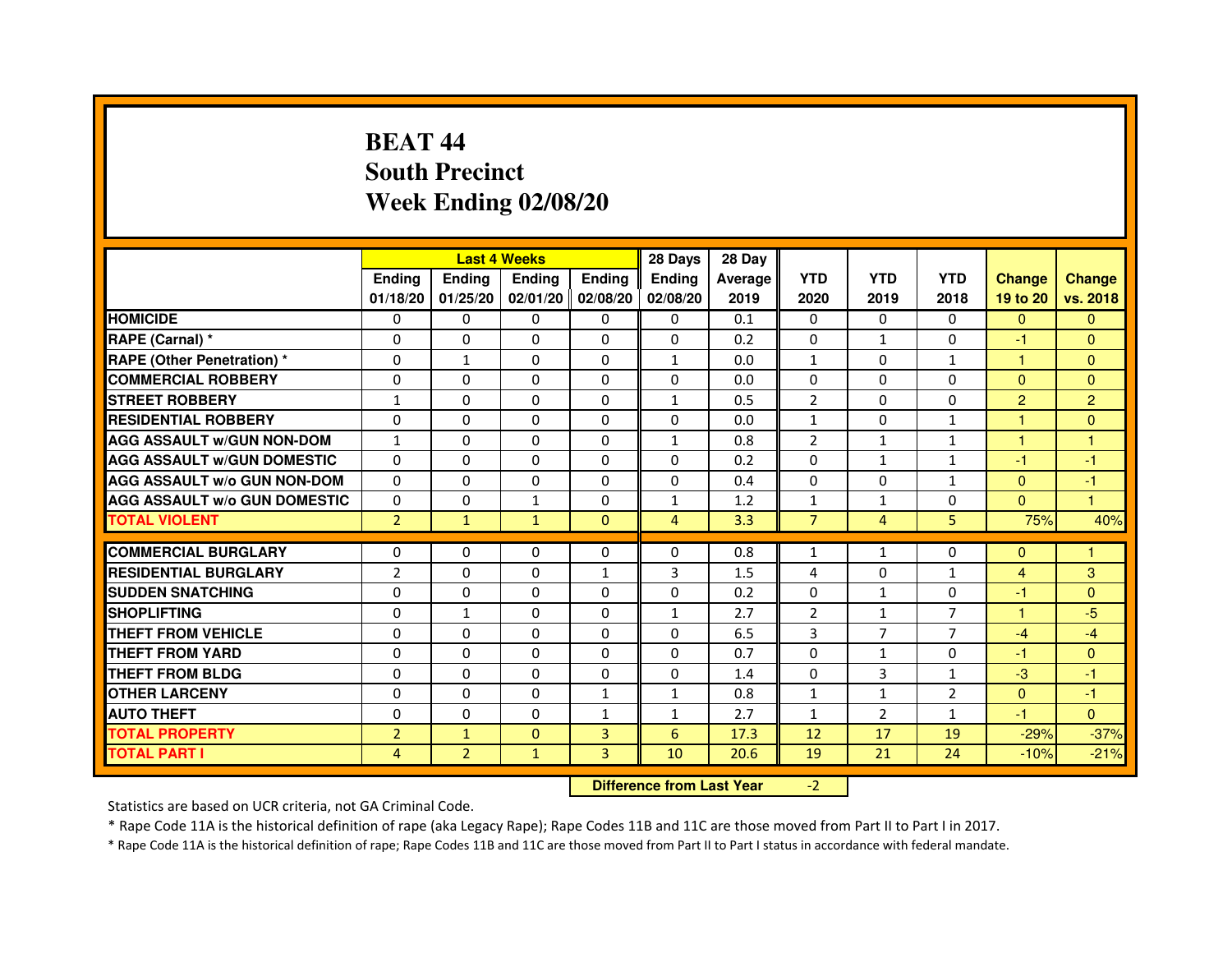# **BEAT 45 South PrecinctWeek Ending 02/08/20**

|                                     |                | <b>Last 4 Weeks</b> |               |                   | 28 Days        | 28 Day  |                |              |                |                |               |
|-------------------------------------|----------------|---------------------|---------------|-------------------|----------------|---------|----------------|--------------|----------------|----------------|---------------|
|                                     | <b>Endina</b>  | Ending              | <b>Endina</b> | <b>Endina</b>     | <b>Endina</b>  | Average | <b>YTD</b>     | <b>YTD</b>   | <b>YTD</b>     | <b>Change</b>  | <b>Change</b> |
|                                     | 01/18/20       | 01/25/20            |               | 02/01/20 02/08/20 | 02/08/20       | 2019    | 2020           | 2019         | 2018           | 19 to 20       | vs. 2018      |
| <b>HOMICIDE</b>                     | 0              | 0                   | 0             | $\mathbf{1}$      | $\mathbf{1}$   | 0.0     | $\mathbf{1}$   | $\Omega$     | 0              | $\mathbf{1}$   | 1             |
| RAPE (Carnal) *                     | $\Omega$       | $\mathbf{1}$        | $\Omega$      | $\Omega$          | $\mathbf{1}$   | 0.1     | $\mathbf{1}$   | $\Omega$     | $\mathbf{1}$   | $\mathbf{1}$   | $\Omega$      |
| <b>RAPE (Other Penetration)*</b>    | $\Omega$       | $\Omega$            | $\Omega$      | $\mathbf{1}$      | $\mathbf{1}$   | 0.0     | $\mathbf{1}$   | $\Omega$     | $\Omega$       | 1              | $\mathbf{1}$  |
| <b>COMMERCIAL ROBBERY</b>           | 0              | 0                   | 1             | 0                 | $\mathbf{1}$   | 0.2     | $\mathbf{1}$   | 0            | $\mathbf{1}$   | 1              | $\Omega$      |
| <b>STREET ROBBERY</b>               | 0              | $\Omega$            | 0             | 0                 | 0              | 0.3     | 0              | $\mathbf{1}$ | 0              | $-1$           | $\Omega$      |
| <b>RESIDENTIAL ROBBERY</b>          | 0              | $\Omega$            | 0             | $\Omega$          | $\Omega$       | 0.1     | $\Omega$       | $\Omega$     | $\Omega$       | $\Omega$       | $\Omega$      |
| <b>AGG ASSAULT w/GUN NON-DOM</b>    | $\Omega$       | $\Omega$            | $\Omega$      | $\Omega$          | $\Omega$       | 0.5     | $\Omega$       | $\Omega$     | $\Omega$       | $\mathbf{0}$   | $\Omega$      |
| <b>AGG ASSAULT W/GUN DOMESTIC</b>   | $\Omega$       | 0                   | $\Omega$      | $\Omega$          | $\Omega$       | 0.2     | $\Omega$       | $\Omega$     | $\Omega$       | $\Omega$       | $\Omega$      |
| <b>AGG ASSAULT W/o GUN NON-DOM</b>  | 0              | 0                   | 0             | 0                 | $\Omega$       | 0.2     | $\Omega$       | $\Omega$     | $\Omega$       | $\Omega$       | $\Omega$      |
| <b>AGG ASSAULT W/o GUN DOMESTIC</b> | 0              | 0                   | 0             | 0                 | 0              | 0.5     | 1              | 2            | 0              | $-1$           | 1             |
| <b>TOTAL VIOLENT</b>                | $\Omega$       | $\mathbf{1}$        | $\mathbf{1}$  | $\overline{2}$    | 4              | 1.9     | 5              | 3            | $\overline{2}$ | 67%            | 150%          |
|                                     |                |                     |               |                   |                |         |                |              |                |                |               |
| <b>COMMERCIAL BURGLARY</b>          | 0              | 0                   | 0             | 0                 | $\Omega$       | 0.2     | 0              | $\mathbf{1}$ | $\Omega$       | -1             | $\mathbf{0}$  |
| <b>RESIDENTIAL BURGLARY</b>         | 0              | $\mathbf{1}$        | 0             | $\Omega$          | $\mathbf{1}$   | 1.2     | $\mathbf{1}$   | 2            | $\overline{2}$ | $-1$           | $-1$          |
| <b>SUDDEN SNATCHING</b>             | 0              | $\Omega$            | $\Omega$      | $\Omega$          | $\Omega$       | 0.1     | $\Omega$       | $\Omega$     | $\Omega$       | $\Omega$       | $\Omega$      |
| <b>SHOPLIFTING</b>                  | $\Omega$       | $\Omega$            | $\Omega$      | $\mathbf{1}$      | $\mathbf{1}$   | 8.0     | $\mathbf{1}$   | 17           | $\overline{2}$ | $-16$          | $-1$          |
| <b>THEFT FROM VEHICLE</b>           | $\overline{2}$ | $\mathbf{1}$        | 0             | $\mathbf{1}$      | 4              | 3.1     | 4              | 4            | 7              | $\mathbf{0}$   | $-3$          |
| <b>THEFT FROM YARD</b>              | $\Omega$       | 0                   | $\Omega$      | $\Omega$          | $\Omega$       | 1.2     | $\mathbf{1}$   | 6            | 1              | $-5$           | $\Omega$      |
| <b>THEFT FROM BLDG</b>              | 0              | $\Omega$            | 0             | $\mathbf{0}$      | $\Omega$       | 1.2     | $\Omega$       | 0            | $\Omega$       | $\mathbf{0}$   | $\Omega$      |
| <b>OTHER LARCENY</b>                | 0              | $\mathbf{1}$        | $\Omega$      | $\Omega$          | $\mathbf{1}$   | 0.5     | $\mathbf{1}$   | $\Omega$     | $\Omega$       | 1              | 1             |
| <b>AUTO THEFT</b>                   | $\overline{2}$ | 0                   | 0             | $\Omega$          | $\overline{2}$ | 1.0     | $\overline{2}$ | $\Omega$     | $\overline{2}$ | $\overline{2}$ | $\Omega$      |
| <b>TOTAL PROPERTY</b>               | $\overline{4}$ | 3                   | $\Omega$      | $\overline{2}$    | 9              | 16.3    | 10             | 30           | 14             | $-67%$         | $-29%$        |
| <b>TOTAL PART I</b>                 | 4              | 4                   | $\mathbf{1}$  | $\overline{4}$    | 13             | 18.2    | 15             | 33           | 16             | $-55%$         | $-6%$         |

#### **Difference from Last Year**-18

Statistics are based on UCR criteria, not GA Criminal Code.

\* Rape Code 11A is the historical definition of rape (aka Legacy Rape); Rape Codes 11B and 11C are those moved from Part II to Part I in 2017.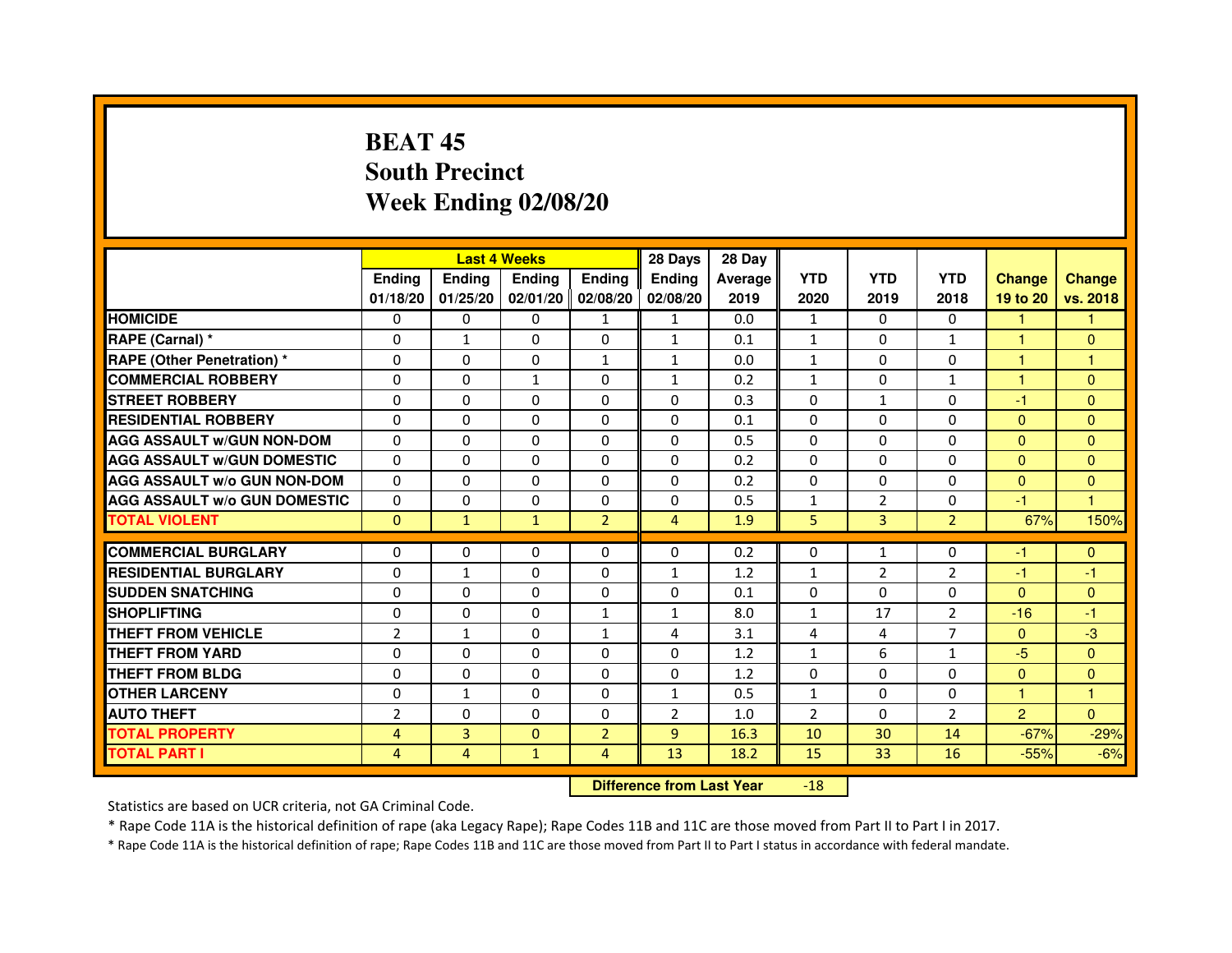# **BEAT 46 South PrecinctWeek Ending 02/08/20**

|                                     |                |              | <b>Last 4 Weeks</b> |                | 28 Days        | 28 Day  |                |                |                |                      |                      |
|-------------------------------------|----------------|--------------|---------------------|----------------|----------------|---------|----------------|----------------|----------------|----------------------|----------------------|
|                                     | <b>Endina</b>  | Ending       | <b>Endina</b>       | <b>Endina</b>  | <b>Endina</b>  | Average | <b>YTD</b>     | <b>YTD</b>     | <b>YTD</b>     | <b>Change</b>        | <b>Change</b>        |
|                                     | 01/18/20       | 01/25/20     | 02/01/20            | 02/08/20       | 02/08/20       | 2019    | 2020           | 2019           | 2018           | 19 to 20             | vs. 2019             |
| <b>HOMICIDE</b>                     | 0              | $\Omega$     | $\Omega$            | 0              | 0              | 0.2     | $\mathbf{0}$   | $\overline{2}$ | $\mathbf{0}$   | $-2$                 | $\Omega$             |
| RAPE (Carnal) *                     | $\Omega$       | $\mathbf{1}$ | $\Omega$            | $\Omega$       | $\mathbf{1}$   | 0.2     | $\mathbf{1}$   | $\Omega$       | $\mathbf{1}$   | $\mathbf{1}$         | $\mathbf{0}$         |
| <b>RAPE (Other Penetration)*</b>    | 0              | $\Omega$     | 0                   | $\mathbf{0}$   | $\Omega$       | 0.0     | $\Omega$       | $\mathbf{0}$   | $\mathbf{1}$   | $\mathbf{0}$         | -1                   |
| <b>COMMERCIAL ROBBERY</b>           | 0              | $\Omega$     | 0                   | 0              | $\Omega$       | 0.2     | $\Omega$       | $\mathbf{1}$   | $\mathbf{1}$   | -1                   | -1                   |
| <b>STREET ROBBERY</b>               | 1              | $\Omega$     | 0                   | $\Omega$       | $\mathbf{1}$   | 0.2     | $\mathbf{1}$   | $\Omega$       | 0              | 1                    | 1                    |
| <b>RESIDENTIAL ROBBERY</b>          | 0              | $\mathbf{0}$ | 0                   | $\Omega$       | 0              | 0.0     | 0              | 0              | 0              | $\mathbf{0}$         | $\mathbf{0}$         |
| <b>AGG ASSAULT w/GUN NON-DOM</b>    | $\Omega$       | $\Omega$     | $\Omega$            | $\Omega$       | $\Omega$       | 0.3     | $\mathbf 1$    | $\mathbf{1}$   | $\Omega$       | $\Omega$             | $\mathbf{1}$         |
| <b>AGG ASSAULT W/GUN DOMESTIC</b>   | $\Omega$       | $\Omega$     | $\Omega$            | $\Omega$       | $\Omega$       | 0.2     | $\Omega$       | $\Omega$       | $\Omega$       | $\Omega$             | $\mathbf{0}$         |
| <b>AGG ASSAULT w/o GUN NON-DOM</b>  | 0              | 0            | $\Omega$            | 0              | 0              | 0.4     | $\Omega$       | 0              | $\Omega$       | $\Omega$             | $\Omega$             |
| <b>AGG ASSAULT W/o GUN DOMESTIC</b> | $\Omega$       | $\Omega$     | 0                   | $\Omega$       | 0              | 0.9     | 0              | $\Omega$       | $\mathbf{1}$   | $\Omega$             | $-1$                 |
| <b>TOTAL VIOLENT</b>                | $\mathbf{1}$   | $\mathbf{1}$ | $\mathbf{0}$        | $\Omega$       | $\overline{2}$ | 2.5     | 3              | $\overline{4}$ | $\overline{4}$ | $-25%$               | $-25%$               |
|                                     |                |              |                     |                |                |         |                |                |                |                      |                      |
| <b>COMMERCIAL BURGLARY</b>          | 0              | 0            | 0                   | 0              | 0              | 0.8     | 0              | 2              | $\overline{2}$ | $-2$                 | $-2$                 |
| <b>RESIDENTIAL BURGLARY</b>         | $\Omega$       | $\mathbf{0}$ | 0                   | $\mathbf{1}$   | $\mathbf{1}$   | 2.2     | $\overline{2}$ | $\mathbf{1}$   | 6              | $\blacktriangleleft$ | $-4$                 |
| <b>SUDDEN SNATCHING</b>             | $\Omega$       | $\Omega$     | 1                   | $\Omega$       | $\mathbf{1}$   | 0.3     | $\mathbf{1}$   | 0              | $\mathbf{1}$   | 1                    | $\Omega$             |
| <b>SHOPLIFTING</b>                  | $\mathbf{1}$   | 3            | $\overline{2}$      | $\mathbf{1}$   | $\overline{7}$ | 9.6     | 10             | 16             | 12             | $-6$                 | $-2$                 |
| THEFT FROM VEHICLE                  | $\mathbf{1}$   | $\Omega$     | $\Omega$            | $\Omega$       | $\mathbf{1}$   | 4.1     | $\mathbf{1}$   | 6              | 3              | $-5$                 | $-2$                 |
| <b>THEFT FROM YARD</b>              | 0              | 0            | 0                   | 0              | 0              | 0.6     | 0              | $\mathbf{1}$   | $\Omega$       | -1                   | $\Omega$             |
| <b>THEFT FROM BLDG</b>              | $\Omega$       | $\mathbf{0}$ | 0                   | $\mathbf{0}$   | $\Omega$       | 2.1     | 3              | $\mathbf{1}$   | $\overline{2}$ | $\overline{2}$       | $\blacktriangleleft$ |
| <b>OTHER LARCENY</b>                | $\Omega$       | $\Omega$     | $\Omega$            | $\Omega$       | $\Omega$       | 0.8     | $\mathbf{1}$   | $\Omega$       | $\Omega$       | 1                    | $\mathbf{1}$         |
| <b>AUTO THEFT</b>                   | $\Omega$       | $\Omega$     | $\Omega$            | $\Omega$       | $\Omega$       | 1.9     | $\Omega$       | 5              | 5              | $-5$                 | $-5$                 |
| <b>TOTAL PROPERTY</b>               | $\overline{2}$ | 3            | 3                   | $\overline{2}$ | 10             | 22.3    | 18             | 32             | 31             | $-44%$               | $-42%$               |
| <b>TOTAL PART I</b>                 | 3              | 4            | 3                   | $\overline{2}$ | 12             | 24.8    | 21             | 36             | 35             | $-42%$               | $-40%$               |

 **Difference from Last Year**-15

Statistics are based on UCR criteria, not GA Criminal Code.

\* Rape Code 11A is the historical definition of rape (aka Legacy Rape); Rape Codes 11B and 11C are those moved from Part II to Part I in 2017.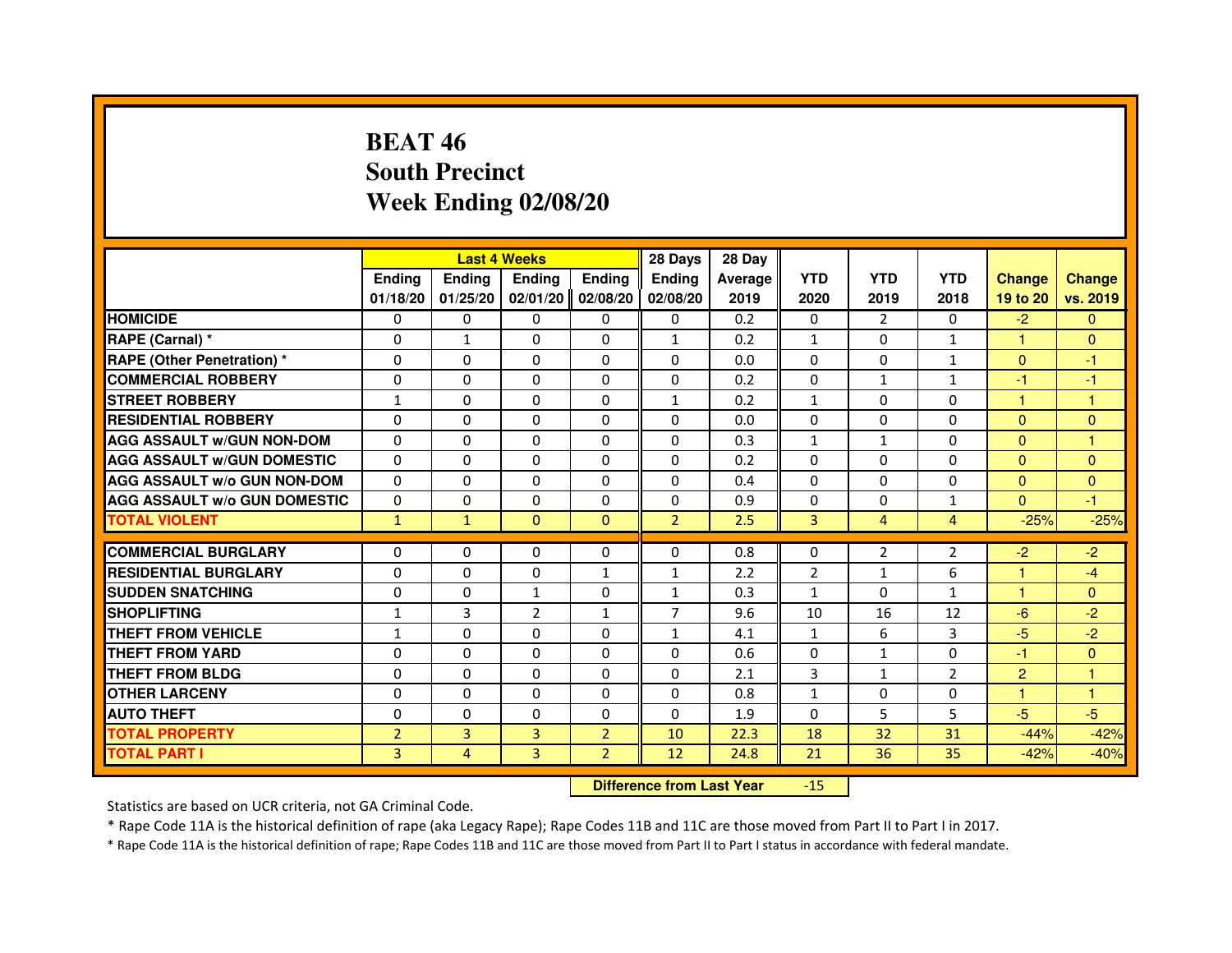# **BEAT 47 South PrecinctWeek Ending 02/08/20**

|                                     |               | <b>Last 4 Weeks</b> |                |               | 28 Days        | 28 Day                           |                |                |                |                |               |
|-------------------------------------|---------------|---------------------|----------------|---------------|----------------|----------------------------------|----------------|----------------|----------------|----------------|---------------|
|                                     | <b>Ending</b> | <b>Ending</b>       | <b>Ending</b>  | <b>Ending</b> | <b>Ending</b>  | Average                          | <b>YTD</b>     | <b>YTD</b>     | <b>YTD</b>     | <b>Change</b>  | <b>Change</b> |
|                                     | 01/18/20      | 01/25/20            | 02/01/20       | 02/08/20      | 02/08/20       | 2019                             | 2020           | 2019           | 2018           | 19 to 20       | vs. 2018      |
| <b>HOMICIDE</b>                     | $\mathbf{0}$  | 0                   | $\mathbf{0}$   | 0             | 0              | 0.0                              | $\mathbf{0}$   | $\Omega$       | $\Omega$       | $\Omega$       | $\mathbf{0}$  |
| RAPE (Carnal) *                     | 0             | 0                   | 0              | 0             | 0              | 0.0                              | 0              | 0              | 0              | $\Omega$       | $\mathbf{0}$  |
| <b>RAPE (Other Penetration) *</b>   | $\Omega$      | $\Omega$            | $\Omega$       | $\Omega$      | $\Omega$       | 0.0                              | $\Omega$       | $\Omega$       | $\Omega$       | $\Omega$       | $\mathbf{0}$  |
| <b>COMMERCIAL ROBBERY</b>           | 0             | 0                   | $\Omega$       | $\Omega$      | 0              | 0.0                              | 0              | $\Omega$       | $\Omega$       | $\overline{0}$ | $\mathbf{0}$  |
| <b>STREET ROBBERY</b>               | $\Omega$      | $\Omega$            | $\Omega$       | $\Omega$      | $\Omega$       | 0.1                              | $\Omega$       | $\Omega$       | $\Omega$       | $\mathbf{0}$   | $\mathbf{0}$  |
| <b>RESIDENTIAL ROBBERY</b>          | 0             | 0                   | 0              | 0             | $\Omega$       | 0.0                              | $\Omega$       | 0              | $\Omega$       | $\Omega$       | $\mathbf{0}$  |
| <b>AGG ASSAULT W/GUN NON-GUN</b>    | $\Omega$      | $\Omega$            | 0              | $\Omega$      | $\Omega$       | 0.2                              | $\Omega$       | $\Omega$       | 0              | $\mathbf{0}$   | $\Omega$      |
| <b>AGG ASSAULT W/GUN DOMESTIC</b>   | $\Omega$      | $\Omega$            | $\Omega$       | $\Omega$      | $\Omega$       | 0.1                              | $\Omega$       | $\Omega$       | 0              | $\Omega$       | $\Omega$      |
| <b>AGG ASSAULT W/o GUN NON-DOM</b>  | $\Omega$      | $\Omega$            | $\Omega$       | $\Omega$      | $\Omega$       | 0.3                              | $\Omega$       | $\Omega$       | $\Omega$       | $\Omega$       | $\mathbf{0}$  |
| <b>AGG ASSAULT W/o GUN DOMESTIC</b> | 0             | 0                   | 0              | $\Omega$      | $\Omega$       | 0.4                              | $\Omega$       | 1              | 0              | -1             | $\Omega$      |
| <b>TOTAL VIOLENT</b>                | $\mathbf{0}$  | $\mathbf{0}$        | $\mathbf{0}$   | $\mathbf{0}$  | $\mathbf{0}$   | 1.1                              | $\mathbf{0}$   | $\mathbf{1}$   | $\mathbf{0}$   | $-100%$        | #DIV/0!       |
| <b>COMMERCIAL BURGLARY</b>          | 0             | 0                   | 0              | 0             | 0              | 0.1                              | 0              | 0              | 0              | $\mathbf{0}$   | $\mathbf{0}$  |
| <b>RESIDENTIAL BURGLARY</b>         | $\Omega$      | $\mathbf{1}$        | 0              | $\Omega$      | $\mathbf{1}$   | 0.3                              | $\mathbf{1}$   | $\mathbf{1}$   | $\mathbf{1}$   | $\mathbf{0}$   | $\mathbf{0}$  |
| <b>SUDDEN SNATCHING</b>             | $\Omega$      | $\Omega$            | $\Omega$       | $\Omega$      | $\Omega$       | 0.0                              | $\Omega$       | $\Omega$       | $\Omega$       | $\Omega$       | $\Omega$      |
| <b>SHOPLIFTING</b>                  | 0             | $\mathbf{0}$        | 0              | $\mathbf{0}$  | 0              | 0.1                              | $\Omega$       | 0              | $\mathbf{1}$   | $\mathbf{0}$   | -1            |
| THEFT FROM VEHICLE                  | 0             | $\Omega$            | 0              | $\Omega$      | 0              | 1.3                              | $\Omega$       | $\Omega$       | 3              | $\overline{0}$ | $-3$          |
| <b>THEFT FROM YARD</b>              | $\Omega$      | $\Omega$            | $\mathbf{1}$   | $\Omega$      | $\mathbf 1$    | 0.7                              | $\overline{2}$ | $\Omega$       | $\mathbf{1}$   | $\overline{2}$ | $\mathbf{1}$  |
| <b>THEFT FROM BLDG</b>              | $\Omega$      | $\Omega$            | $\mathbf{1}$   | $\Omega$      | $\mathbf{1}$   | 0.5                              | $\mathbf{1}$   | $\Omega$       | $\mathbf{1}$   | $\mathbf{1}$   | $\Omega$      |
| <b>OTHER LARCENY</b>                | $\Omega$      | $\Omega$            | $\Omega$       | $\Omega$      | $\Omega$       | 0.8                              | $\Omega$       | $\mathbf{1}$   | $\Omega$       | $-1$           | $\mathbf{0}$  |
| <b>AUTO THEFT</b>                   | $\Omega$      | $\Omega$            | $\Omega$       | $\Omega$      | $\Omega$       | 0.5                              | $\Omega$       | $\Omega$       | $\Omega$       | $\Omega$       | $\Omega$      |
| <b>TOTAL PROPERTY</b>               | $\Omega$      | $\mathbf{1}$        | $\overline{2}$ | $\Omega$      | $\overline{3}$ | 4.2                              | 4              | $\overline{2}$ | $\overline{7}$ | 100%           | $-43%$        |
| <b>TOTAL PART I</b>                 | $\mathbf{0}$  | $\mathbf{1}$        | $\overline{2}$ | $\mathbf{0}$  | 3              | 5.3                              | $\overline{4}$ | 3              | $\overline{7}$ | 33%            | $-43%$        |
|                                     |               |                     |                |               |                | <b>Difference from Last Year</b> | $\mathbf{1}$   |                |                |                |               |

 **Difference from Last Year**

Statistics are based on UCR criteria, not GA Criminal Code.

\* Rape Code 11A is the historical definition of rape (aka Legacy Rape); Rape Codes 11B and 11C are those moved from Part II to Part I in 2017.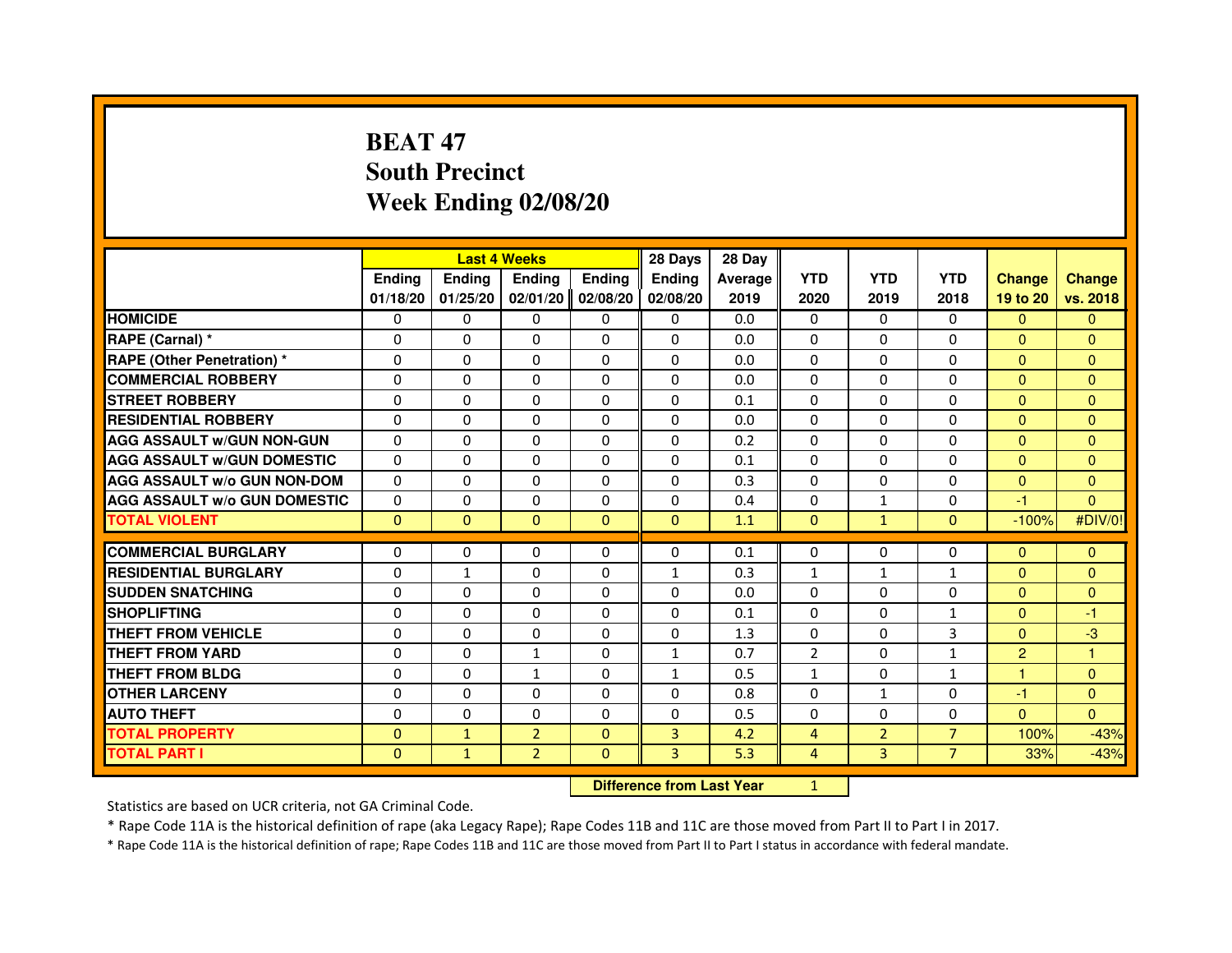#### **BEAT 51 East PrecinctWeek Ending 02/08/20**

|                                     |               |                | <b>Last 4 Weeks</b> |                | 28 Days                | 28 Day  |                |                |                |                      |                |
|-------------------------------------|---------------|----------------|---------------------|----------------|------------------------|---------|----------------|----------------|----------------|----------------------|----------------|
|                                     | <b>Ending</b> | <b>Ending</b>  | <b>Ending</b>       | <b>Ending</b>  | <b>Endina</b>          | Average | <b>YTD</b>     | <b>YTD</b>     | <b>YTD</b>     | <b>Change</b>        | <b>Change</b>  |
|                                     | 01/18/20      | 01/25/20       | 02/01/20            | 02/08/20       | 02/08/20               | 2019    | 2020           | 2019           | 2018           | 19 to 20             | vs. 2018       |
| <b>HOMICIDE</b>                     | 0             | $\mathbf{0}$   | $\Omega$            | $\mathbf{0}$   | $\Omega$               | 0.2     | $\Omega$       | 1              | $\mathbf{0}$   | $-1$                 | $\mathbf{0}$   |
| RAPE (Carnal) *                     | $\Omega$      | 0              | $\Omega$            | $\Omega$       | $\Omega$               | 0.2     | $\Omega$       | $\Omega$       | $\mathbf{1}$   | $\Omega$             | $-1$           |
| <b>RAPE (Other Penetration) *</b>   | 0             | 0              | 0                   | $\Omega$       | $\Omega$               | 0.1     | 0              | $\Omega$       | $\mathbf{1}$   | $\Omega$             | $-1$           |
| <b>COMMERCIAL ROBBERY</b>           | $\Omega$      | $\Omega$       | $\Omega$            | $\Omega$       | $\Omega$               | 0.1     | $\Omega$       | $\Omega$       | $\Omega$       | $\Omega$             | $\Omega$       |
| <b>STREET ROBBERY</b>               | $\Omega$      | $\Omega$       | $\Omega$            | $\Omega$       | $\Omega$               | 1.2     | $\mathbf{1}$   | $\Omega$       | $\Omega$       | $\mathbf{1}$         | $\mathbf{1}$   |
| <b>RESIDENTIAL ROBBERY</b>          | $\Omega$      | $\Omega$       | $\Omega$            | $\Omega$       | $\Omega$               | 0.2     | $\Omega$       | $\Omega$       | $\Omega$       | $\Omega$             | $\Omega$       |
| <b>AGG ASSAULT W/GUN NON-DOM</b>    | 0             | $\Omega$       | 1                   | $\Omega$       | 1                      | 1.7     | $\overline{2}$ | $\overline{2}$ | $\Omega$       | $\mathbf{0}$         | $\overline{2}$ |
| <b>AGG ASSAULT W/GUN DOMESTIC</b>   | $\Omega$      | $\Omega$       | $\Omega$            | $\Omega$       | $\Omega$               | 0.5     | 0              | 0              | 0              | $\Omega$             | $\Omega$       |
| <b>AGG ASSAULT W/o GUN NON-DOM</b>  | $\Omega$      | $\Omega$       | $\Omega$            | $\Omega$       | $\Omega$               | 1.5     | $\mathbf{1}$   | $\mathbf{1}$   | $\mathbf{1}$   | $\Omega$             | $\mathbf{0}$   |
| <b>AGG ASSAULT W/o GUN DOMESTIC</b> | $\Omega$      | $\Omega$       | $\Omega$            | $\mathbf{1}$   | $\mathbf{1}$           | 0.8     | $\overline{2}$ | $\Omega$       | $\mathbf{1}$   | $\overline{2}$       | $\overline{1}$ |
| <b>TOTAL VIOLENT</b>                | $\Omega$      | $\mathbf{0}$   | $\mathbf{1}$        | $\mathbf{1}$   | $\overline{2}$         | 6.4     | 6              | $\overline{4}$ | $\overline{4}$ | 50%                  | 50%            |
| <b>COMMERCIAL BURGLARY</b>          | $\Omega$      | 0              | 0                   | $\Omega$       | $\Omega$               | 0.2     | $\overline{2}$ | 1              | $\mathbf{1}$   | $\blacktriangleleft$ | 1              |
| <b>RESIDENTIAL BURGLARY</b>         | $\Omega$      | $\overline{3}$ | $\Omega$            | $\Omega$       | 3                      | 2.8     | 5              | 8              | 3              | $-3$                 | $\overline{2}$ |
| <b>SUDDEN SNATCHING</b>             | 0             | 0              | 0                   | $\Omega$       | $\Omega$               | 0.0     | 0              | 0              | 0              | $\Omega$             | $\Omega$       |
| <b>SHOPLIFTING</b>                  | 0             | $\mathbf{1}$   | $\mathbf{1}$        | $\Omega$       | $\overline{2}$         | 2.0     | 4              | $\overline{2}$ | $\overline{2}$ | $\overline{2}$       | $\overline{2}$ |
| <b>THEFT FROM VEHICLE</b>           | $\Omega$      | 2              | $\mathbf{1}$        | $\mathbf{1}$   | 4                      | 2.2     | 6              | 2              | 4              | $\overline{4}$       | $\overline{2}$ |
| <b>THEFT FROM YARD</b>              | $\mathbf{1}$  | $\Omega$       | $\mathbf{1}$        | 2              | $\overline{4}$         | 1.2     | 5              | $\mathbf{1}$   | $\Omega$       | $\overline{4}$       | 5              |
| <b>THEFT FROM BLDG</b>              | $\mathbf{1}$  | $\overline{2}$ | $\Omega$            | $\mathbf{1}$   | 4                      | 1.3     | 5              | $\mathbf{1}$   | $\mathbf{1}$   | $\overline{4}$       | $\overline{4}$ |
| <b>OTHER LARCENY</b>                | $\Omega$      | 1              | $\Omega$            | $\Omega$       | 1                      | 1.4     | $\overline{2}$ | 4              | $\overline{2}$ | $-2$                 | $\Omega$       |
| <b>AUTO THEFT</b>                   | $\mathbf{1}$  | 0              | 0                   | $\Omega$       | $\mathbf{1}$           | 2.3     | $\mathbf{1}$   | 6              | 3              | $-5$                 | $-2$           |
| <b>TOTAL PROPERTY</b>               | 3             | 9              | 3                   | $\overline{4}$ | 19                     | 13.3    | 30             | 25             | 16             | 20%                  | 88%            |
| <b>TOTAL PART I</b>                 | 3             | 9              | $\overline{4}$      | 5              | 21                     | 19.8    | 36             | 29             | 20             | 24%                  | 80%            |
|                                     |               |                |                     | <b>PASSAGE</b> | a a dheanailte an Main |         | $\sim$         |                |                |                      |                |

**Difference from Last Year** 7

Statistics are based on UCR criteria, not GA Criminal Code.

\* Rape Code 11A is the historical definition of rape (aka Legacy Rape); Rape Codes 11B and 11C are those moved from Part II to Part I in 2017.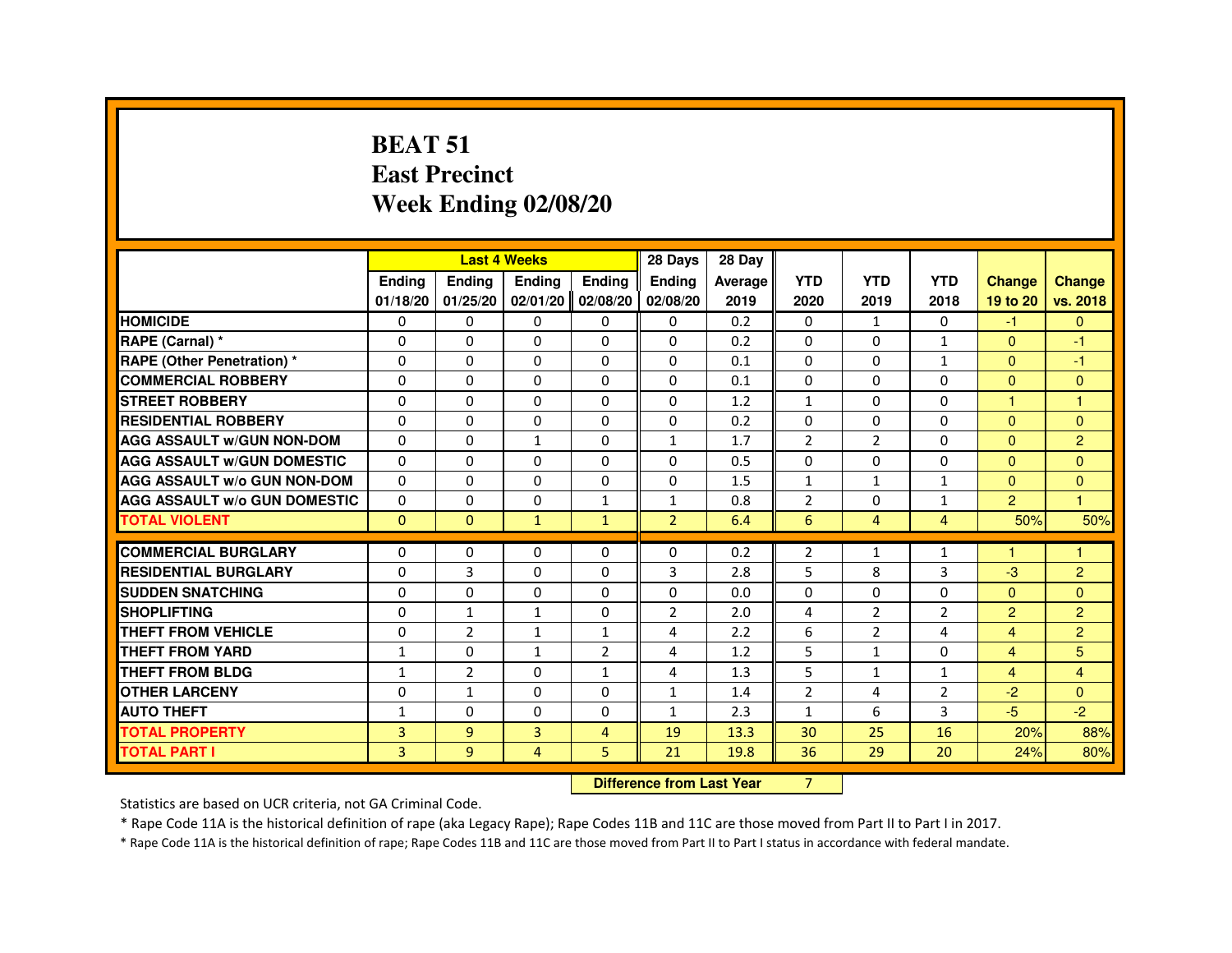# **BEAT 52 East PrecinctWeek Ending 02/08/20**

|                                     |                | <b>Last 4 Weeks</b> |                |                     | 28 Days        | 28 Day  |                |                |                |                |               |
|-------------------------------------|----------------|---------------------|----------------|---------------------|----------------|---------|----------------|----------------|----------------|----------------|---------------|
|                                     | <b>Endina</b>  | Ending              | <b>Endina</b>  | <b>Endina</b>       | <b>Endina</b>  | Average | <b>YTD</b>     | <b>YTD</b>     | <b>YTD</b>     | <b>Change</b>  | <b>Change</b> |
|                                     | 01/18/20       | 01/25/20            |                | $02/01/20$ 02/08/20 | 02/08/20       | 2019    | 2020           | 2019           | 2018           | 19 to 20       | vs. 2018      |
| <b>HOMICIDE</b>                     | 0              | 0                   | 0              | $\Omega$            | 0              | 0.1     | $\mathbf{0}$   | $\Omega$       | $\Omega$       | $\mathbf{0}$   | $\mathbf{0}$  |
| RAPE (Carnal) *                     | $\Omega$       | $\Omega$            | $\Omega$       | $\Omega$            | $\Omega$       | 0.3     | $\Omega$       | $\Omega$       | $\Omega$       | $\Omega$       | $\Omega$      |
| <b>RAPE (Other Penetration)*</b>    | $\Omega$       | $\Omega$            | $\Omega$       | $\Omega$            | $\Omega$       | 0.0     | $\Omega$       | $\Omega$       | $\Omega$       | $\Omega$       | $\Omega$      |
| <b>COMMERCIAL ROBBERY</b>           | 0              | 0                   | 0              | 0                   | 0              | 0.2     | $\Omega$       | 0              | $\mathbf{1}$   | $\mathbf{0}$   | $-1$          |
| <b>STREET ROBBERY</b>               | 0              | $\Omega$            | 0              | 0                   | 0              | 0.9     | 0              | 0              | 0              | $\mathbf{0}$   | $\Omega$      |
| <b>RESIDENTIAL ROBBERY</b>          | 0              | $\Omega$            | 0              | $\Omega$            | $\Omega$       | 0.2     | $\Omega$       | $\overline{2}$ | $\Omega$       | $-2$           | $\Omega$      |
| <b>AGG ASSAULT w/GUN NON-DOM</b>    | $\Omega$       | $\Omega$            | $\Omega$       | $\Omega$            | $\Omega$       | 1.1     | $\mathbf{1}$   | $\overline{2}$ | 3              | $-1$           | $-2$          |
| <b>AGG ASSAULT W/GUN DOMESTIC</b>   | $\Omega$       | 0                   | $\Omega$       | $\Omega$            | $\Omega$       | 0.2     | $\Omega$       | $\Omega$       | $\Omega$       | $\Omega$       | $\Omega$      |
| <b>AGG ASSAULT W/o GUN NON-DOM</b>  | 0              | 0                   | 0              | 0                   | $\Omega$       | 0.8     | $\mathbf{1}$   | $\mathbf{1}$   | 1              | $\Omega$       | $\Omega$      |
| <b>AGG ASSAULT W/o GUN DOMESTIC</b> | 0              | 0                   | $\mathbf{1}$   | 0                   | 1              | 0.8     | 2              | 0              | 1              | $\overline{2}$ | 1             |
| <b>TOTAL VIOLENT</b>                | $\Omega$       | $\Omega$            | $\mathbf{1}$   | $\Omega$            | $\mathbf{1}$   | 4.6     | $\overline{4}$ | 5              | 6              | $-20%$         | $-33%$        |
|                                     |                |                     |                |                     |                |         |                |                |                |                |               |
| <b>COMMERCIAL BURGLARY</b>          | 0              | 0                   | 0              | 0                   | $\Omega$       | 0.1     | $\Omega$       | 0              | $\Omega$       | $\mathbf{0}$   | $\mathbf{0}$  |
| <b>RESIDENTIAL BURGLARY</b>         | $\mathbf{1}$   | 0                   | 0              | $\Omega$            | $\mathbf{1}$   | 4.4     | 3              | 5              | 5              | $-2$           | $-2$          |
| <b>SUDDEN SNATCHING</b>             | 0              | $\Omega$            | $\Omega$       | $\mathbf{1}$        | $\mathbf{1}$   | 0.2     | $\mathbf{1}$   | $\Omega$       | $\Omega$       | 1              | $\mathbf{1}$  |
| <b>SHOPLIFTING</b>                  | $\mathbf{1}$   | $\mathbf{1}$        | $\Omega$       | $\mathbf{1}$        | 3              | 0.5     | 3              | $\mathbf{0}$   | $\Omega$       | 3              | 3             |
| <b>THEFT FROM VEHICLE</b>           | $\mathbf{1}$   | $\mathbf{1}$        | 3              | $\mathbf{1}$        | 6              | 4.9     | 8              | 5              | 3              | 3              | 5             |
| <b>THEFT FROM YARD</b>              | 0              | 1                   | 1              | $\Omega$            | $\overline{2}$ | 2.5     | $\overline{2}$ | $\overline{2}$ | $\overline{2}$ | $\Omega$       | $\Omega$      |
| <b>THEFT FROM BLDG</b>              | 1              | $\Omega$            | $\overline{2}$ | $\overline{2}$      | 5              | 2.8     | 5              | 4              | $\overline{2}$ | 1              | 3             |
| <b>OTHER LARCENY</b>                | 0              | 0                   | 1              | $\Omega$            | $\mathbf{1}$   | 0.8     | $\mathbf{1}$   | $\Omega$       | $\mathbf{1}$   | 1              | $\Omega$      |
| <b>AUTO THEFT</b>                   | 0              | 0                   | 0              | $\mathbf{1}$        | $\mathbf{1}$   | 2.0     | $\overline{2}$ | 4              | 5              | $-2$           | -3            |
| <b>TOTAL PROPERTY</b>               | $\overline{4}$ | 3                   | $\overline{7}$ | 6                   | 20             | 18.3    | 25             | 20             | 18             | 25%            | 39%           |
| <b>TOTAL PART I</b>                 | 4              | 3                   | 8              | 6                   | 21             | 22.9    | 29             | 25             | 24             | 16%            | 21%           |

#### **Difference from Last Year**

<sup>4</sup>

Statistics are based on UCR criteria, not GA Criminal Code.

\* Rape Code 11A is the historical definition of rape (aka Legacy Rape); Rape Codes 11B and 11C are those moved from Part II to Part I in 2017.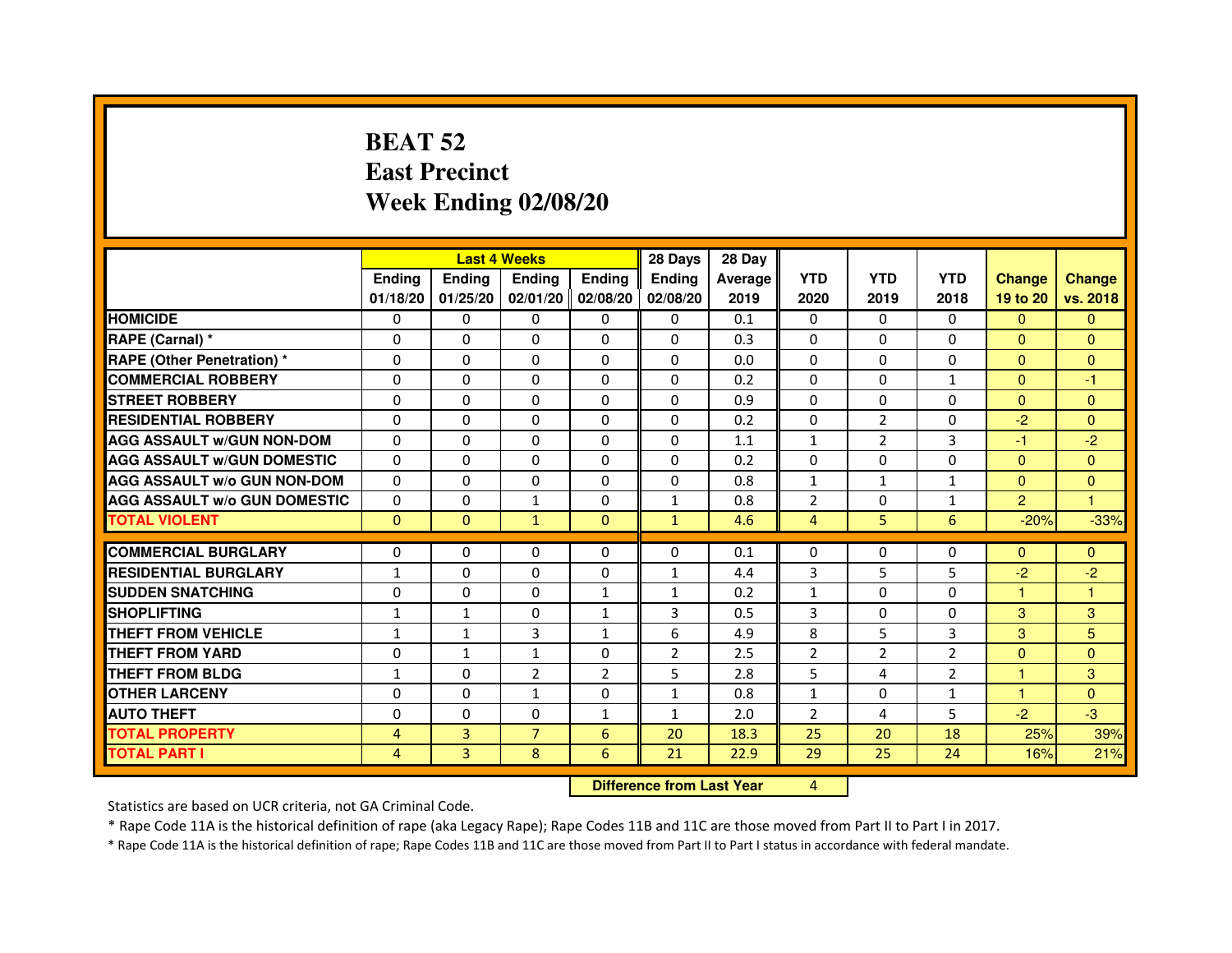# **BEAT 53 East PrecinctWeek Ending 02/08/20**

|                                     |                | <b>Last 4 Weeks</b> |                |                | 28 Days                          | 28 Day  |                |                |                |                |                |
|-------------------------------------|----------------|---------------------|----------------|----------------|----------------------------------|---------|----------------|----------------|----------------|----------------|----------------|
|                                     | <b>Ending</b>  | Ending              | Ending         | Ending         | Ending                           | Average | <b>YTD</b>     | <b>YTD</b>     | <b>YTD</b>     | <b>Change</b>  | <b>Change</b>  |
|                                     | 01/18/20       | 01/25/20            | 02/01/20       | 01/11/19       | 01/11/19                         | 2019    | 2020           | 2019           | 2018           | 19 to 20       | vs. 2018       |
| <b>HOMICIDE</b>                     | $\Omega$       | $\mathbf{0}$        | $\mathbf{0}$   | $\mathbf{0}$   | 0                                | 0.0     | $\Omega$       | $\Omega$       | $\Omega$       | $\overline{0}$ | $\mathbf{0}$   |
| RAPE (Carnal) *                     | 0              | $\Omega$            | $\Omega$       | $\Omega$       | $\Omega$                         | 0.0     | $\Omega$       | $\Omega$       | $\Omega$       | $\mathbf{0}$   | $\Omega$       |
| <b>RAPE (Other Penetration) *</b>   | $\Omega$       | $\Omega$            | $\Omega$       | $\Omega$       | $\Omega$                         | 0.1     | $\Omega$       | $\Omega$       | $\Omega$       | $\Omega$       | $\Omega$       |
| <b>COMMERCIAL ROBBERY</b>           | $\Omega$       | $\Omega$            | $\Omega$       | $\Omega$       | 0                                | 0.0     | $\Omega$       | $\Omega$       | $\Omega$       | $\Omega$       | $\mathbf{0}$   |
| <b>STREET ROBBERY</b>               | $\Omega$       | $\Omega$            | $\mathbf{1}$   | $\Omega$       | $\mathbf{1}$                     | 0.8     | $\mathbf{1}$   | $\mathbf{1}$   | $\mathbf{1}$   | $\Omega$       | $\mathbf{0}$   |
| <b>RESIDENTIAL ROBBERY</b>          | 0              | 0                   | $\mathbf{1}$   | 0              | $\mathbf{1}$                     | 0.0     | $\mathbf{1}$   | 0              | $\Omega$       | $\mathbf{1}$   | 1              |
| <b>AGG ASSAULT w/GUN NON-DOM</b>    | $\Omega$       | $\overline{2}$      | $\Omega$       | $\Omega$       | $\overline{2}$                   | 1.3     | $\overline{2}$ | $\overline{2}$ | $\Omega$       | $\Omega$       | $\overline{c}$ |
| <b>AGG ASSAULT w/GUN DOMESTIC</b>   | $\Omega$       | $\Omega$            | $\mathbf{1}$   | $\Omega$       | $\mathbf{1}$                     | 0.2     | $\mathbf{1}$   | $\Omega$       | $\Omega$       | $\mathbf{1}$   | $\mathbf{1}$   |
| <b>AGG ASSAULT W/o GUN NON-DOM</b>  | $\mathbf{1}$   | $\Omega$            | $\Omega$       | $\Omega$       | $\mathbf{1}$                     | 0.6     | $\overline{2}$ | $\Omega$       | $\mathbf{1}$   | $\overline{2}$ | $\mathbf{1}$   |
| <b>AGG ASSAULT W/o GUN DOMESTIC</b> | 0              | 1                   | 1              | $\Omega$       | $\overline{2}$                   | 1.7     | 1              | 0              | $\mathbf{1}$   |                | $\Omega$       |
| <b>TOTAL VIOLENT</b>                | $\mathbf{1}$   | $\overline{3}$      | $\overline{4}$ | $\mathbf{0}$   | 8                                | 4.7     | 8              | 3              | 3              | 167%           | 167%           |
| <b>COMMERCIAL BURGLARY</b>          | 0              | 0                   | $\Omega$       | $\mathbf{1}$   | 1                                | 0.2     | $\mathbf{1}$   | $\Omega$       | $\Omega$       | 1              | 1              |
| <b>RESIDENTIAL BURGLARY</b>         | $\mathbf{1}$   | $\Omega$            | $\mathbf{1}$   | $\mathbf{1}$   | 3                                | 3.8     | 4              | 5              | 6              | $-1$           | $-2$           |
| <b>SUDDEN SNATCHING</b>             | $\Omega$       | $\Omega$            | $\Omega$       | $\Omega$       | $\Omega$                         | 0.2     | $\Omega$       | $\Omega$       | $\mathbf{1}$   | $\Omega$       | $-1$           |
| <b>SHOPLIFTING</b>                  | 0              | $\Omega$            | $\Omega$       | 0              | 0                                | 0.3     | $\mathbf{0}$   | $\mathbf{0}$   | $\overline{2}$ | $\mathbf{0}$   | $-2$           |
| THEFT FROM VEHICLE                  | $\mathbf{1}$   | $\Omega$            | $\Omega$       | $\mathbf{1}$   | $\overline{2}$                   | 3.7     | 4              | $\overline{7}$ | 9              | $-3$           | $-5$           |
| <b>THEFT FROM YARD</b>              | $\Omega$       | $\mathbf{1}$        | $\mathbf{1}$   | $\Omega$       | $\overline{2}$                   | 1.4     | $\overline{2}$ | $\mathbf{1}$   | 5              | $\mathbf{1}$   | $-3$           |
| <b>THEFT FROM BLDG</b>              | $\Omega$       | $\Omega$            | $\Omega$       | $\Omega$       | $\Omega$                         | 2.7     | $\Omega$       | $\overline{7}$ | $\overline{2}$ | $-7$           | $-2$           |
| <b>OTHER LARCENY</b>                | $\Omega$       | $\Omega$            | $\Omega$       | $\mathbf{1}$   | 1                                | 1.1     | $\overline{2}$ | $\overline{2}$ | $\Omega$       | $\mathbf{0}$   | $\overline{c}$ |
| <b>AUTO THEFT</b>                   | $\mathbf{1}$   | 0                   | $\Omega$       | $\Omega$       | $\mathbf{1}$                     | 1.3     | $\overline{2}$ | 5              | 3              | $-3$           | $-1$           |
| <b>TOTAL PROPERTY</b>               | 3              | $\mathbf{1}$        | $\overline{2}$ | $\overline{4}$ | 10                               | 14.6    | 15             | 27             | 28             | $-44%$         | $-46%$         |
| <b>TOTAL PART I</b>                 | $\overline{4}$ | $\overline{4}$      | 6              | $\overline{4}$ | 18                               | 19.3    | 23             | 30             | 31             | $-23%$         | $-26%$         |
|                                     |                |                     |                |                | <b>Difference from Last Year</b> |         | $-7$           |                |                |                |                |

 **Difference from Last Year**

Statistics are based on UCR criteria, not GA Criminal Code.

\* Rape Code 11A is the historical definition of rape (aka Legacy Rape); Rape Codes 11B and 11C are those moved from Part II to Part I in 2017.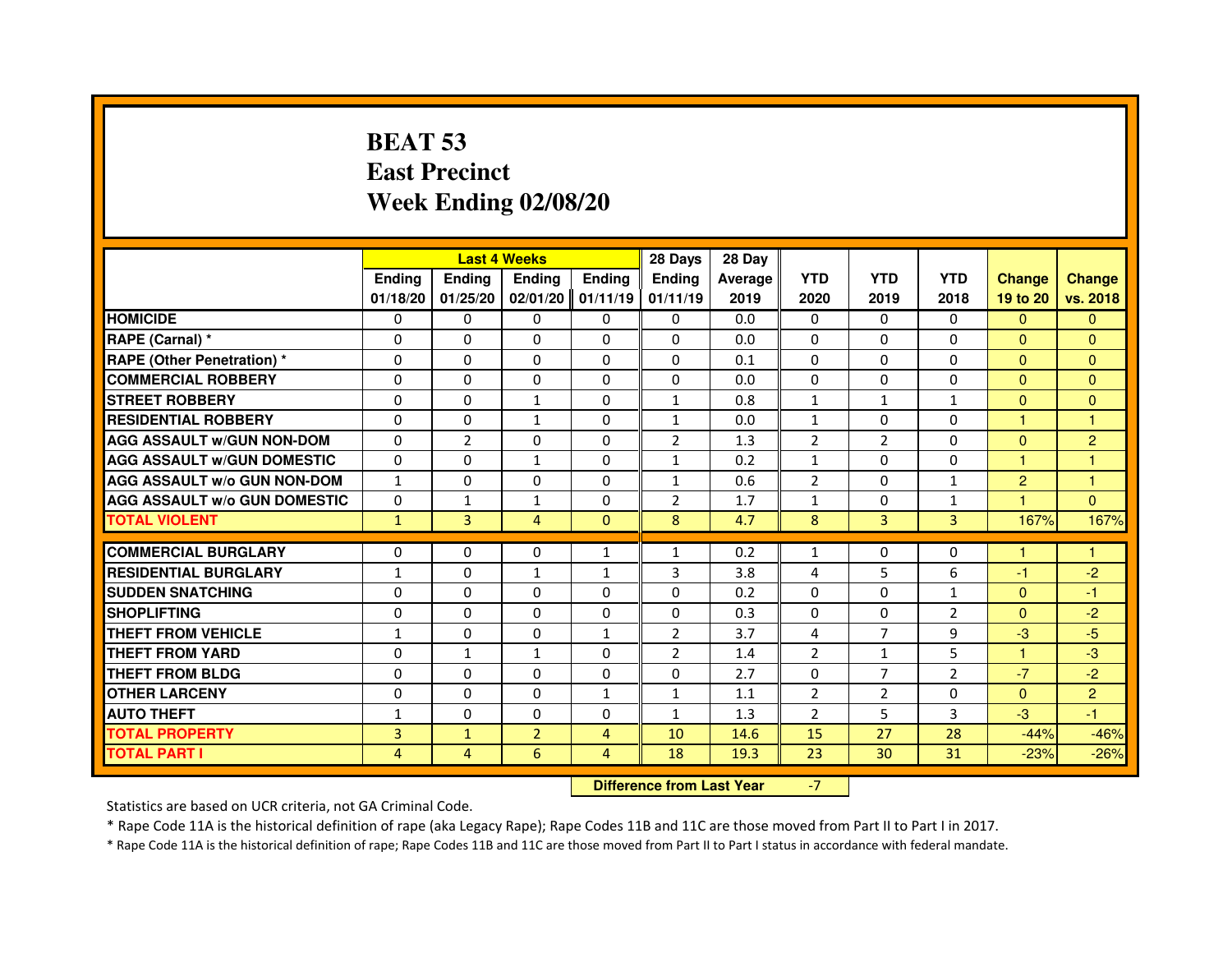# **BEAT 54 East PrecinctWeek Ending 02/08/20**

|                                     |                |                | <b>Last 4 Weeks</b> |                   | 28 Days        | 28 Day  |                |                |                |                         |                         |
|-------------------------------------|----------------|----------------|---------------------|-------------------|----------------|---------|----------------|----------------|----------------|-------------------------|-------------------------|
|                                     | <b>Endina</b>  | <b>Ending</b>  | <b>Ending</b>       | Ending            | <b>Endina</b>  | Average | <b>YTD</b>     | <b>YTD</b>     | <b>YTD</b>     | <b>Change</b>           | <b>Change</b>           |
|                                     | 01/18/20       | 01/25/20       |                     | 02/01/20 02/08/20 | 02/08/20       | 2019    | 2020           | 2019           | 2018           | 19 to 20                | vs. 2018                |
| <b>HOMICIDE</b>                     | 0              | 0              | 0                   | 0                 | 0              | 0.0     | $\mathbf{0}$   | 0              | $\overline{2}$ | $\mathbf{0}$            | $-2$                    |
| RAPE (Carnal) *                     | $\Omega$       | $\Omega$       | $\Omega$            | $\Omega$          | $\Omega$       | 0.2     | $\Omega$       | $\Omega$       | $\Omega$       | $\Omega$                | $\Omega$                |
| <b>RAPE (Other Penetration) *</b>   | 0              | $\Omega$       | $\Omega$            | $\Omega$          | 0              | 0.0     | 0              | $\Omega$       | $\Omega$       | $\Omega$                | $\Omega$                |
| <b>COMMERCIAL ROBBERY</b>           | 0              | $\mathbf{1}$   | $\Omega$            | 0                 | 1              | 0.3     | 3              | 1              | $\Omega$       | $\overline{2}$          | 3                       |
| <b>STREET ROBBERY</b>               | $\Omega$       | $\mathbf{1}$   | $\Omega$            | 0                 | $\mathbf{1}$   | 0.7     | $\mathbf{1}$   | 2              | 0              | $-1$                    | $\overline{\mathbf{1}}$ |
| <b>RESIDENTIAL ROBBERY</b>          | $\Omega$       | $\Omega$       | $\Omega$            | $\Omega$          | 0              | 0.2     | 0              | $\Omega$       | 0              | $\Omega$                | $\Omega$                |
| <b>AGG ASSAULT W/GUN NON-DOM</b>    | $\Omega$       | $\mathbf 0$    | $\mathbf 0$         | $\mathbf{1}$      | $\mathbf{1}$   | 1.7     | $\mathbf{1}$   | 4              | 3              | $-3$                    | $-2$                    |
| <b>AGG ASSAULT W/GUN DOMESTIC</b>   | $\Omega$       | $\Omega$       | $\Omega$            | $\Omega$          | 0              | 0.2     | 0              | 0              | $\mathbf{1}$   | $\Omega$                | $-1$                    |
| <b>AGG ASSAULT W/o GUN NON-DOM</b>  | $\Omega$       | $\Omega$       | $\Omega$            | $\mathbf{1}$      | 1              | 0.8     | $\mathbf{1}$   | $\Omega$       | $\Omega$       | 1                       | $\overline{1}$          |
| <b>AGG ASSAULT W/o GUN DOMESTIC</b> | $\Omega$       | 0              | $\Omega$            | $\Omega$          | 0              | 0.2     | 0              | $\mathbf{1}$   | 0              | $-1$                    | $\Omega$                |
| <b>TOTAL VIOLENT</b>                | $\Omega$       | $\overline{2}$ | $\Omega$            | $\overline{2}$    | $\overline{4}$ | 4.2     | 6              | 8              | 6              | $-25%$                  | 0%                      |
|                                     |                |                |                     |                   |                |         |                |                |                |                         |                         |
| <b>COMMERCIAL BURGLARY</b>          | 0              | 0              | 0                   | $\Omega$          | $\Omega$       | 0.5     | 0              | $\Omega$       | $\Omega$       | $\Omega$                | $\mathbf{0}$            |
| <b>RESIDENTIAL BURGLARY</b>         | 1              | 0              | $\mathbf{1}$        | $\overline{2}$    | 4              | 2.9     | 4              | 4              | 11             | $\Omega$                | $-7$                    |
| <b>SUDDEN SNATCHING</b>             | 0              | $\Omega$       | 0                   | 0                 | 0              | 0.3     | 0              | $\mathbf{1}$   | $\Omega$       | $-1$                    | $\Omega$                |
| <b>SHOPLIFTING</b>                  | $\overline{2}$ | $\overline{2}$ | 0                   | $\overline{2}$    | 6              | 3.1     | 6              | 3              | 11             | 3                       | $-5$                    |
| <b>THEFT FROM VEHICLE</b>           | $\Omega$       | $\mathbf{1}$   | $\overline{2}$      | 3                 | 6              | 6.4     | 8              | 22             | 4              | $-14$                   | 4                       |
| <b>THEFT FROM YARD</b>              | 0              | 1              | $\mathbf{1}$        | $\Omega$          | $\overline{2}$ | 2.1     | $\overline{2}$ | $\mathbf{1}$   | $\Omega$       | $\mathbf{1}$            | $\overline{2}$          |
| <b>THEFT FROM BLDG</b>              | 0              | $\mathbf{1}$   | 3                   | 0                 | 4              | 2.2     | 5              | $\overline{2}$ | 4              | 3                       | 1                       |
| <b>OTHER LARCENY</b>                | $\Omega$       | $\Omega$       | $\Omega$            | 3                 | 3              | 0.5     | 3              | 2              | 1              | $\overline{\mathbf{1}}$ | $\overline{2}$          |
| <b>AUTO THEFT</b>                   | $\mathbf 0$    | $\mathbf 0$    | 0                   | 0                 | 0              | 2.4     | $\mathbf{1}$   | 3              | 3              | $-2$                    | $-2$                    |
| <b>TOTAL PROPERTY</b>               | 3              | 5              | $\overline{7}$      | 10                | 25             | 20.6    | 29             | 38             | 34             | $-24%$                  | $-15%$                  |
| <b>TOTAL PART I</b>                 | 3              | $\overline{7}$ | $\overline{7}$      | 12                | 29             | 24.8    | 35             | 46             | 40             | $-24%$                  | $-13%$                  |

#### **Difference from Last Year**-11

Statistics are based on UCR criteria, not GA Criminal Code.

\* Rape Code 11A is the historical definition of rape (aka Legacy Rape); Rape Codes 11B and 11C are those moved from Part II to Part I in 2017.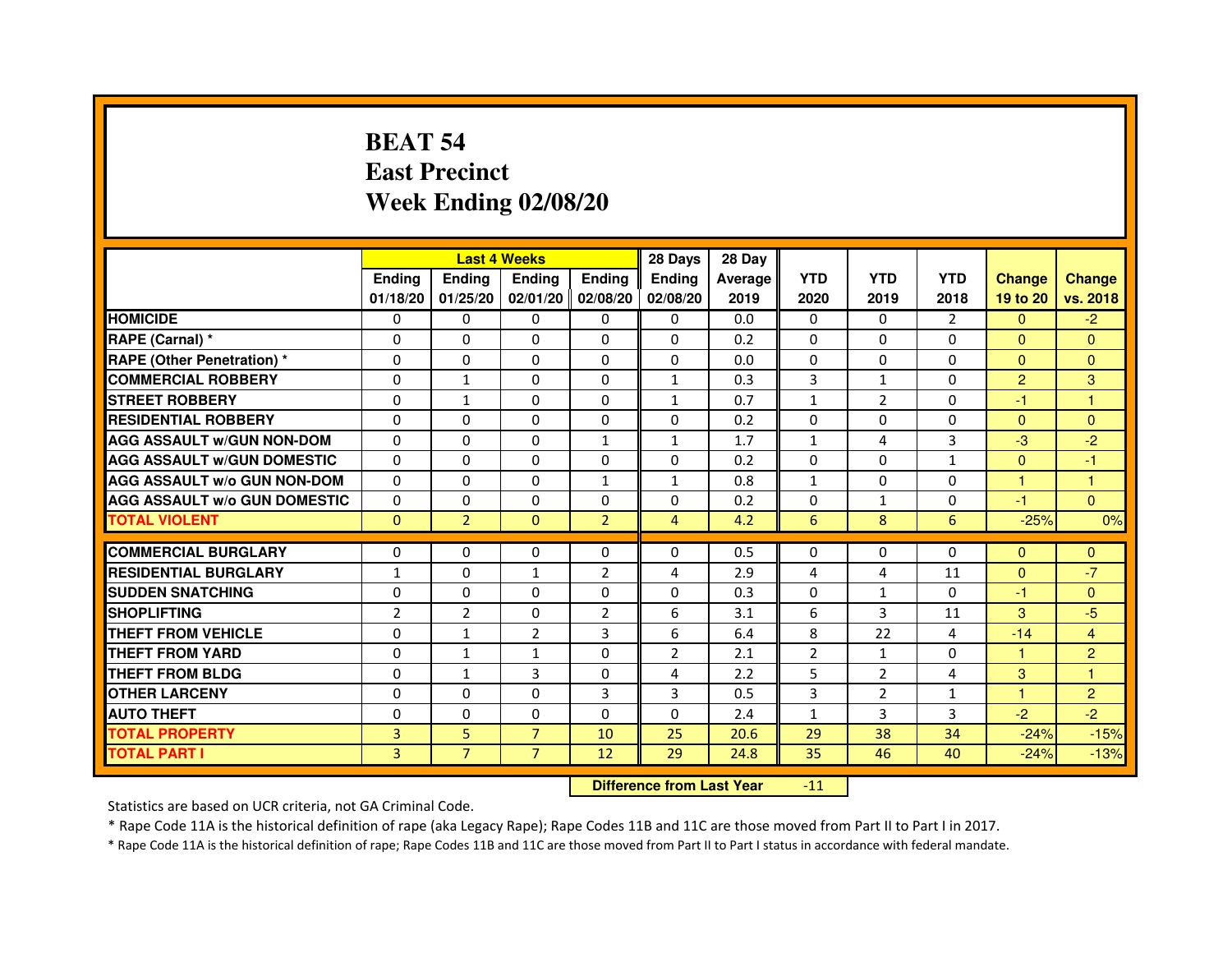# **BEAT 55 East PrecinctWeek Ending 02/08/20**

|                                     |                |                | <b>Last 4 Weeks</b> |                | 28 Days        | 28 Day                           |                |                |                |                 |                |
|-------------------------------------|----------------|----------------|---------------------|----------------|----------------|----------------------------------|----------------|----------------|----------------|-----------------|----------------|
|                                     | <b>Ending</b>  | <b>Ending</b>  | <b>Ending</b>       | Ending         | Ending         | Average                          | <b>YTD</b>     | <b>YTD</b>     | <b>YTD</b>     | <b>Change</b>   | <b>Change</b>  |
|                                     | 01/18/20       | 01/25/20       | 02/01/20            | 02/08/20       | 02/08/20       | 2019                             | 2020           | 2019           | 2018           | 19 to 20        | vs. 2018       |
| <b>HOMICIDE</b>                     | $\Omega$       | $\Omega$       | 0                   | 0              | 0              | 0.0                              | $\Omega$       | $\Omega$       | 0              | $\Omega$        | $\Omega$       |
| RAPE (Carnal) *                     | $\Omega$       | $\mathbf{0}$   | 0                   | 0              | 0              | 0.2                              | 0              | $\mathbf{1}$   | 0              | $-1$            | $\mathbf{0}$   |
| RAPE (Other Penetration) *          | $\Omega$       | 0              | $\Omega$            | $\Omega$       | $\Omega$       | 0.0                              | $\Omega$       | $\Omega$       | $\Omega$       | $\mathbf{0}$    | $\overline{0}$ |
| <b>COMMERCIAL ROBBERY</b>           | $\Omega$       | $\Omega$       | $\Omega$            | 0              | 0              | 0.1                              | $\Omega$       | $\Omega$       | $\Omega$       | $\mathbf{0}$    | $\mathbf{0}$   |
| <b>STREET ROBBERY</b>               | $\Omega$       | $\Omega$       | $\Omega$            | $\mathbf{1}$   | $\mathbf{1}$   | 0.3                              | $\mathbf{1}$   | $\Omega$       | $\Omega$       | $\mathbf{1}$    | 1              |
| <b>RESIDENTIAL ROBBERY</b>          | 0              | 0              | 0                   | 0              | 0              | 0.1                              | 0              | $\Omega$       | $\Omega$       | $\Omega$        | $\mathbf{0}$   |
| <b>AGG ASSAULT w/GUN NON- DOM</b>   | $\Omega$       | $\Omega$       | $\Omega$            | $\Omega$       | $\Omega$       | 0.2                              | $\Omega$       | $\Omega$       | $\mathbf{1}$   | $\mathbf{0}$    | $-1$           |
| <b>AGG ASSAULT W/GUN DOMESTIC</b>   | $\Omega$       | $\Omega$       | $\Omega$            | $\Omega$       | $\Omega$       | 0.3                              | $\Omega$       | $\Omega$       | $\Omega$       | $\mathbf{0}$    | $\Omega$       |
| <b>AGG ASSAULT W/o GUN NON-DOM</b>  | $\Omega$       | $\Omega$       | $\Omega$            | $\Omega$       | $\Omega$       | 0.4                              | $\Omega$       | $\Omega$       | $\Omega$       | $\Omega$        | $\Omega$       |
| <b>AGG ASSAULT W/o GUN DOMESTIC</b> | $\Omega$       | $\Omega$       | $\Omega$            | $\overline{2}$ | $\overline{2}$ | 0.4                              | $\overline{2}$ | $\Omega$       | $\Omega$       | $\overline{2}$  | $\overline{2}$ |
| <b>TOTAL VIOLENT</b>                | $\mathbf{0}$   | $\mathbf{0}$   | $\mathbf{0}$        | 3              | 3              | 2.0                              | 3              | $\mathbf{1}$   | $\mathbf{1}$   | 200%            | 200%           |
| <b>COMMERCIAL BURGLARY</b>          | $\mathbf{0}$   | 0              | 0                   | 0              | 0              | 0.5                              | $\mathbf{1}$   | 0              | 1              | 1               | $\mathbf{0}$   |
| <b>RESIDENTIAL BURGLARY</b>         | $\mathbf{1}$   | $\Omega$       | $\Omega$            | $\Omega$       | $\mathbf{1}$   | 1.8                              | $\mathbf{1}$   | 3              | 3              | $-2$            | $-2$           |
| <b>SUDDEN SNATCHING</b>             | $\Omega$       | $\Omega$       | $\Omega$            | $\Omega$       | $\Omega$       | 0.2                              | $\Omega$       | $\mathbf{1}$   | $\Omega$       | $-1$            | $\overline{0}$ |
| <b>SHOPLIFTING</b>                  | 5              | $\overline{7}$ | 4                   | $\mathbf{1}$   | 17             | 16.0                             | 24             | 11             | 20             | 13 <sup>°</sup> | $\overline{4}$ |
| THEFT FROM VEHICLE                  | $\Omega$       | $\Omega$       | $\Omega$            | $\Omega$       | 0              | 3.6                              | $\mathbf{1}$   | 3              | 6              | $-2$            | $-5$           |
| <b>THEFT FROM YARD</b>              | $\Omega$       | $\Omega$       | $\Omega$            | $\Omega$       | 0              | 1.3                              | $\overline{2}$ | $\overline{2}$ | $\overline{2}$ | $\mathbf{0}$    | $\overline{0}$ |
| <b>THEFT FROM BLDG</b>              | $\Omega$       | $\mathbf{1}$   | $\Omega$            | $\mathbf{1}$   | $\overline{2}$ | 1.8                              | $\overline{2}$ | $\Omega$       | $\overline{2}$ | 2               | $\Omega$       |
| <b>OTHER LARCENY</b>                | 1              | $\Omega$       | $\Omega$            | $\Omega$       | $\mathbf{1}$   | 0.3                              | $\mathbf{1}$   | 0              | $\mathbf{1}$   | 1               | $\Omega$       |
| <b>AUTO THEFT</b>                   | $\Omega$       | $\Omega$       | $\Omega$            | $\Omega$       | $\Omega$       | 0.8                              | $\mathbf{1}$   | $\mathbf{1}$   | 3              | $\Omega$        | $-2$           |
| <b>TOTAL PROPERTY</b>               | $\overline{7}$ | 8              | $\overline{4}$      | $\overline{2}$ | 21             | 26.2                             | 33             | 21             | 38             | 57%             | $-13%$         |
| <b>TOTAL PART I</b>                 | $\overline{7}$ | 8              | $\overline{4}$      | 5              | 24             | 28.2                             | 36             | 22             | 39             | 64%             | $-8%$          |
|                                     |                |                |                     |                |                | <b>Difference from Last Year</b> | 14             |                |                |                 |                |

Statistics are based on UCR criteria, not GA Criminal Code.

\* Rape Code 11A is the historical definition of rape (aka Legacy Rape); Rape Codes 11B and 11C are those moved from Part II to Part I in 2017.